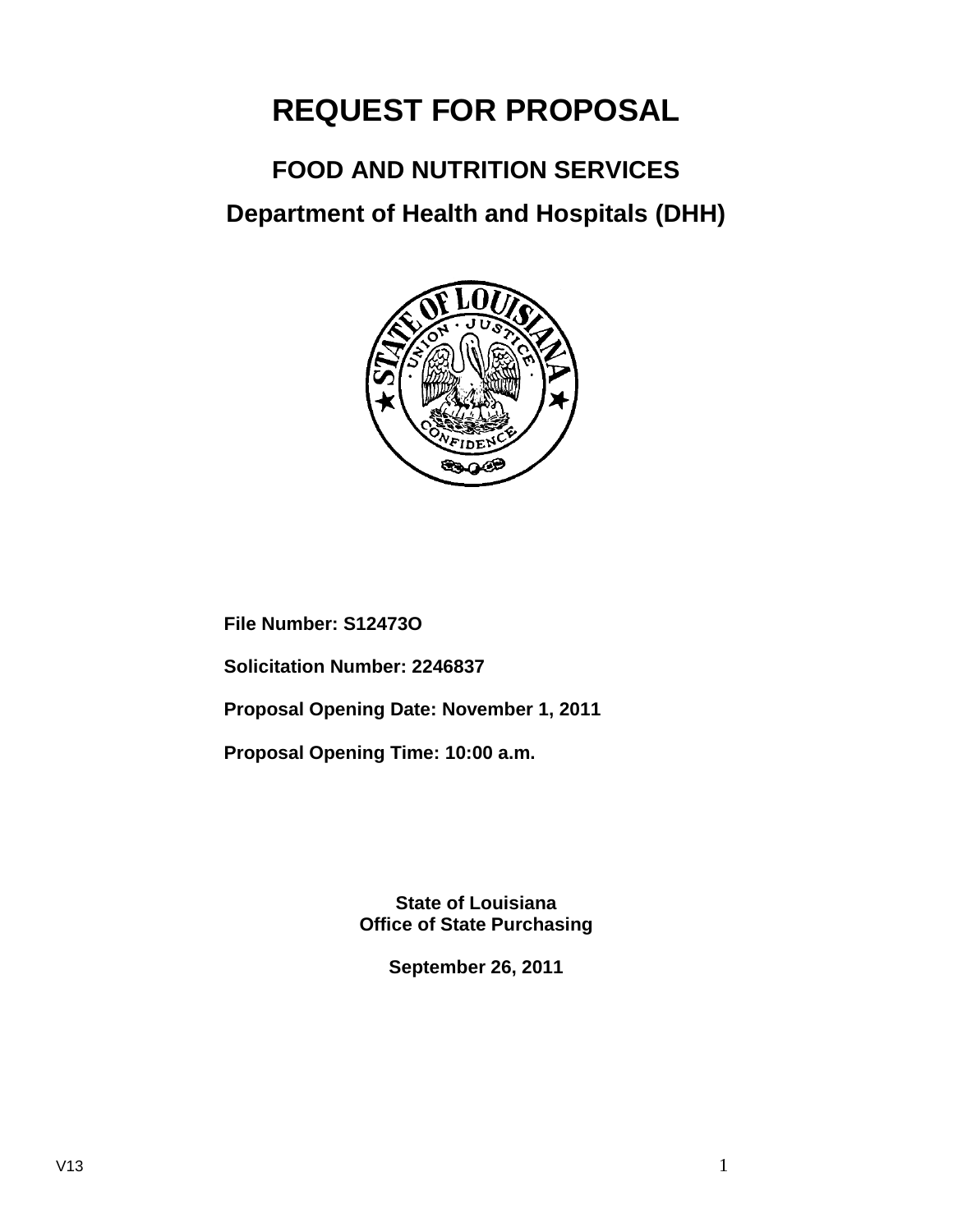| 1.1    |                                                                         |  |
|--------|-------------------------------------------------------------------------|--|
| 1.1.1  |                                                                         |  |
| 1.1.2  |                                                                         |  |
| 1.2    |                                                                         |  |
| 1.3    |                                                                         |  |
| 1.4    |                                                                         |  |
| 1.5    |                                                                         |  |
| 1.5.1  |                                                                         |  |
| 1.5.2  |                                                                         |  |
| 1.6    | Confidential Information, Trade Secrets, and Proprietary Information 11 |  |
| 1.7    |                                                                         |  |
| 1.7.1  |                                                                         |  |
| 1.7.2  |                                                                         |  |
| 1.8    |                                                                         |  |
| 1.9    |                                                                         |  |
|        |                                                                         |  |
| 1.10   |                                                                         |  |
| 1.11   |                                                                         |  |
| 1.12   |                                                                         |  |
| 1.13   |                                                                         |  |
| 1.14   |                                                                         |  |
| 1.15   |                                                                         |  |
| 1.16   |                                                                         |  |
| 1.17   |                                                                         |  |
| 1.18   |                                                                         |  |
| 1.19   |                                                                         |  |
| 1.20   |                                                                         |  |
| 1.21   |                                                                         |  |
| 1.22   |                                                                         |  |
| 1.23   |                                                                         |  |
| 1.24   |                                                                         |  |
| 1.25   |                                                                         |  |
| 1.26   |                                                                         |  |
| 1.27   |                                                                         |  |
| 1.28   |                                                                         |  |
| 1.29   |                                                                         |  |
| 1.30   |                                                                         |  |
| 1.31   |                                                                         |  |
| 1.32   |                                                                         |  |
| 1.33   |                                                                         |  |
|        |                                                                         |  |
| 1.34   |                                                                         |  |
| 1.35   |                                                                         |  |
| 1.35.1 |                                                                         |  |
|        |                                                                         |  |
|        |                                                                         |  |
| 1.36   |                                                                         |  |
| 1.37   |                                                                         |  |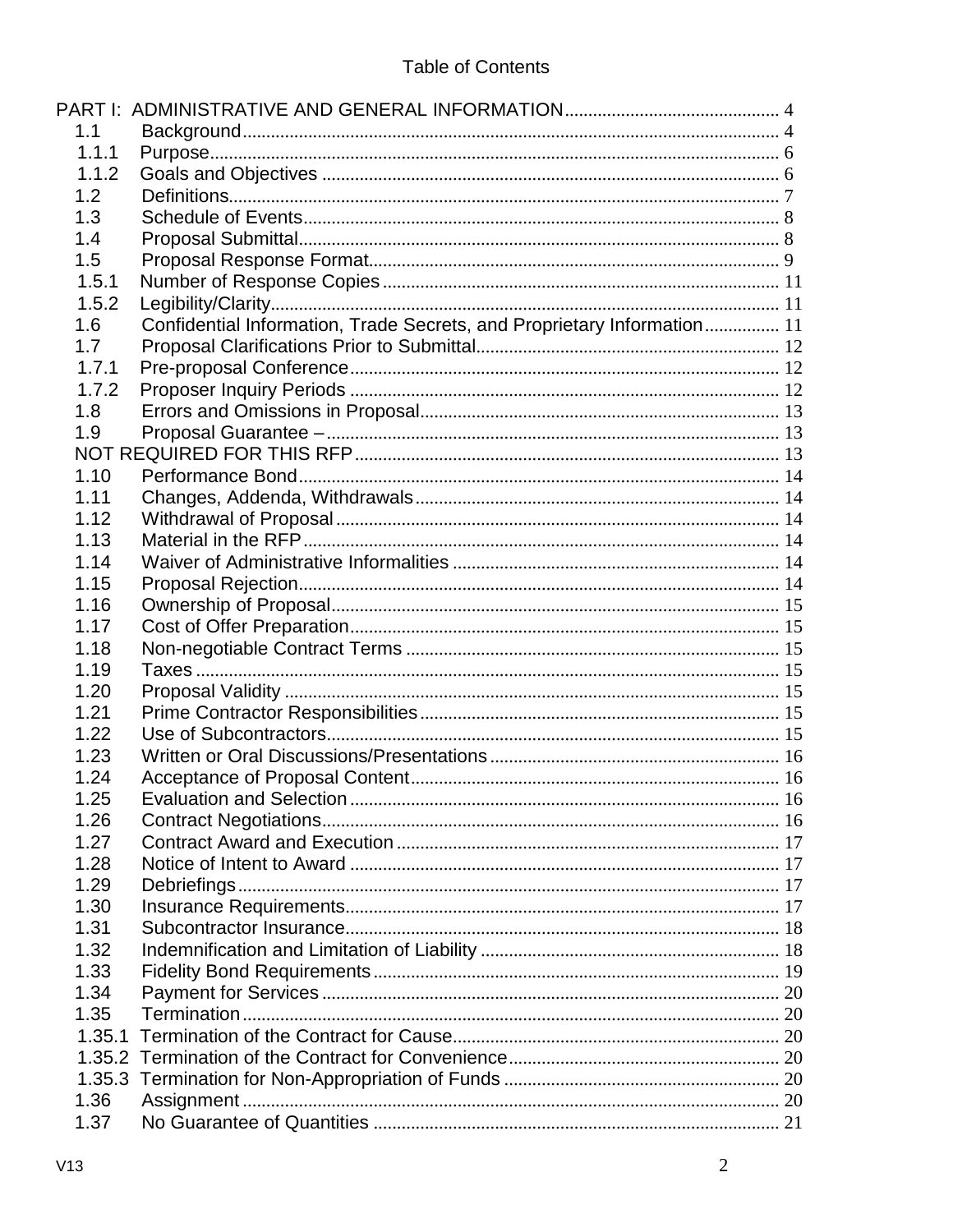| 1.38            |                                                                           |  |
|-----------------|---------------------------------------------------------------------------|--|
| 1.39            |                                                                           |  |
| 1.40            |                                                                           |  |
| 1.41            |                                                                           |  |
| 1.42            |                                                                           |  |
| 1.43            |                                                                           |  |
| 1.44            |                                                                           |  |
| 1.45            |                                                                           |  |
| 1.46            |                                                                           |  |
| 1.47            |                                                                           |  |
| 1.48            |                                                                           |  |
| 1.49            |                                                                           |  |
| 1.50            |                                                                           |  |
| 1.51            |                                                                           |  |
| 1.52            |                                                                           |  |
| 1.53            |                                                                           |  |
| <b>PART II:</b> |                                                                           |  |
| 2.1             |                                                                           |  |
| 2.2             |                                                                           |  |
| 2.3             |                                                                           |  |
| 2.4             |                                                                           |  |
| 2.5             |                                                                           |  |
| 2.6             |                                                                           |  |
| 2.6.1           |                                                                           |  |
| 2.6.2           |                                                                           |  |
| 2.6.3           | Veteran-Owned and Service-Connected Small Entrepreneurships               |  |
|                 | (Veteran Initiative) and Louisiana Initiative for Small Entrepreneurships |  |
|                 |                                                                           |  |
|                 |                                                                           |  |
| 3.1             |                                                                           |  |
| 3.2             |                                                                           |  |
| 3.2.1           | Veteran-Owned and Service-Connected Small Entrepreneurships               |  |
|                 | (Veteran Initiative) and Louisiana Initiative for Small Entrepreneurships |  |
|                 |                                                                           |  |
|                 |                                                                           |  |
| 4.1             |                                                                           |  |
| 4.2             |                                                                           |  |
| 4.3             | Veteran-Owned and Service-Connected Small Entrepreneurships               |  |
|                 | (Veteran Initiative) and Louisiana Initiative for Small Entrepreneurships |  |
|                 |                                                                           |  |
|                 |                                                                           |  |
|                 | <b>DHH Nutrition Standards</b>                                            |  |
| $\mathbf{I}$    | Sample Contract                                                           |  |
| $\mathbf{III}$  | <b>HIPAA Addenda</b>                                                      |  |
| IV              | <b>Cost Template</b>                                                      |  |
| V               | Mandatory Pre-Proposal Conference/job site visits                         |  |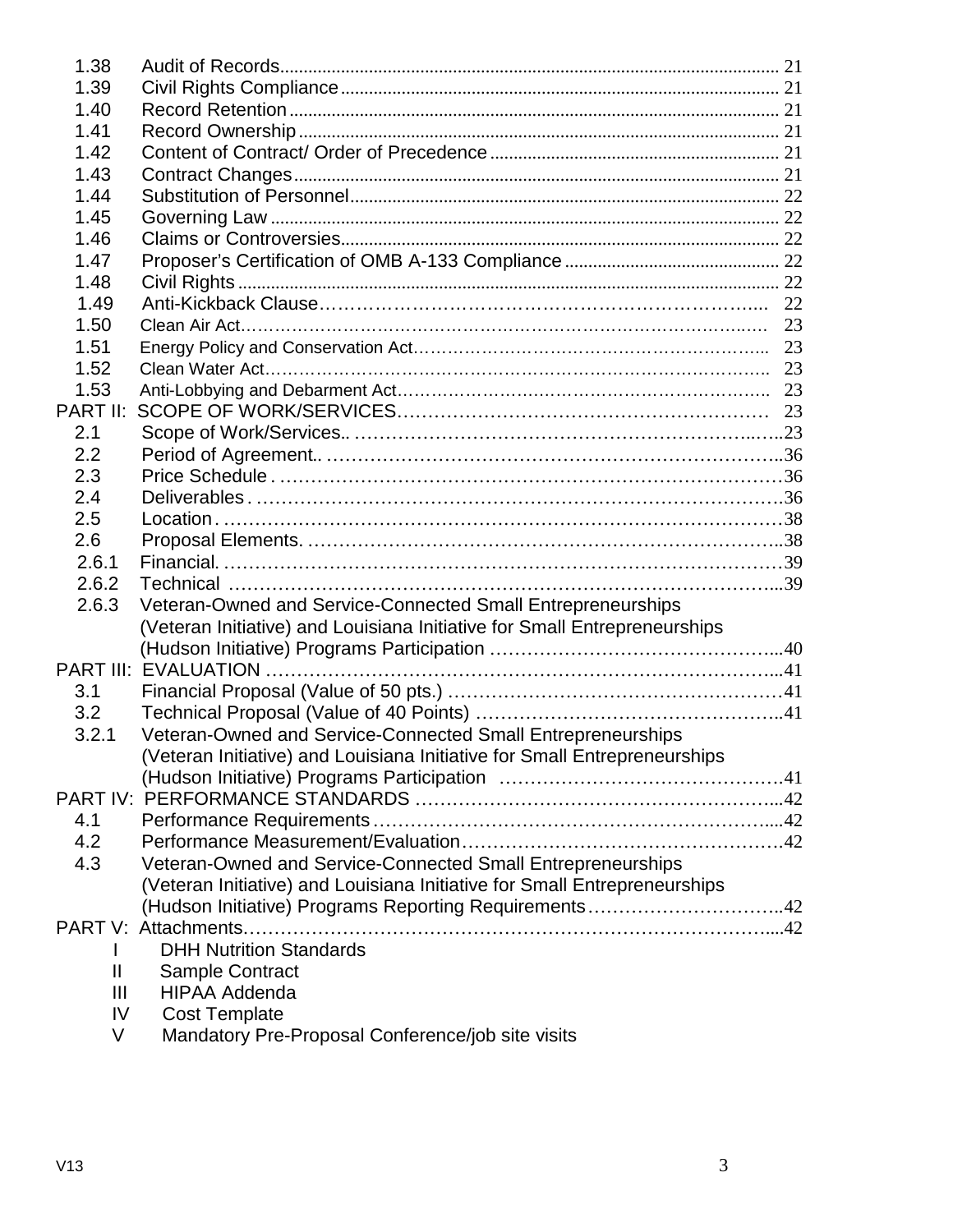# **REQUEST FOR PROPOSAL**

# *FOOD AND NUTRITION SERVICES*

# <span id="page-3-0"></span>**PART I: ADMINISTRATIVE AND GENERAL INFORMATION**

## <span id="page-3-1"></span>**1.1 Background**

The mission of the Department of Health and Hospitals (DHH) is to protect and promote health and to ensure access to medical, preventive, and rehabilitative services for all citizens of the State of Louisiana. The DHH is dedicated to fulfilling its mission through direct provision of quality services, the development and stimulation of services of others, and the utilization of available resources in the most effective manner.

The DHH is comprised of Medical Vendor Administration (Medicaid), Office for Citizens with Developmental Disabilities, Office of Behavioral Health, Office of Aging and Adult Services, and the Office of Public Health. Under the general supervision of the Secretary, these principal offices perform the primary functions and duties assigned to the DHH.

The DHH, in addition to encompassing the program offices, has an administrative office known as the Office of the Secretary, a financial office known as the Office of Management and Finance, and various bureaus and boards. The Office of the Secretary is responsible for establishing policy and administering operations, programs, and affairs.

Within each hospital or health care facility, individual resident diets are directed by physician order, and dietary/food services are an integral part of the interdisciplinary care planning and treatment of the individual.

### *Office of Aging and Adult Services*

The Office of Aging and Adult Services oversees operation of the Villa Feliciana Medical Complex.

Villa Feliciana Medical Complex (VFMC) is an inpatient medical facility located near Jackson, Louisiana. VFMC serves 150-160 individuals with various chronic and acute medical and nursing needs, and is licensed for 334 beds. VFMC is licensed as a hospital and certified under CMS standards for Medicare and Medicaid inpatient services. VFMC operates a small general hospital unit within the overall setting, and also operates the only inpatient unit in the state for inpatient treatment of tuberculosis. The majority of services provided at the facility involve skilled nursing facility level of care. Villa provides inpatient nursing facility care to forensic and mental health patients of ELMHS who are post general hospital care, and who require nursing facility level of care.

Residents served at the facility include those difficult to place in other nursing homes. In addition to chronic and debilitating illnesses include hypertension, diabetes, heart disease, and progressive neurological disorders, many of the residents are also diagnosed mental health illness. Residents are monitored according to CMS standards for weight gain and weight loss, and individual diets altered accordingly. VFMC also treats residents requiring acute and skilled care related to post hospitalization, and geriatric care. Many residents are high risk for pressure sores or are admitted with pressure sores, and require supplemental nutrition. Specialty services and programs include ventilator care, enteral care, bariatrics, and a secure unit for inpatient treatment of residents with tuberculosis who are non compliant with treatment in a community setting.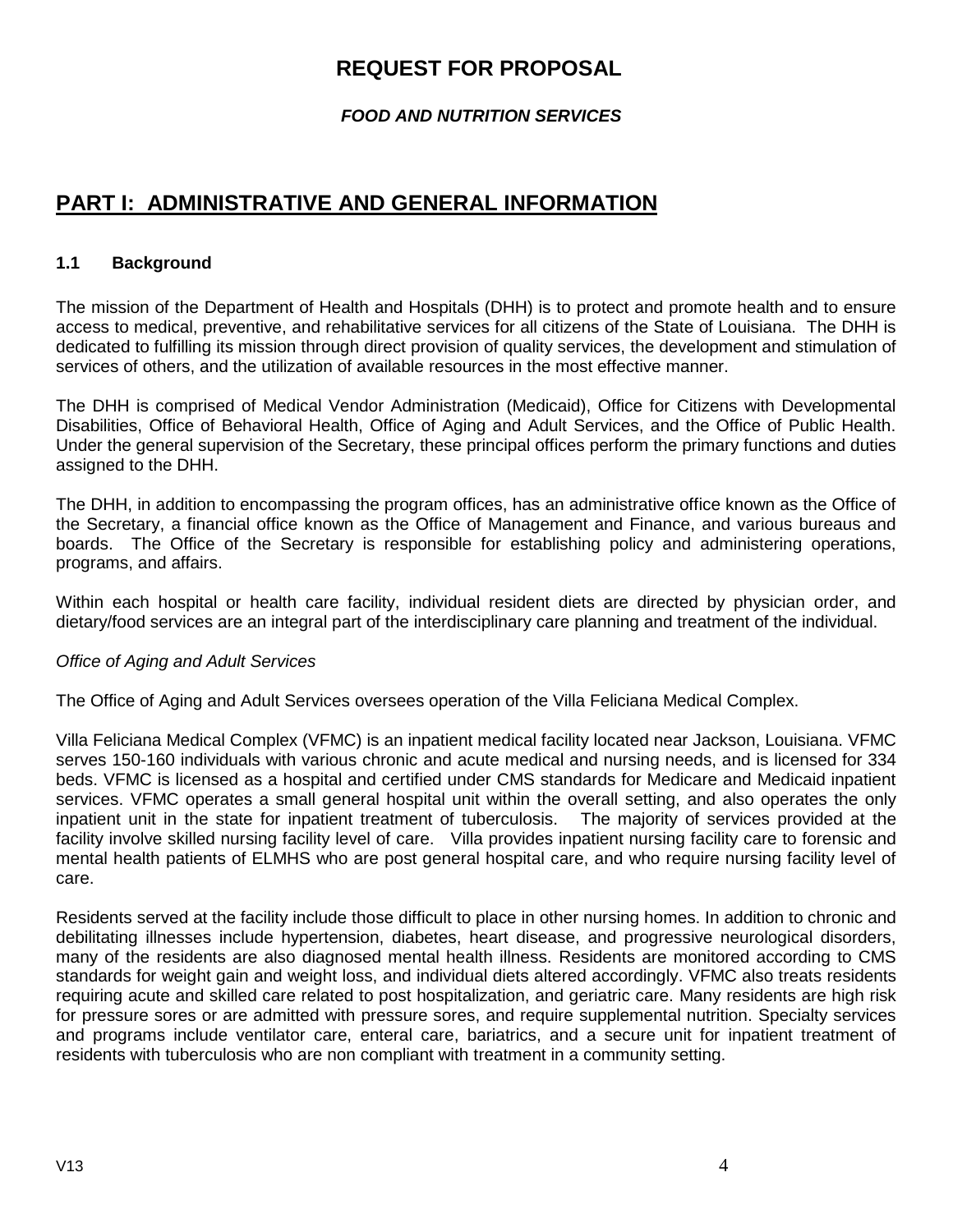### *Office of Behavioral Health*

The Office of Behavioral Health (OBH) operates three state psychiatric facilities which provide mental health evaluation, treatment, and rehabilitation services to adults with severe and persistent mental disorders and child/adolescents with serious emotional/behavioral disorders. The hospitals provide a variety of services intended to facilitate the individual's return to the community where both formal and informal networks are linked to provide the necessary supports and services for continued recovery.

Central Louisiana State Hospital (CLSH) is located in Pineville, Louisiana and provides intermediate psychiatric care to approximately 60 adult and adolescent residents who have been diagnosed with a psychiatric illness. The hospital's mission is to provide quality assessment, diagnosis, and treatment services to residents at the intermediate level. One of our goals is to provide quality nutritional meals that will compliment the overall treatment experience for all our residents.

East Louisiana Mental Health System (ELMHS) is comprised of three campuses (2 located in Jackson, Louisiana and 1 located in Greenwell Springs, Louisiana). ELMHS provides mental health services to 520 individuals with 397 being served at the ELMHS East campus, 75 being served at the ASSA campus and 48 being served at the Greenwell Springs campus. In addition, ELMHS also houses the Spring House program and the Pathways program which is both located on the Greenwell Springs campus.

Southeast Louisiana Hospital (SELH) is a medium size psychiatric hospital located in Mandeville, Louisiana. SELH currently serves 176 individuals (126 adult, 50 youth) being treated for mental illness and provides, through lease agreements, facilities and support for an additional 86 individuals (66 adult, 20 youth).

### *Office for Citizens with Developmental Disabilities*

The Office for Citizens with Developmental Disabilities (OCDD) is committed to ensuring quality services and supports, information, and opportunities for choice to people of Louisiana with developmental disabilities and their families. OCDD's core values include accountability, choice, clarity, cultural sensitivity, dignity, inclusion, partnership, person/family driven services system, empowerment, and quality of life.

North Lake Supports and Services Center (NLSSC) is a large Intermediate Care Facility/Developmental Disabilities (ICF/DD) located in Hammond, Louisiana. NLSSC currently serves 272 individuals with intellectual and developmental disabilities with a licensed capacity of 464. NLSSC is also currently accredited by the Council on Quality and Leadership. Several years ago, NLSSC and The United States Department of Justice entered into a settlement agreement, which resulted in a number of improvements across facility programs and services, including Food and Nutrition Services. NLSSC successfully exited the settlement agreement in June 2007.

The majority of individuals served by NLSSC are diagnosed with severe or profound mental retardation with developmental disabilities. Many of the individuals have associated conditions such as sensory impairments, swallowing and digestive disorders, a variety of physical limitations and are medically complex and fragile. Additionally, many of the residents have behavioral and/or psychiatric difficulties.

Northwest Supports and Services Center (NWSSC) is an ICF/DD located in Bossier City, Louisiana. NWSSC currently serves approximately 150 individuals with developmental disabilities. NWSSC is also currently accredited by the Council on Quality and Leadership.

The majority of individuals served by NWSSC are diagnosed with severe or profound mental retardation with developmental disabilities. Many of the individuals have associated conditions such as sensory impairments, swallowing and digestive disorders, a variety of physical limitations and are medically complex and fragile. Additionally, many of the residents have behavioral and/or psychiatric difficulties.

Pinecrest Supports and Services Center (PSSC) is a large ICF/DD located in Pineville, Louisiana. PSSC currently serves 461 individuals with developmental disabilities. PSSC is currently accredited by the Council on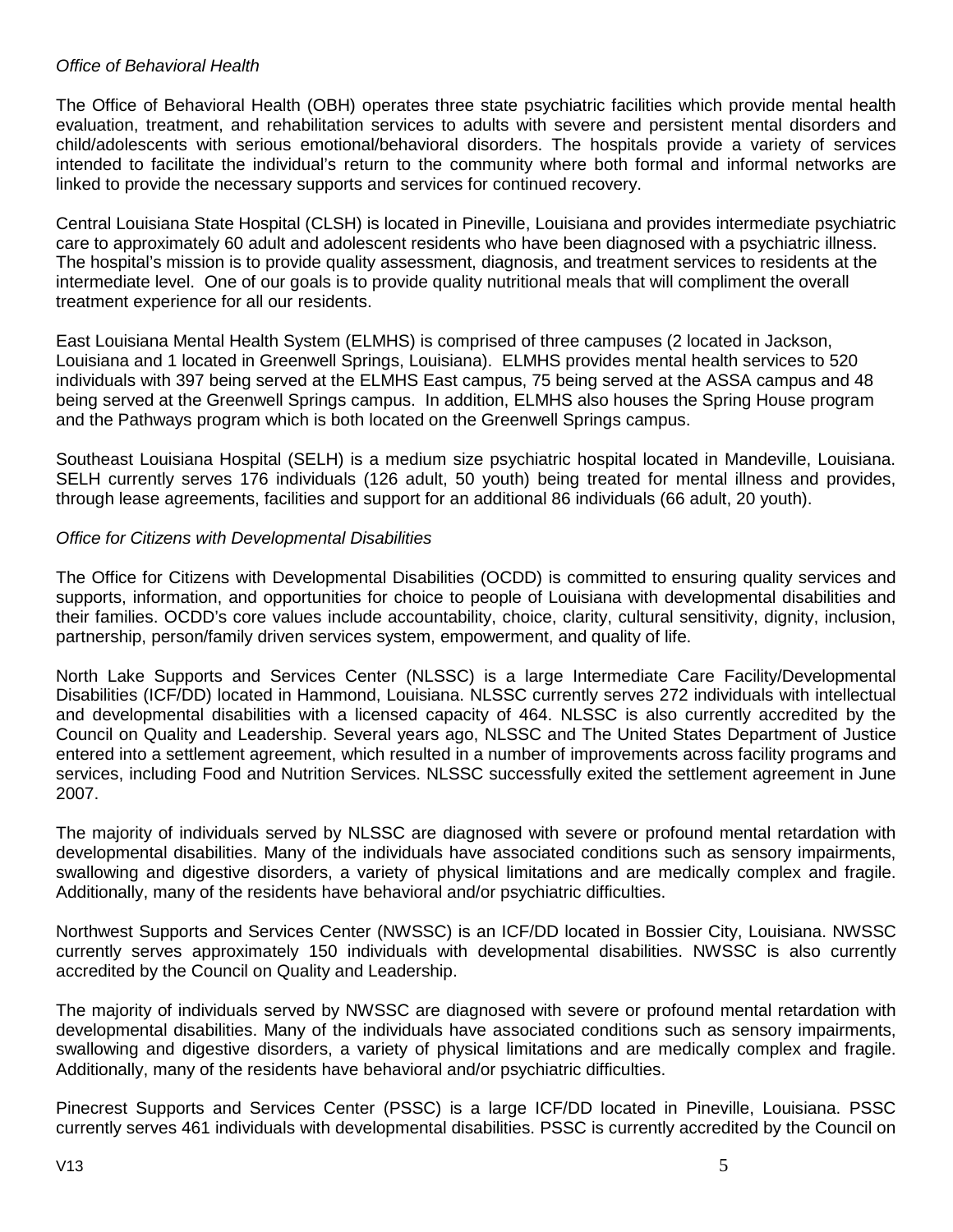Quality and Leadership. Several years ago, PSSC and The United States Department of Justice entered into a Settlement Agreement which resulted in a number of improvements across facility programs and services including Food and Nutrition Services. PSSC successfully exited the settlement agreement in June 2007.

The majority of individuals served by PSSC are diagnosed with severe or profound mental retardation with developmental disabilities. Many of the individuals have associated conditions such as sensory impairments, swallowing and digestive disorders, a variety of physical limitations and are medically complex and fragile. Additionally, many of the residents have behavioral and/or psychiatric difficulties.

# <span id="page-5-0"></span>**1.1.1 Purpose**

The purpose of this Request for Proposal (RFP) is to obtain competitive proposals as allowed by Louisiana Revised Statute 39:1593.C. from bona fide, qualified proposers who are interested in providing food services at the included facilities with a maximum combined capacity of over 3,000 beds and a current combined census of 1759.

A contract is necessary to obtain the following services for the individuals served by the included facilities, of which some individuals are enterally supported:

- 1. Development of healthy menus for adults, adolescents, and children, in collaboration with the designated staff per included facility, to comply with applicable state and federal regulations and to provide nutritional, heart healthy meals in accordance with the DHH Nutrition Standards (Attachment I); this includes provision of a wide range of special diets.
- 2. Purchasing, receiving, storage of, and payment for all food and/or food ingredients, including beverages, and non-food items necessary to prepare, deliver, and serve nutritionally balanced meals to the individuals served by the included facilities;
- 3. Delivery of food to all food service areas at each facility location;
- 4. Hiring and training of sufficient staff to prepare and serve three (3) hot meals, including beverages, and two (2) nutritious snacks per day, seven (7) days per week for each resident
- 5. Provision of nutritional supplements as prescribed by physicians and per facility formulary which will include oral supplementation, pre-thickened liquids, and enteral supplements per the facilities request (excluding those supplements that meet other reimbursement criteria); and
- 6. Provision of healthy meals and healthy snacks, including beverages, to facility residents as well as to facility staff and approved evacuees sheltered at the included facilities during emergency situations (e.g. hurricanes, ice storms, power outages).

# <span id="page-5-1"></span>**1.1.2 Goals and Objectives**

The goal of this proposal is that a Contractor will be selected for this project to direct the Food Services preparation, production, and delivery of all food service operations for the included facilities. The Contractor shall report directly to a designated employee per included facility. The Contractor shall provide the services of a sufficient number of kitchen staff to receive, store, prepare, and cook food from bulk raw materials for meal preparation; to receive, store, and prepare food from bulk raw materials for snack preparation; to receive and store nutritional supplements and beverages; to receive, store, and use non-food items necessary for meal and snack preparation, delivery, and service; to deliver meals, snacks, and beverages; and to serve meals, snacks, and beverages as designated per included facility.

The overall result of this contract will be improved customer satisfaction with meals as evidenced by family and/or consumer interviews/surveys; improved appearance of plated food, especially modified diet plates (i.e. diced, finely diced, chopped, ground, and/or pureed food); improved delivery and compliance with dysphagia diets resulting in decreased risks for aspiration; improved healthy menu offerings and more choices of foods customized to meet the personal preferences of residents; motivated food service staff as evidenced by improved self-esteem and pride in work as measured by staff satisfaction surveys; eliminated need for included facilities to order food/food ingredients, beverages, and non-food items associated with meal preparation, delivery, and service of state contract and/or to solicit bids for items not on state contract; eliminated need to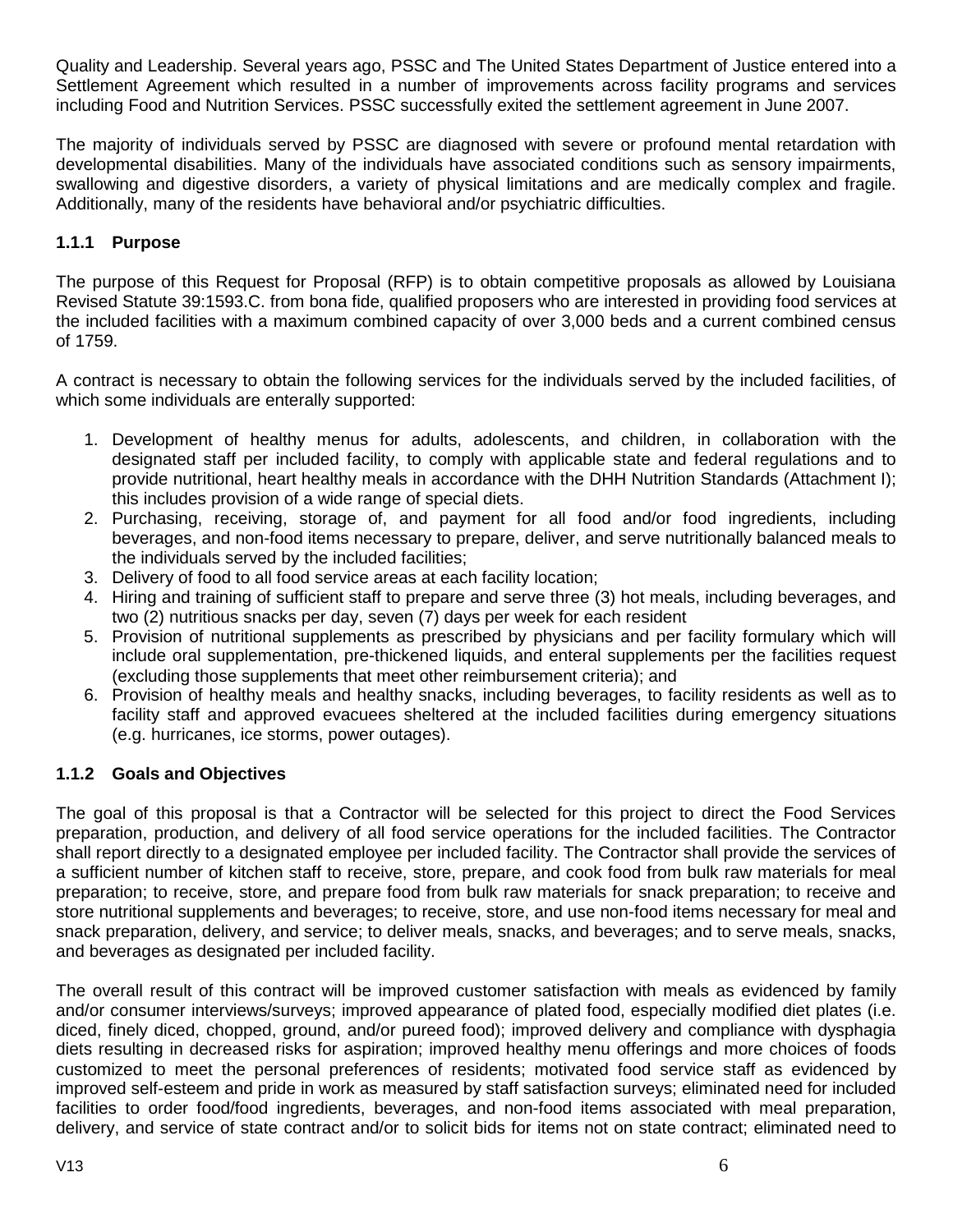warehouse large quantities of canned, dry, or frozen food; eventual elimination through natural attrition of approximately one hundred eighty-eight (188) classified civil service positions assigned to food service operations; and realization of improved economic and operating efficiencies in the overall food service operation by embracing the latest procurement and just-in-time inventory practices available to private entities that are not available to state agencies.

# <span id="page-6-0"></span>**1.2 Definitions**

A. Shall – The term "shall" denotes mandatory requirements per RS: 39:1556(24).

- B. Must The term "must" denotes mandatory requirements.
- C. May The term "may" denotes an advisory or permissible action.
- D. Should The term "should" denotes a desirable action.
- E. Contractor Any person having a contract with a governmental body.

F. Agency- Any department, commission, council, board, office, bureau, committee, institution, agency, government, corporation, or other establishment of the executive branch of this state authorized to participate in any contract resulting from this solicitation.

- G. State- The State of Louisiana.
- H. CLSH- Central Louisiana State Hospital
- I. DHH- Department of Health and Hospitals

J. Discussions- For the purposes of this RFP, a formal, structured means of conducting written or oral communications/presentations with responsible Proposers who submit proposals in response to this RFP

- K. ELMHS- Eastern Louisiana Mental Health System
- L. ICF/DD- Intermediate Care Facility/Developmental Disabilities
- M. IMD- Institute for Mental Disorders
- N. Included Facilities- All facilities included in the RFP (i.e. VFMC, CLSH, ELMHS, SELH, NLSSC, NWSSC, and PCSSC)
- O. LTC- Long-Term Care hospital
- P. NLSSC- Northlake Supports and Services Center
- Q. NWSSC- Northwest Supports and Services Center
- R. OAAS- Office of Aging and Adult Services
- S. OBH- Office of Behavioral Health
- T. OCDD- Office for Citizens with Developmental Disabilities
- U. PSSC- Pinecrest Supports and Services Center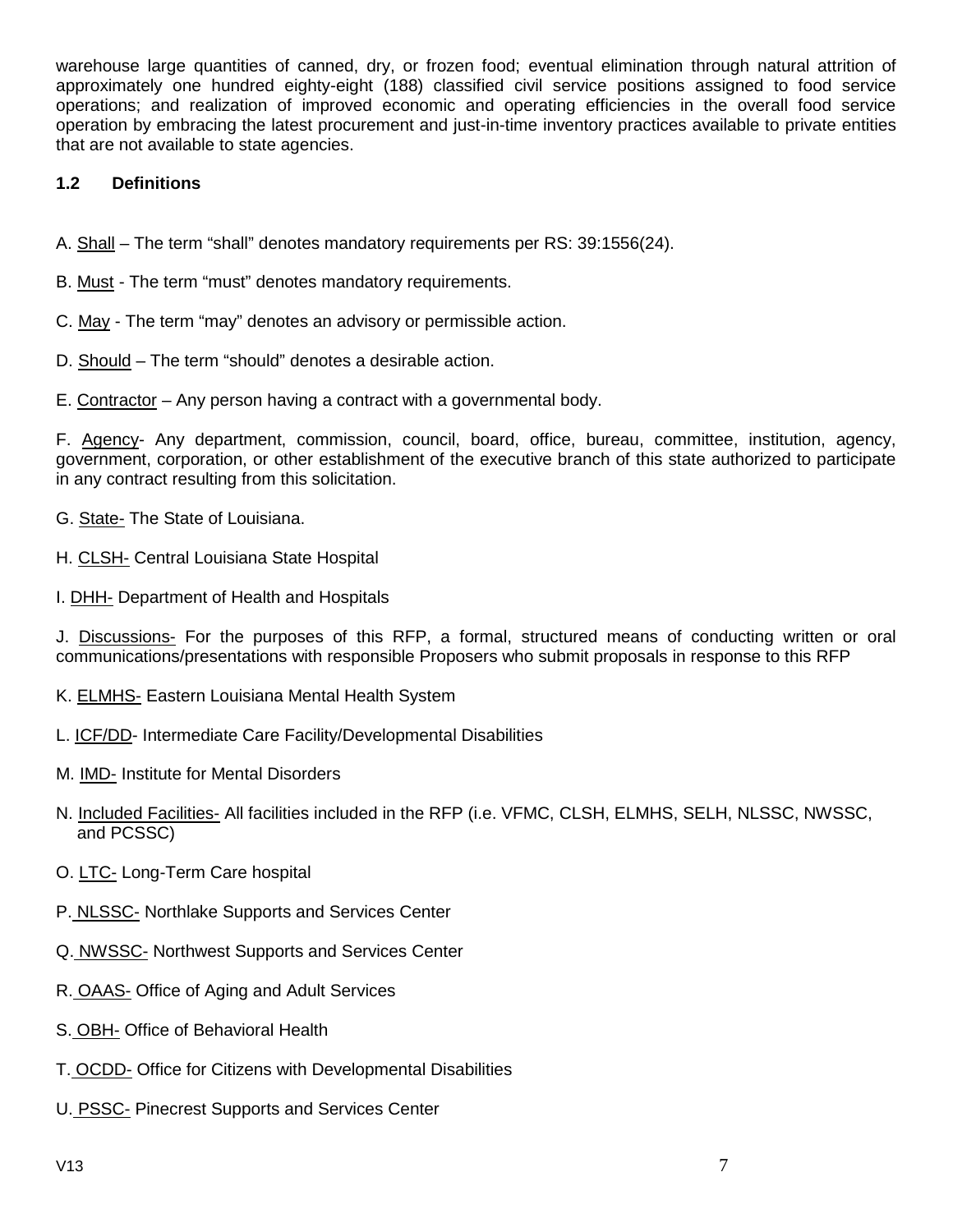- V. Redacted Proposal- The removal of confidential and/or proprietary information from one copy of the proposal for public records purposes
- W. SELH- Southeast Louisiana Hospital
- X. VFMC- Villa Feliciana Medical Complex

# <span id="page-7-0"></span>**1.3 Schedule of Events**

|                                                                                                                                                                                | Date             | Time (CT)    |
|--------------------------------------------------------------------------------------------------------------------------------------------------------------------------------|------------------|--------------|
| 1. RFP mailed to prospective proposers<br>and posted to LaPAC                                                                                                                  | 9/26/11          |              |
| 2. Pre-Proposal Conference (mandatory):                                                                                                                                        | see attachment V |              |
| 3. Deadline to receive written inquiries                                                                                                                                       | 10/17/11         |              |
| 4. Deadline to answer written inquiries                                                                                                                                        | 10/21/11         |              |
| 5. Proposal Opening Date (deadline for submitting<br>proposals)                                                                                                                | 11/1/2011        | $10:00$ a.m. |
| 6. On Site Presentations/Demonstrations<br>The top three scoring proposers may be invited<br>to provide onsite presentations or demonstrations<br>of services and/or products. | TBD              |              |
| 7. Notice of Intent to Award to be mailed                                                                                                                                      | TBD              |              |
| 8. Contract Initiation                                                                                                                                                         | TBD              |              |

## **NOTE: The State of Louisiana reserves the right to revise this schedule. Any such revision will be formalized by the issuance of an addendum to the RFP.**

# <span id="page-7-1"></span>**1.4 Proposal Submittal**

This RFP is available in electronic form at the LaPAC website <http://wwwprd.doa.louisiana.gov/osp/lapac/pubmain.asp>. It is available in PDF format or in printed form by submitting a written request to the RFP Contracting Officer with the Office of State Purchasing.

It is the Proposer's responsibility to check the Office of State Purchasing LaPAC website frequently for any possible addenda that may be issued. The Office of State Purchasing is not responsible for a proposer's failure to download any addenda documents required to complete a Request for Proposal.

All proposals shall be received by the Office of State Purchasing **no later than the date and time shown in the Schedule of Events.**

### **Important -Clearly mark outside of envelope, box or package with the following information and format:**

- Χ **Proposal Name: Food and Nutritional Services Department of Health and Hospitals**
- Χ **File Number: S12473O, Solicitation Number: 2246837**
- Χ **Proposal Opening Date: November 1, 2011**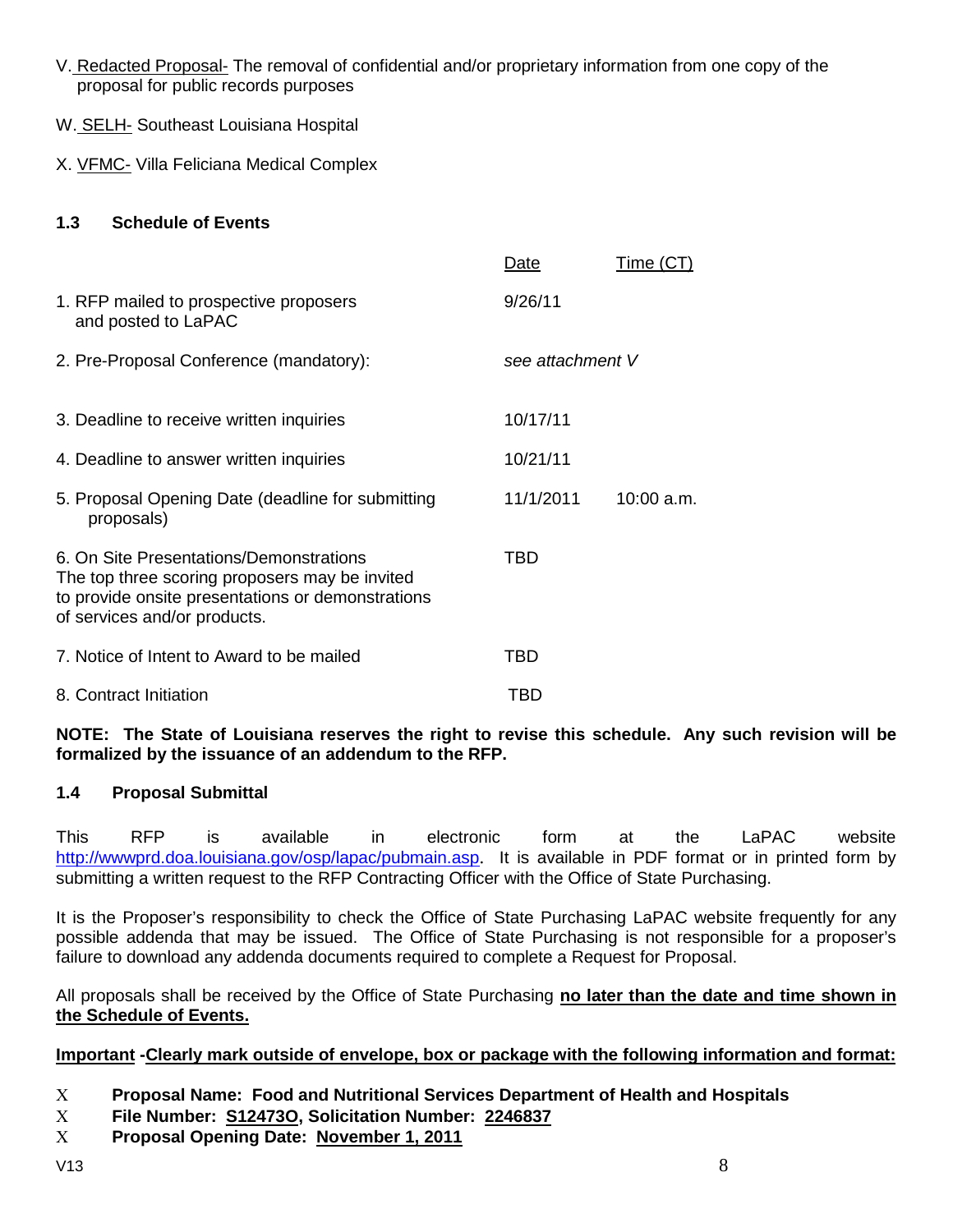**Proposers are hereby advised that the U. S. Postal Service does not make deliveries to our physical location.**

Proposals may be mailed through the U. S. Postal Service to our box at:

Office of State Purchasing P. O. Box 94095 Baton Rouge, LA 70804-9095

Proposals may be delivered by hand or courier service to our physical location at:

Office of State Purchasing 1201 North  $3<sup>rd</sup>$  St. Suite 2-160 Baton Rouge, LA 70802

Proposer is solely responsible for ensuring that its courier service provider makes inside deliveries to our physical location. The Office of State Purchasing is not responsible for any delays caused by the proposer's chosen means of proposal delivery.

Proposers should be aware of security requirements for the Claiborne building and allow time to be photographed and presented with a temporary identification badge.

Proposer is solely responsible for the timely delivery of its proposal. Failure to meet the proposal opening date and time shall result in rejection of the proposal.

### **PROPOSALS SHALL BE OPENED PUBLICLY AND ONLY PROPOSERS SUBMITTING PROPOSALS SHALL BE IDENTIFIED ALOUD. PRICES SHALL NOT BE READ.**

### <span id="page-8-0"></span>**1.5 Proposal Response Format**

Proposals submitted for consideration should follow the format and order of presentation described below:

A. **Cover Letter:** The cover letter should exhibit The Proposer's understanding and approach to the project. It should contain a summary of Proposer's ability to perform the services described in the RFP and confirm that Proposer is willing to perform those services and enter into a contract with the State.

**ATTENTION:** R. S. 39:1594(C)(4) requires evidence of authority to sign and submit proposals to the State of Louisiana. Please indicate in the Cover Letter which of the following applies to the signer of this proposal.

- 1. The signer of the proposal is either a corporate officer who is listed on the most current annual report on file with the secretary of state **or** a member of a partnership or partnership in commendam as reflected in the most current partnership records on file with the secretary of state. **A copy of the annual report or partnership record must be submitted to the Office of State Purchasing before contract award.**
- 2. The signer of the proposal is a representative of the proposer authorized to submit this proposal as evidenced by the corporate resolution **or** certification as to corporate principal. **If this applies a copy of the resolution or certification must be attached to the Cover Letter.**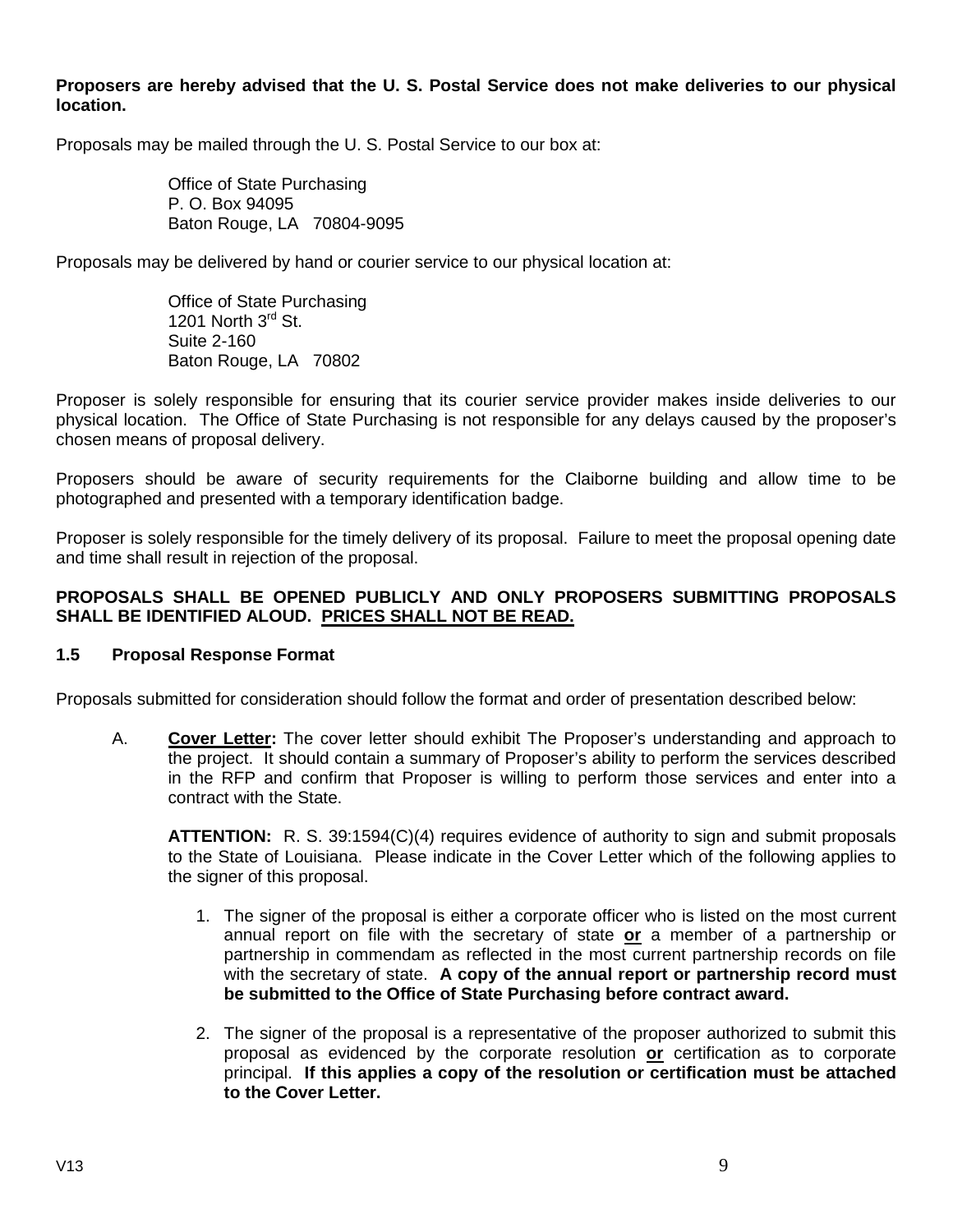- 3. The proposer has filed with the secretary of state an affidavit **or** resolution **or** other acknowledged/authentic document indicating that the signer is authorized to submit proposals for public contracts. **A copy of the applicable document must be submitted to the Office of State Purchasing before contract award.**
- 4. The signer of the proposal has been designated by the proposer as authorized to submit proposals on the proposer's vendor registration on file with the Office of State Purchasing.

The cover letter should also

- o Identify the submitting Proposer and provide their federal tax identification number;
- o Identify the name, title, address, telephone number, fax number, and email address of each person authorized by the Proposer to contractually obligate the Proposer;
- o Identify the name, address, telephone number, fax number, and email address of the contact person for technical and contractual clarifications throughout the evaluation period.
- B. **Table of Contents:** Organized in the order cited in the format contained herein.
- C. **Introduction/Proposer Qualifications and Experience:** Summary information about the proposer's organization. This section should state proposer's knowledge and understanding of the needs and objectives of DHH, OAAS, OBH, OCDD, and the included facilities as related to the scope of this RFP.

Also, this section should include the history and background of Proposer, financial strength and stability, related services provided to government entities, existing customer satisfaction, demonstrated volume of merchants, etc. Key personnel and the percentage of time directly assigned to the project should be identified. Résumés of all known personnel should be included.

- D**. Proposed Solution/Technical Response:** Illustrating and describing proposed technical solution and compliance with the RFP requirements. The Proposer must:
	- Articulate the ability to develop and implement an All Hazards Response plan
	- Demonstrate an understanding of, and ability to implement, the various types of organizational strategies to be integrated within the day to day operations, which are critical in organizing their functioning and maximizing productivity.
	- Demonstrate knowledge of services to be provided and effective strategies to achieve objectives and effective service delivery.
	- Describe approach and strategy for project oversight and management.
	- Articulate the need for, and the ability to implement, a plan for continuous quality improvement; this includes (but is not limited to) reviewing the quality of services provided and staff productivity.
	- As an appendix to its proposal, if available, proposers should provide copies of any policies and procedures manuals applicable to this contract, inclusive of organizational standards or ethical standards. This appendix should also include a copy of proposer's All Hazards Response Plan, if available.
- E. **Innovative Concepts:** Presentation of innovative concepts, if any, for consideration.
- F. **Project Schedule:** Detailed schedule of implementation plan. This schedule is to include implementation actions, timelines, responsible parties, etc.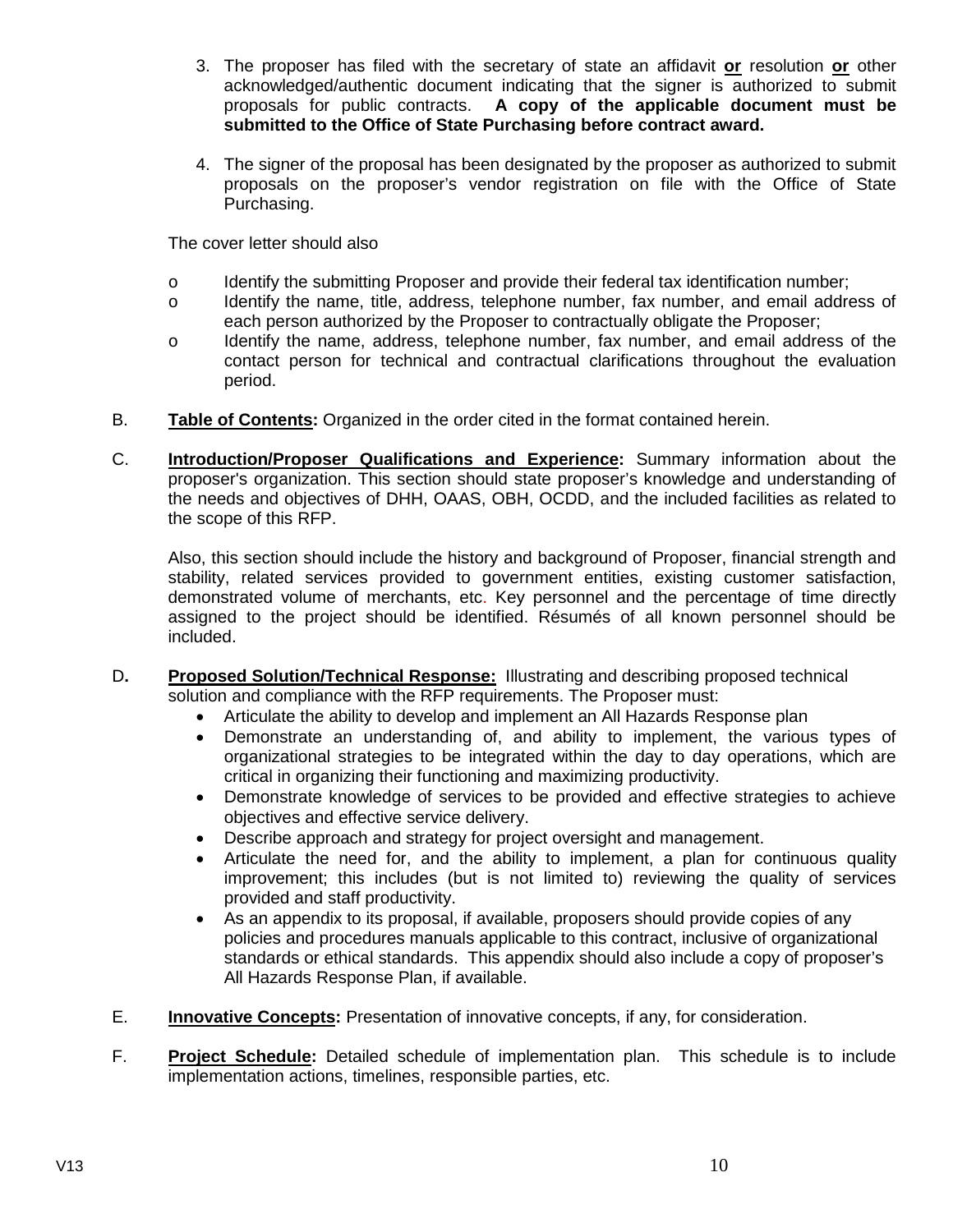G. **Financial Proposal:** The organization's financial solvency will be evaluated. The proposer's ability to demonstrate adequate financial resources for performance of the contract or the ability to obtain such resources as required during performance under this contract will be considered.

Proposal should include for each of the last three (3) years, copies of financial statements, preferably audited, including at least a balance sheet and profit and loss statement, or other appropriate documentation which would demonstrate to the DHH the proposer's financial resources sufficient to conduct the project.

Proposer shall specify costs for performance of tasks. Proposal shall include all anticipated costs of successful implementation of all deliverables outlined including continuity and expansion of food service operations during emergency situations. An item by item breakdown by facility of costs shall be included in the proposal.

Proposers shall submit the breakdown in a similar format to the attached sample cost template form (See Attachment III) for each year of the contract to demonstrate how cost was determined.

# <span id="page-10-0"></span>**1.5.1 Number of Response Copies**

Each Proposer shall submit one (1) signed original response, (1) electronic copy, (7) additional hard copies of the proposal should be provided, as well as one (1) redacted copy, if applicable (See Section 1.6). No facsimile or emailed proposals will be accepted. The cost proposal and financial statements should be submitted separately from the technical proposal; however, for mailing purposes, all packages may be shipped in one container.

# <span id="page-10-1"></span>**1.5.2 Legibility/Clarity**

Responses to the requirements of this RFP in the formats requested are desirable with all questions answered in as much detail as practicable. The Proposer's response is to demonstrate an understanding of the requirements. Proposals prepared simply and economically, providing a straightforward, concise description of the Proposer's ability to meet the requirements of the RFP is also desired. Each Proposer is solely responsible for the accuracy and completeness of its proposal.

# <span id="page-10-2"></span>**1.6 Confidential Information, Trade Secrets, and Proprietary Information**

The designation of certain information as trade secrets and/or privileged or confidential proprietary information shall only apply to the technical portion of the proposal. The cost proposal will not be considered confidential under any circumstance. Any proposal copyrighted or marked as confidential or proprietary in its entirety may be rejected without further consideration or recourse.

For the purposes of this procurement, the provisions of the Louisiana Public Records Act (La. R.S. 44.1 et. seq.) will be in effect. Pursuant to this Act, all proceedings, records, contracts, and other public documents relating to this procurement shall be open to public inspection. Proposers are reminded that while trade secrets and other proprietary information they submit in conjunction with this procurement may not be subject to public disclosure, protections must be claimed by the proposer at the time of submission of its Technical Proposal. Proposers should refer to the Louisiana Public Records Act for further clarification.

The proposer must clearly designate the part of the proposal that contains a trade secret and/or privileged or confidential proprietary information as "confidential" in order to claim protection, if any, from disclosure. The proposer shall mark the cover sheet of the proposal with the following legend, specifying the specific section(s) of his proposal sought to be restricted in accordance with the conditions of the legend: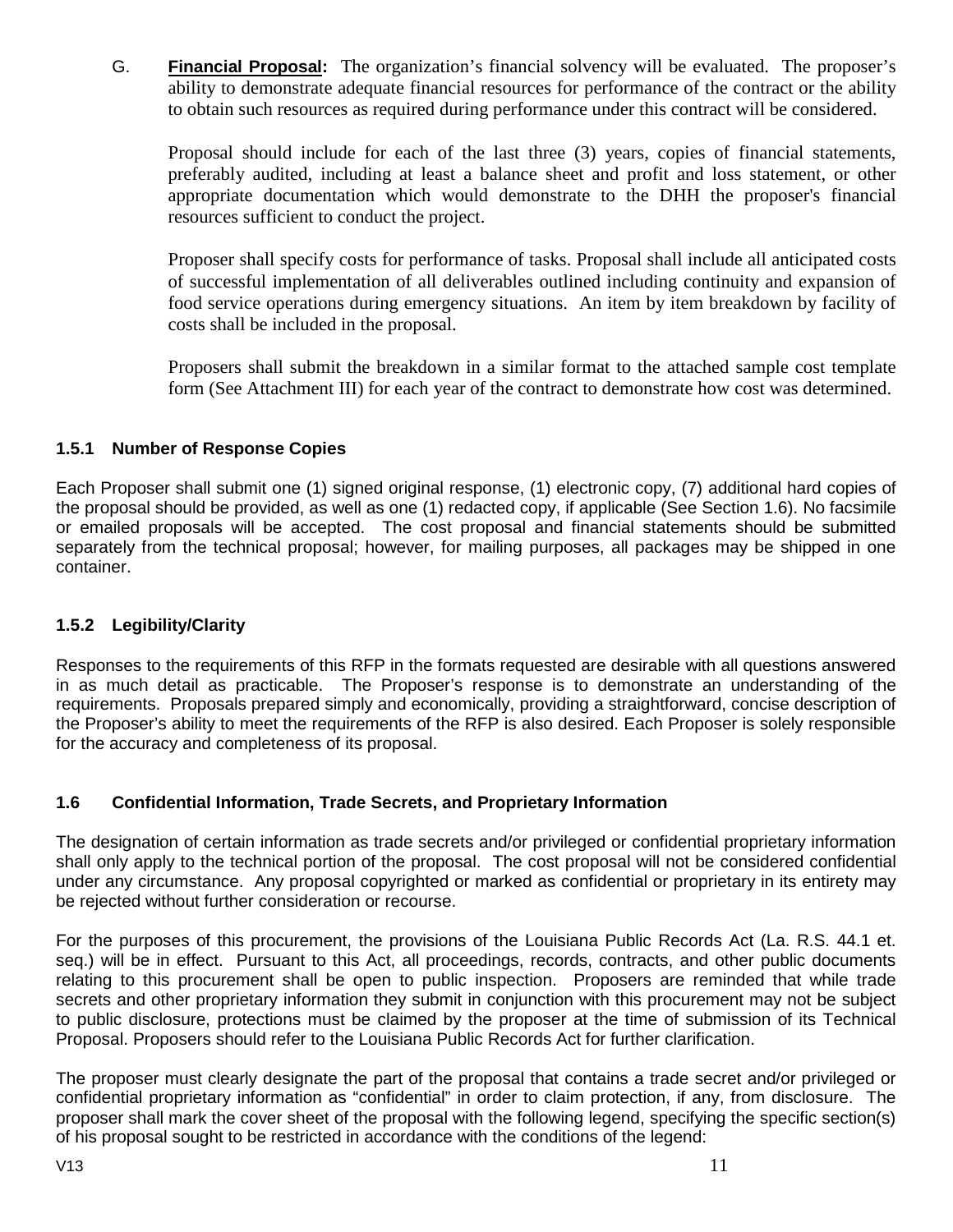*"The data contained in pages \_\_\_\_\_of the proposal have been submitted in confidence and contain trade secrets and/or privileged or confidential information and such data shall only be disclosed for evaluation purposes, provided that if a contract is awarded to this Proposer as a result of or in connection with the submission of this proposal, the State of Louisiana shall have the right to use or disclose the data therein to the*  extent provided in the contract. This restriction does not limit the State of Louisiana's right to use or disclose *data obtained from any source, including the proposer, without restrictions."*

Further, to protect such data, each page containing such data shall be specifically identified and marked "CONFIDENTIAL".

Proposers must be prepared to defend the reasons why the material should be held confidential. If a competing proposer or other person seeks review or copies of another proposer's confidential data, the state will notify the owner of the asserted data of the request. If the owner of the asserted data does not want the information disclosed, it must agree to indemnify the state and hold the state harmless against all actions or court proceedings that may ensue (including attorney's fees), which seek to order the state to disclose the information. If the owner of the asserted data refuses to indemnify and hold the state harmless, the state may disclose the information.

The State reserves the right to make any proposal, including proprietary information contained therein, available to OSP personnel, the Office of the Governor, or other state agencies or organizations for the sole purpose of assisting the State in its evaluation of the proposal. The State shall require said individuals to protect the confidentiality of any specifically identified proprietary information or privileged business information obtained as a result of their participation in these evaluations.

If your proposal contains confidential information, you should also submit a redacted copy along with your proposal. If you do not submit the redacted copy, you will be required to submit this copy within 48 hours of notification from the Office of State Purchasing. When submitting your redacted copy, you should clearly mark the cover as such - "REDACTED COPY" - to avoid having this copy reviewed by an evaluation committee member. The redacted copy should also state which sections or information has been removed.

# <span id="page-11-0"></span>**1.7 Proposal Clarifications Prior to Submittal**

# <span id="page-11-1"></span>**1.7.1 Pre-proposal Conference**

An onsite pre-proposal conference details regarding date, time and location are included in the **Schedule of Events (Section 1.3)** Prospective proposers must participate in the conference to obtain clarification of the requirements of the RFP, view each kitchen/serving areas and to receive answers to relevant questions. Any firm intending to submit a proposal should have at least one duly authorized representative attend the Preproposal Conference.

Although impromptu questions will be permitted and spontaneous answers will be provided during the conference, the only official answer or position of the state will be stated in writing in response to written questions.

# <span id="page-11-2"></span>**1.7.2 Proposer Inquiry Periods**

The state shall not and cannot permit an open-ended inquiry period, as this creates an unwarranted delay in the procurement cycle and operations of our agency customers. The state reasonably expects and requires *responsible and interested* proposers to conduct their in-depth proposal review and submit inquiries in a timely manner.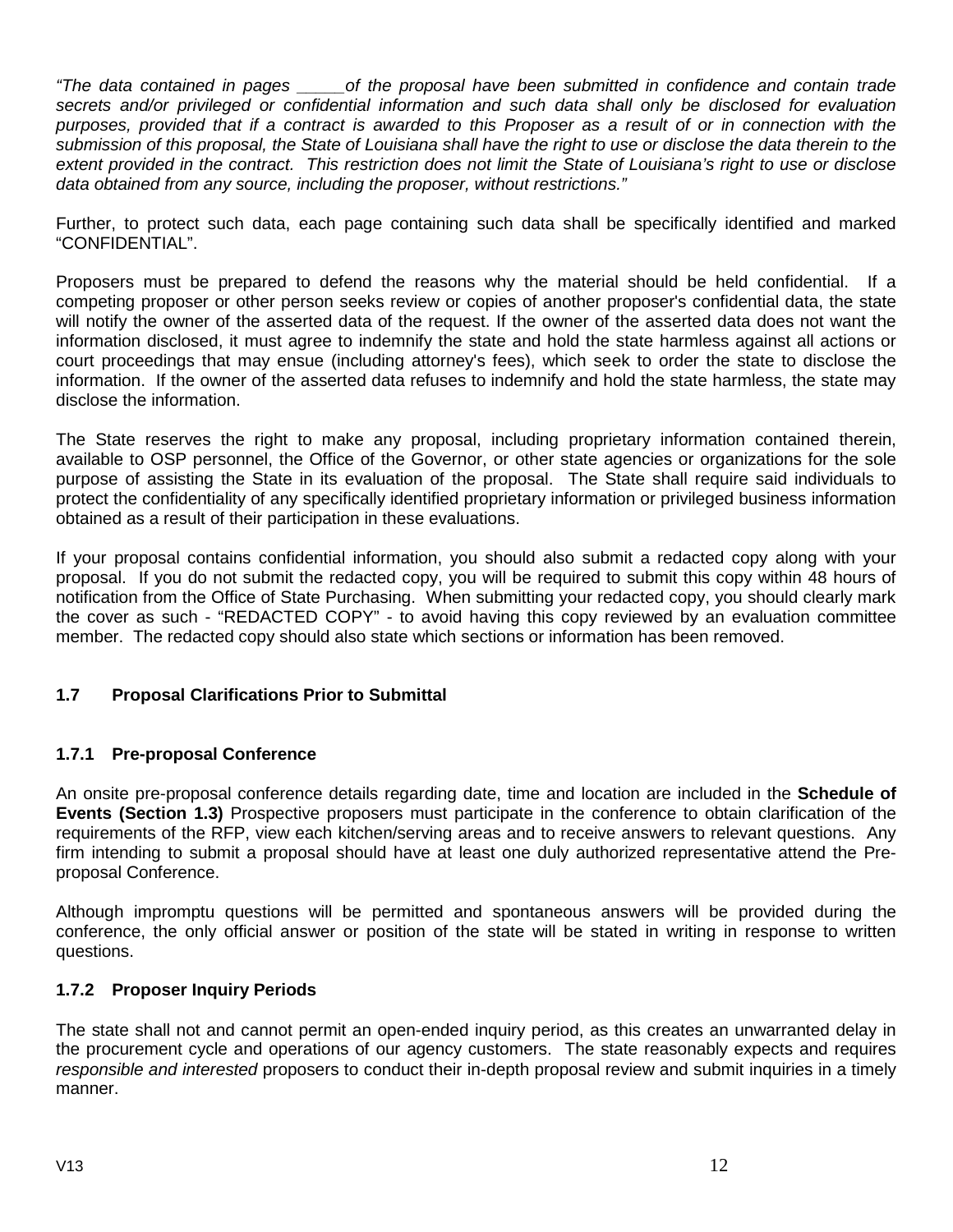An inquiry period is hereby firmly set for all interested proposers to perform a detailed review of the proposal documents and to submit any written inquiries relative thereto. *Without exception*, all inquiries MUST be submitted in writing by an authorized representative of the proposer, clearly cross-referenced to the relevant solicitation section (even if an answer has already been given to an oral question during the Pre-proposal conference). All inquiries must be received by the close of business on the Inquiry Deadline date set forth in Section 1.3 Schedule of Events of this RFP. Only those inquiries received by the established deadline shall be considered by the State. Inquiries received after the established deadline shall not be entertained.

Inquiries concerning this solicitation may be delivered by mail, express courier, e-mail, hand, or fax to:

| Office of State Purchasing |                              |
|----------------------------|------------------------------|
| Attention: Gina Purpera    | 1201 North Third St.         |
| P. O. Box 94095            | Claiborne Bldg., Suite 2-160 |
| Baton Rouge, LA 70804-9095 | Baton Rouge, LA 70802        |
|                            |                              |

E-Mail: [gina.purpera@la.gov](mailto:gina.purpera@la.gov) Phone: (225)342-6963/ Fax: (225)342-8688

An addendum will be issued and posted at the Office of State Purchasing LaPAC website, to address all inquiries received and any other changes or clarifications to the solicitation. Thereafter, all proposal documents, including but not limited to the specifications, terms, conditions, plans, etc., will stand as written and/or amended by any addendum. No negotiations, decisions, or actions shall be executed by any proposer as a result of any oral discussions with any state employee or state consultant. It is the Proposer's responsibility to check the LaPAC website frequently for any possible addenda that may be issued. The Office of State Purchasing is not responsible for a proposer's failure to download any addenda documents required to complete a Request for Proposal.

Any person aggrieved in connection with the solicitation or the specifications contained therein, has the right to protest in accordance with R.S. 39:1671. Such protest shall be made in writing to the Director of State Purchasing at least two days prior to the deadline for submitting proposals.

**Note:** LaPAC is the state's online electronic bid posting and notification system resident on State Purchasing's website [www.doa.louisiana.gov/osp]. In that LaPAC provides an immediate e-mail notification to subscribing bidders that a solicitation and any subsequent addenda have been let and posted, notice and receipt thereof is considered formally given as of their respective dates of posting.

Vendor self-enrollment in LaPAC was disabled November 15, 2010. All vendors are to now register in the LaGov portal. Registration is intuitive at the following link: [https://lagoverpvendor.doa.louisiana.gov/irj/portal/anonymous?guest\\_user=self\\_reg](https://lagoverpvendor.doa.louisiana.gov/irj/portal/anonymous?guest_user=self_reg) and help scripts are<br>available on OSP website under vendor center at available on OSP website under vendor center at [http://www.doa.louisiana.gov/osp/vendorcenter/regnhelp/index.htm.](http://www.doa.louisiana.gov/osp/vendorcenter/regnhelp/index.htm)

# <span id="page-12-0"></span>**1.8 Errors and Omissions in Proposal**

The State will not be liable for any error in the proposal. Proposer will not be allowed to alter proposal documents after the deadline for proposal submission, except under the following condition: The State reserves the right to make corrections or clarifications due to patent errors identified in proposals by the State or the Proposer. The State, at its option, has the right to request clarification or additional information from the Proposer.

# <span id="page-12-1"></span>**1.9 Proposal Guarantee –**

<span id="page-12-2"></span>NOT REQUIRED FOR THIS RFP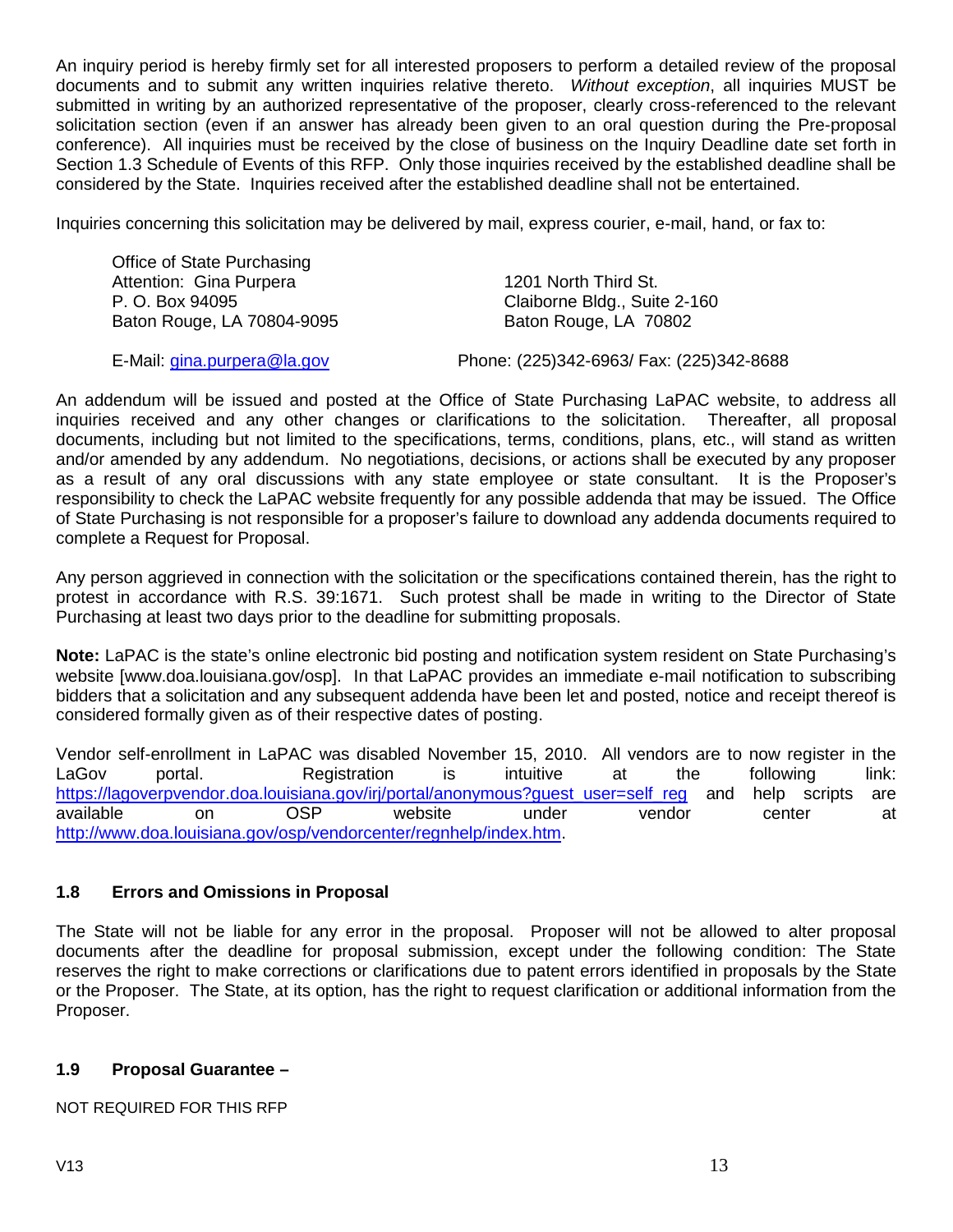## <span id="page-13-0"></span>**1.10 Performance Bond**

The successful proposer shall be required to provide a performance (surety) bond in the amount of \_10% of the total contract amount to insure the successful performance under the terms and conditions of the contract negotiated between the successful proposer and the State. Any performance bond furnished shall be written by a surety or insurance company currently on the U.S. Department of the Treasury Financial Management Service list of approved bonding companies which is published annually in the *Federal Register*, or by a Louisiana domiciled insurance company with at least an A-rating in the latest printing of the A.M. Best's Key Rating Guide to write individual bonds up to 10 percent of policyholders' surplus as shown in the A.M. Best's Key Rating Guide or by an insurance company that is either domiciled in Louisiana or owned by Louisiana residents and is licensed to write surety bonds.

No surety or insurance company shall write a performance bond which is in excess of the amount indicated as approved by the U.S. Department of the Treasury Financial Management Service list or by a Louisiana domiciled insurance company with an A-rating by A.M. Best up to a limit of 10 percent of policyholders' surplus as shown by A.M. Best; companies authorized by this Paragraph who are not on the treasury list shall not write a performance bond when the penalty exceeds 15 percent of its capital and surplus, such capital and surplus being the amount by which the company's assets exceed its liabilities as reflected by the most recent financial statements filed by the company with the Department of Insurance.

The performance bond is to be provided within 10 working days from request. Failure to provide within the time specified may cause your offer to be rejected.

In addition, any performance bond furnished shall be written by a surety or insurance company that is currently licensed to do business in the state of Louisiana.

## <span id="page-13-1"></span>**1.11 Changes, Addenda, Withdrawals**

The State reserves the right to change the Schedule of Events or issue Addenda to the RFP at any time. The State also reserves the right to cancel or reissue the RFP.

If the proposer needs to submit changes or addenda, such shall be submitted in writing, signed by an authorized representative of the proposer, cross-referenced clearly to the relevant proposal section, prior to the proposal opening, and should be submitted in a sealed envelope. Such shall meet all requirements for the proposal.

# <span id="page-13-2"></span>**1.12 Withdrawal of Proposal**

A proposer may withdraw a proposal that has been submitted at any time up to the proposal closing date and time. To accomplish this, a written request signed by the authorized representative of the proposer must be submitted to the Office of State Purchasing.

### <span id="page-13-3"></span>**1.13 Material in the RFP**

Proposals shall be based only on the material contained in this RFP. The RFP includes official responses to questions, addenda, and other material, which may be provided by the State pursuant to the RFP.

### <span id="page-13-4"></span>**1.14 Waiver of Administrative Informalities**

The State reserves the right, at its sole discretion, to waive administrative informalities contained in any proposal.

### <span id="page-13-5"></span>**1.15 Proposal Rejection**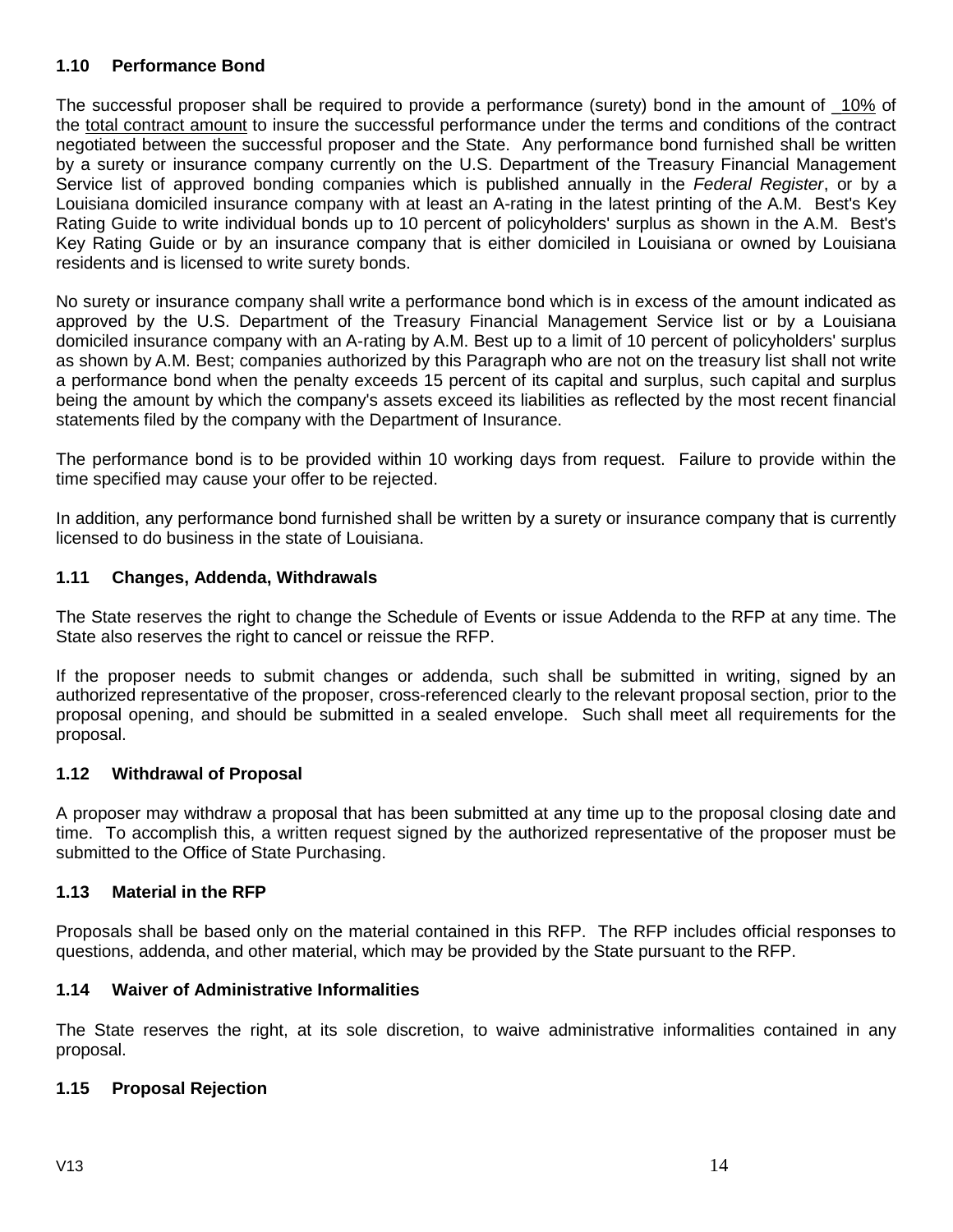Issuance of this RFP in no way constitutes a commitment by the State to award a contract. The State reserves the right to accept or reject any or all proposals submitted or to cancel this RFP if it is in the best interest of the State to do so.

In accordance with the provisions of R.S. 39:2182, in awarding contracts after August 15, 2010, any public entity is authorized to reject a proposal or bid from, or not award the contract to, a business in which any individual with an ownership interest of five percent or more, has been convicted of, or has entered a plea of guilty or nolo contendere to any state felony or equivalent federal felony crime committed in the solicitation or execution of a contract or bid awarded under the laws governing public contracts under the provisions of Chapter 10 of Title 38 of the Louisiana Revised Statutes of 1950, professional, personal, consulting, and social services procurement under the provisions of Chapter 16 of this Title, or the Louisiana Procurement Code under the provisions of Chapter 17 of this Title.

# <span id="page-14-0"></span>**1.16 Ownership of Proposal**

All materials (paper content only) submitted in response to this request become the property of the State. Selection or rejection of a response does not affect this right. All proposals submitted will be retained by the State and not returned to proposers. Any copyrighted materials in the response are not transferred to the State.

### <span id="page-14-1"></span>**1.17 Cost of Offer Preparation**

The State is not liable for any costs incurred by prospective Proposers or Contractors prior to issuance of or entering into a Contract. Costs associated with developing the proposal, preparing for oral presentations, and any other expenses incurred by the Proposer in responding to the RFP are entirely the responsibility of the Proposer, and shall not be reimbursed in any manner by the State of Louisiana.

### <span id="page-14-2"></span>**1.18 Non-negotiable Contract Terms**

Non-negotiable contract terms include but are not limited to taxes, assignment of contract, audit of records, EEOC and ADA compliance, record retention, content of contract/order of precedence, contract changes, governing law, claims or controversies, and termination based on contingency of appropriation of funds.

### <span id="page-14-3"></span>**1.19 Taxes**

Any taxes, other than state and local sales and use taxes, from which the state is exempt, shall be assumed to be included within the Proposer's cost.

### <span id="page-14-4"></span>**1.20 Proposal Validity**

All proposals shall be considered valid for acceptance until such time an award is made, unless the Proposer provides for a different time period within its proposal response. However, the State reserves the right to reject a proposal if the Proposer's acceptance period is unacceptable and the Proposer is unwilling to extend the validity of its proposal.

### <span id="page-14-5"></span>**1.21 Prime Contractor Responsibilities**

The selected Proposer shall be required to assume responsibility for all items and services offered in his proposal whether or not he produces or provides them. The State shall consider the selected Proposer to be the sole point of contact with regard to contractual matters, including payment of any and all charges resulting from the contract.

#### <span id="page-14-6"></span>**1.22 Use of Subcontractors**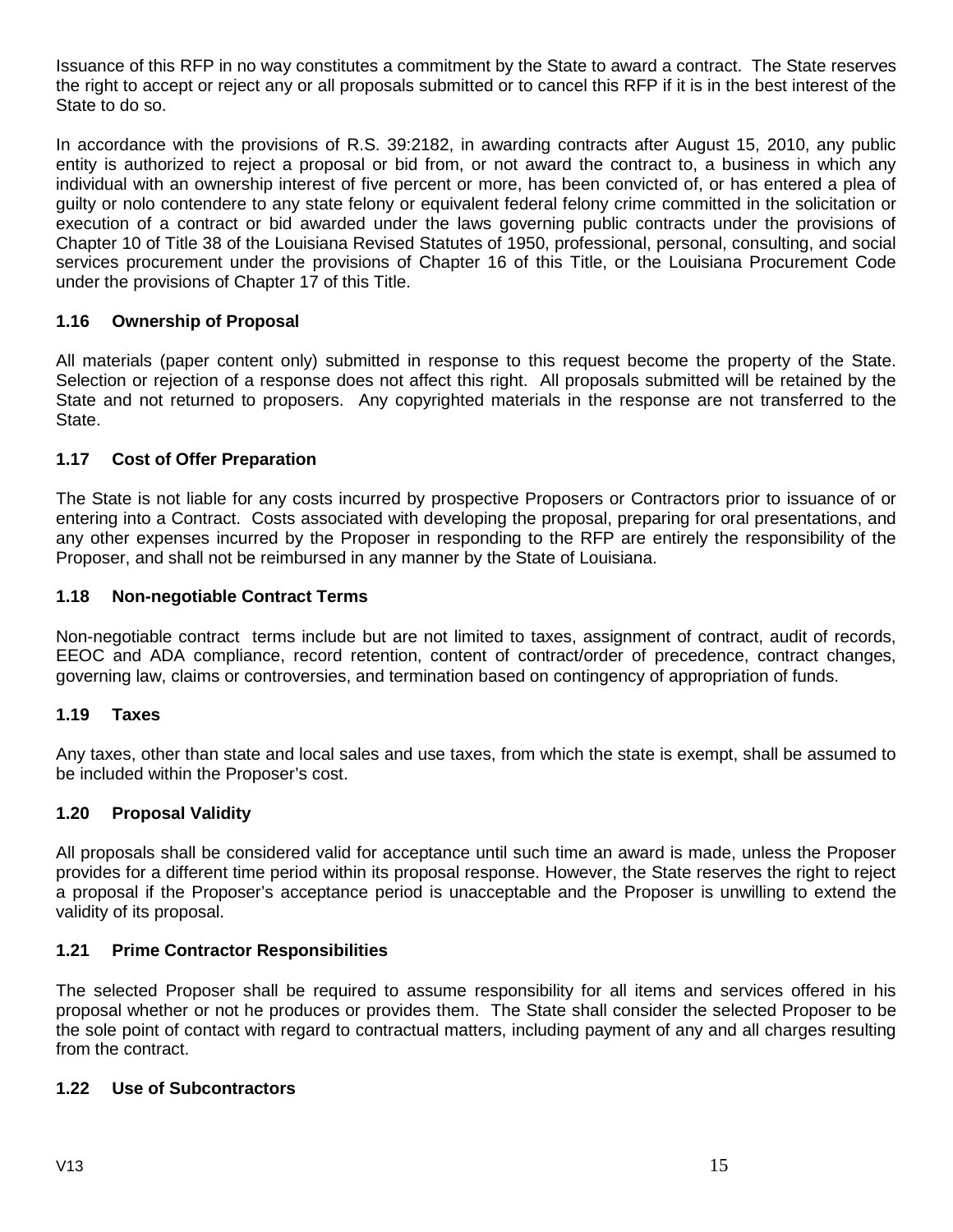Each Contractor shall serve as the single prime contractor for all work performed pursuant to its contract. That prime contractor shall be responsible for all deliverables referenced in this RFP. This general requirement notwithstanding, Proposers may enter into subcontractor arrangements. Proposers may submit a proposal in response to this RFP, which identifies subcontract(s) with others, provided that the prime contractor acknowledges total responsibility for the entire contract.

If it becomes necessary for the prime contractor to use subcontractors, the State urges the prime contractor to use Louisiana vendors, including small and emerging businesses, a small entrepreneurship or a veteran or service-connected disabled veteran-owned small entrepreneurship, if practical. In all events, any subcontractor used by the prime should be identified to the State Project Manager.

Information required of the prime contractor under the terms of this RFP, is also required for each subcontractor and the subcontractors must agree to be bound by the terms of the contract. The prime contractor shall assume total responsibility for compliance.

# <span id="page-15-0"></span>**1.23 Written or Oral Discussions/Presentations**

Written or oral discussions may be conducted with Proposers who submit proposals determined to be reasonably susceptible of being selected for award; however, the State reserves the right to enter into an Agreement without further discussion of the proposal submitted based on the initial offers received.

Any commitments or representations made during these discussions, if conducted, may become formally recorded in the final contract.

Written or oral discussions/presentations for clarification may be conducted to enhance the State's understanding of any or all of the proposals submitted. Proposals may be accepted without such discussions. An additional 10 number of points may be awarded as a result of the on-site presentation/demonstration.

## <span id="page-15-1"></span>**1.24 Acceptance of Proposal Content**

The mandatory RFP requirements shall become contractual obligations if a contract ensues. Failure of the successful Proposer to accept these obligations shall result in the rejection of the proposal.

### <span id="page-15-2"></span>**1.25 Evaluation and Selection**

All responses received as a result of this RFP are subject to evaluation by the State Evaluation Committee for the purpose of selecting the Proposer with whom the State shall contract.

To evaluate all proposals, a committee whose members have expertise in various areas has been selected. This committee will determine which proposals are reasonably susceptible of being selected for award. If required, written or oral discussions may be conducted with any or all of the Proposers to make this determination.

Written recommendation for award shall be made to the Director of State Purchasing for the Proposer whose proposal, conforming to the RFP, will be the most advantageous to the State of Louisiana, price and other factors considered.

The committee may reject any or all proposals if none is considered in the best interest of the State.

### <span id="page-15-3"></span>**1.26 Contract Negotiations**

If for any reason the Proposer whose proposal is most responsive to the State's needs, price and other evaluation factors set forth in the RFP considered, does not agree to a contract, that proposal shall be rejected and the State may negotiate with the next most responsive Proposer. Negotiation may include revision of non-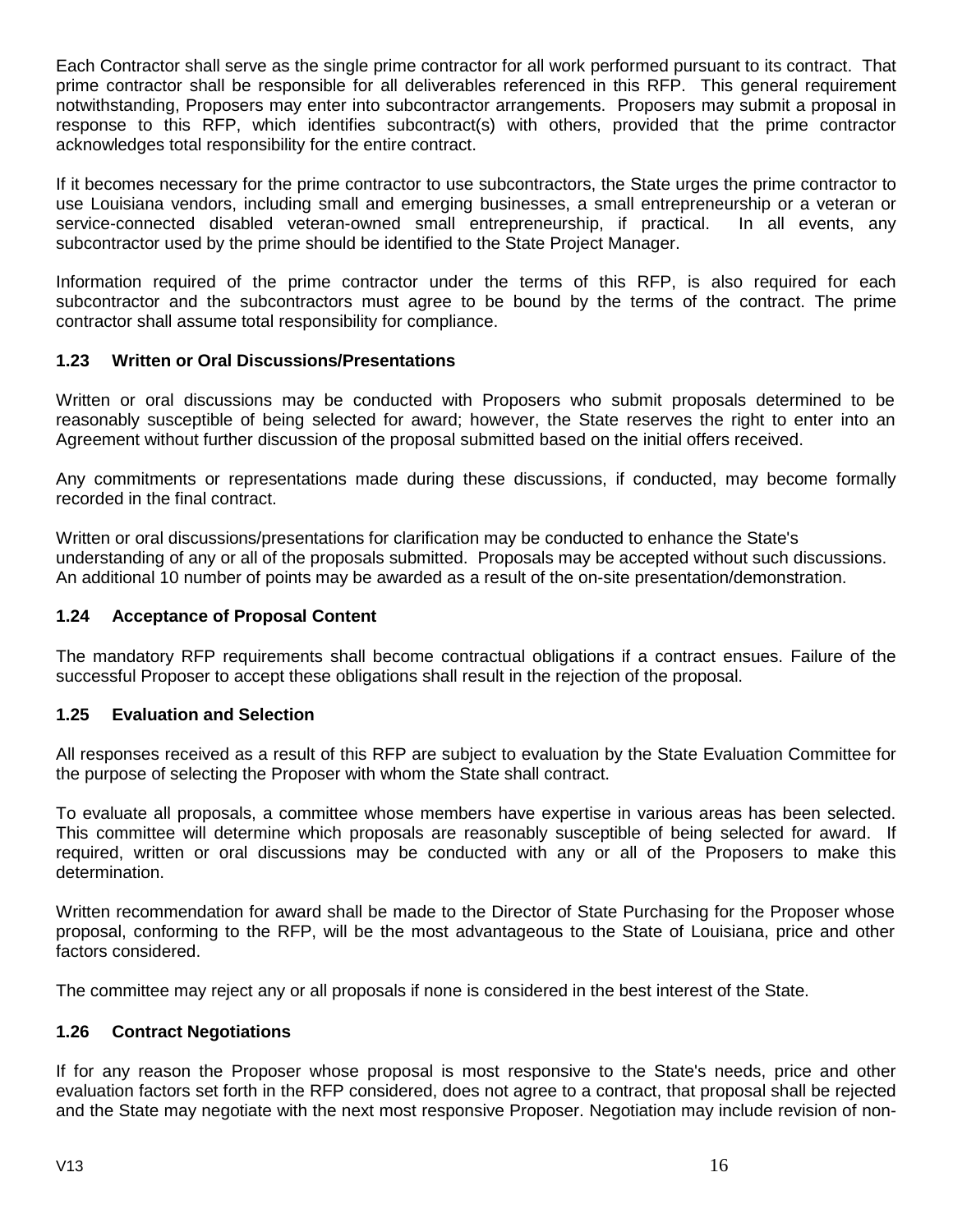mandatory terms, conditions, and requirements. OSP must approve the final contract form and issue a purchase order, if applicable, to complete the process.

# <span id="page-16-0"></span>**1.27 Contract Award and Execution**

The State reserves the right to enter into a contract without further discussion of the proposal submitted based on the initial offers received.

The RFP, including any addenda, and the proposal of the selected Contractor will become part of any contract initiated by the State.

Proposers are discouraged from submitting their own standard terms and conditions with their proposals. Proposers should address the specific language in the sample contract in Attachment II of this RFP and submit any exceptions or deviations the proposer wishes to negotiate. The proposed terms will be negotiated before a final contract is entered. Mandatory terms and conditions are not negotiable. If applicable, a proposer may submit or refer to a Master Agreement entered into by the contractor and the State in accordance with R.S. 39:198(e).

If the contract negotiation period exceeds thirty (30) days or if the selected Proposer fails to sign the contract within **seven calendar** days of delivery of it, the State may elect to cancel the award and award the contract to the next-highest-ranked Proposer.

Award shall be made to the Proposer with the highest points, whose proposal, conforming to the RFP, will be the most advantageous to the State of Louisiana, price and other factors considered.

The State intends to award to a single Proposer.

# <span id="page-16-1"></span>**1.28 Notice of Intent to Award**

Upon review and approval of the evaluation committee's and agency's recommendation for award, OSP will issue a "Notice of Intent to Award" letter to the apparent successful Proposer. A contract shall be completed and signed by all parties concerned on or before the date indicated in the "Schedule of Events." If this date is not met, through no fault of the State, the State may elect to cancel the "Notice of Intent to Award" letter and make the award to the next most advantageous Proposer.

OSP will also notify all unsuccessful Proposers as to the outcome of the evaluation process. The evaluation factors, points, evaluation committee member names, and the completed evaluation summary and recommendation report will be made available to all interested parties after the "Notice of Intent to Award" letter has been issued.

Any person aggrieved by the proposed award has the right to submit a protest in writing, in accordance with RS: 39:1671, to the Director of State Purchasing, within fourteen days of the award/intent to award.

# <span id="page-16-2"></span>**1.29 Debriefings**

Debriefings may be scheduled by the participating Proposers after the "Notice of Intent to Award" letter has been issued by scheduling an appointment with the Office of State Purchasing. Contact may be made by phone at (225) 342-6963 or E-mail to gina.purpera@la.gov

# <span id="page-16-3"></span>**1.30 Insurance Requirements**

1. Contractor's Insurance

The Contractor shall not commence work under this contract until it has obtained all insurance required herein. Certificates of Insurance, fully executed by officers of the Insurance Company shall be filed with the DHH for approval. The Contractor shall not allow any subcontractor to commence work on subcontract until all similar insurance required for the subcontractor has been obtained and approved.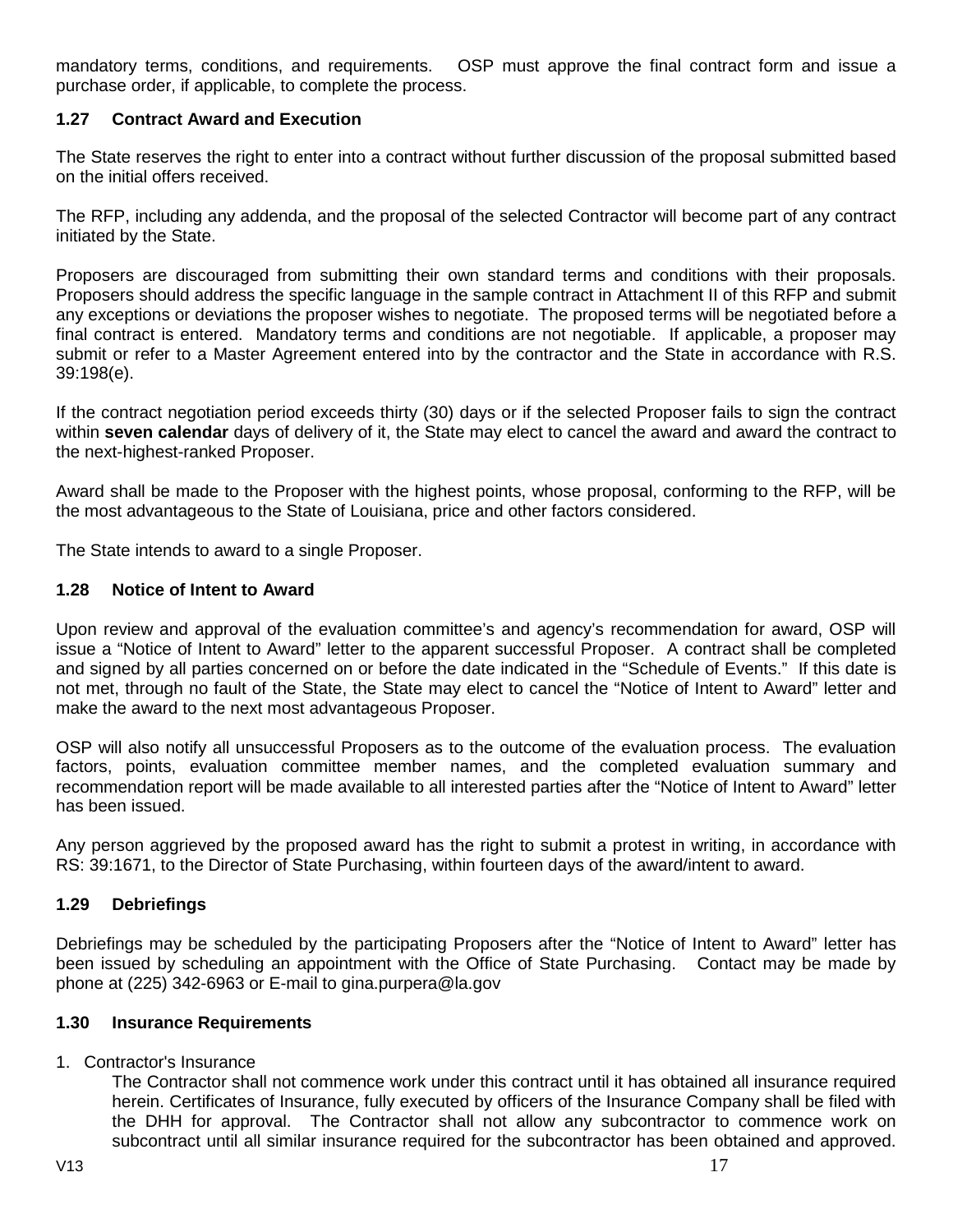If so requested, the Contractor shall also submit copies of insurance policies for inspection and approval of the Department before work is commenced. Said policies shall not be canceled, permitted to expire, or be changed without thirty (30) days notice in advance to the DHH and consented to by the DHH in writing and the policies shall so provide.

## 2. Compensation Insurance

Before any work is commenced, the Contractor shall obtain and maintain during the life of the contract, Workers' Compensation Insurance for all of the Contractor's employees employed to provide services under the contract. In case any work is sublet, the Contractor shall require the subcontractor similarly to provide Workers' Compensation Insurance for all the latter's employees, unless such employees are covered by the protection afforded by the Contractor. In case any class of employees engaged in work under the contract at the site of the project is not protected under the Workers' Compensation Statute, the Contractor shall provide for any such employees, and shall further provide or cause any and all subcontractors to provide Employer's Liability Insurance for the protection of such employees not protected by the Workers' Compensation Statute. The included facilities will be responsible for obtaining and maintaining Worker's Compensation Insurance for all of the state civil service classified employees working in food services positions.

## 3. Commercial General Liability Insurance

The Contractor shall maintain during the life of the contract such Commercial General Liability Insurance which shall protect Contractor, the DHH, and any subcontractor during the performance of work covered by the contract from claims or damages for personal injury, including accidental death, as well as for claims for property damages, which may arise from operations under the contract, whether such operations be by the Contractor or by a subcontractor, or by anyone directly or indirectly employed by either of them, or in such a manner as to impose liability to the DHH. Such insurance shall name the DHH as additional insured for claims arising from or as the result of the operations of the Contactor or its subcontractors. In the absence of specific regulations, the amount of coverage shall be as follows: Commercial General Liability Insurance, including bodily injury, property damage and contractual liability, with combined single limits of \$1,000,000. The included facilities will be responsible for maintaining General Liability Insurance for all of the state civil service classified employees working in food services positions.

### 4. Insurance Covering Special Hazards

Special hazards as determined by the DHH shall be covered by rider or riders in the Commercial General Liability Insurance Policy or policies herein elsewhere required to be furnished by the Contractor, or by separate policies of insurance in the amounts as defined in any Special Conditions of the contract included therewith.

# 5. Licensed and Non-Licensed Motor Vehicles

The Contractor shall maintain during the life of the contract, Automobile Liability Insurance in an amount not less than combined single limits of \$1,000,000 per occurrence for bodily injury/property damage. Such insurance shall cover the use of any non-licensed motor vehicles engaged in operations within the terms of the contract on the site of the work to be performed there under, unless such coverage is included in insurance elsewhere specified. The included facilities will be responsible for maintaining Automobile Liability Insurance for all of the state civil service classified employees working in food services positions.

#### <span id="page-17-0"></span>. **1.31 Subcontractor Insurance**

The Contractor shall include all subcontractors as insured's under its policies or shall insure that all subcontractors satisfy the same insurance requirements stated herein for the contractor.

# <span id="page-17-1"></span>**1.32 Indemnification and Limitation of Liability**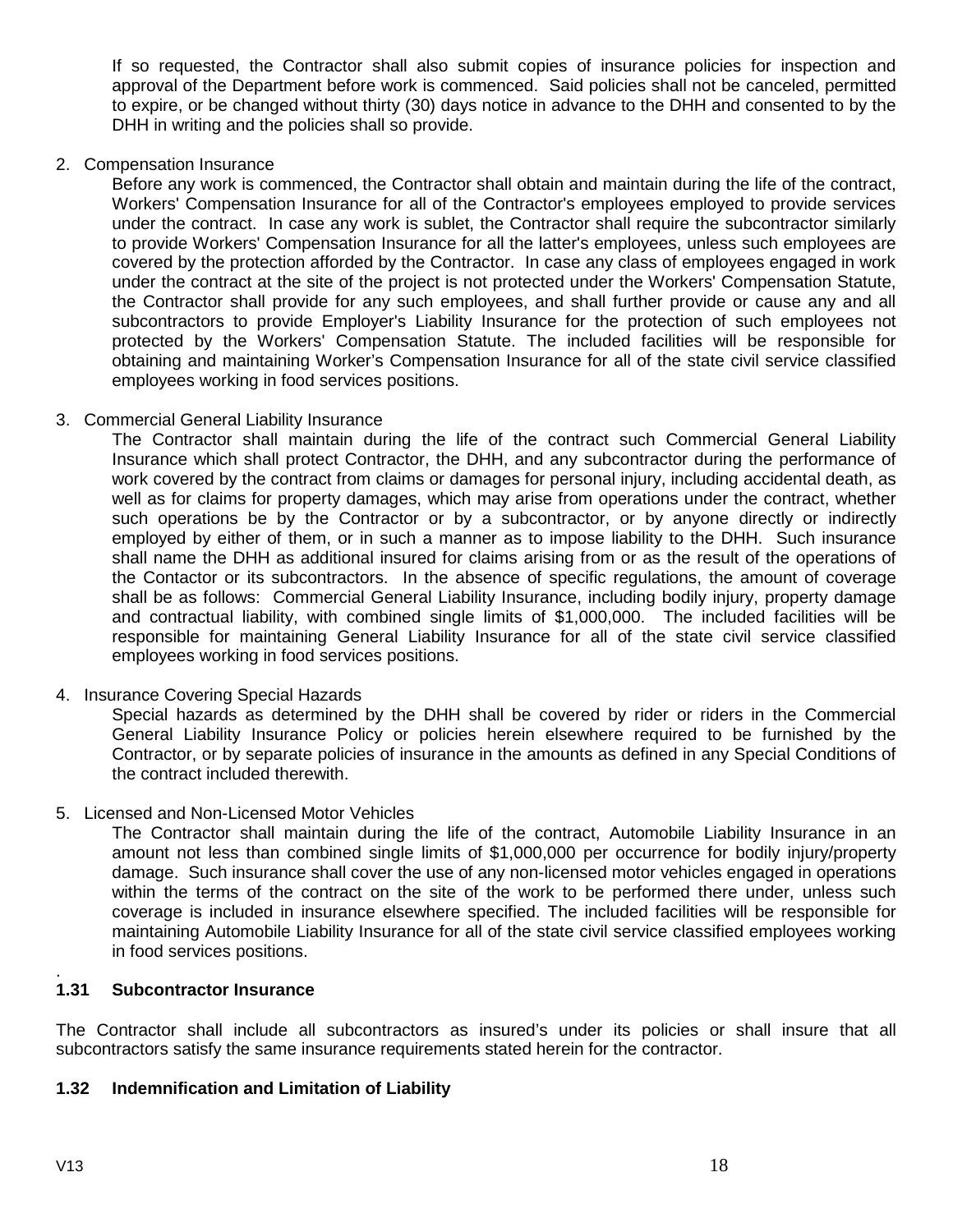Neither party shall be liable for any delay or failure in performance beyond its control resulting from acts of God or force majeure. The parties shall use reasonable efforts to eliminate or minimize the effect of such events upon performance of their respective duties under the contract.

Contractor shall be fully liable for the actions of its agents, employees, partners or subcontractors and shall fully indemnify and hold harmless the State from suits, actions, damages and costs of every name and description relating to personal injury and damage to real or personal tangible property caused by Contractor, its agents, employees, partners or subcontractors in the performance of the contract, without limitation; provided, however, that the Contractor shall not indemnify for that portion of any claim, loss or damage arising hereunder due to the negligent act or failure to act of the State.

Contractor will indemnify, defend and hold the State harmless, *without limitation,* from and against any and all damages, expenses (including reasonable attorneys' fees), claims judgments, liabilities and costs which may be finally assessed against the State in any action for infringement of a United States Letter Patent with respect to the Products, Materials, or Services furnished, or of any copyright, trademark, trade secret or intellectual property right, provided that the State shall give the Contractor: (i) prompt written notice of any action, claim or threat of infringement suit, or other suit, (ii) the opportunity to take over, settle or defend such action, claim or suit at Contractor's sole expense, and (iii) assistance in the defense of any such action at the expense of Contractor. Where a dispute or claim arises relative to a real or anticipated infringement, the State may require Contractor, at its sole expense, to submit such information and documentation, including formal patent attorney opinions, as the Commissioner of Administration shall require.

The Contractor shall not be obligated to indemnify that portion of a claim or dispute based upon: (i) State's unauthorized modification or alteration of a Product, Material, or Service; (ii) State's use of the Product, Material, or Service in combination with other products, materials, or services not furnished by Contractor; (iii) State's use in other than the specified operating conditions and environment.

In addition to the foregoing, if the use of any item(s) or part(s) thereof shall be enjoined for any reason or if Contractor believes that it may be enjoined, Contractor shall have the right, at its own expense and sole discretion as the state's exclusive remedy to take action in the following order of precedence: (i) to procure for the State the right to continue using such item(s) or part(s) thereof, as applicable; (ii) to modify the component so that it becomes non-infringing equipment of at least equal quality and performance; or (iii) to replace said item(s) or part(s) thereof, as applicable, with non-infringing components of at least equal quality and performance, or (iv) if none of the foregoing is commercially reasonable, then provide monetary compensation to the State up to the dollar amount of the Contract.

For all other claims against the Contractor where liability is not otherwise set forth in the contract as being "without limitation", and regardless of the basis on which the claim is made, Contractor's liability **for direct damages, shall be the greater of \$100,000, the dollar amount of the Contract, or two (2) times the charges for products, materials, or services rendered by the Contractor under the Contract.** Unless otherwise specifically enumerated herein mutually agreed between the parties, neither party shall be liable to the other for special, indirect or consequential damages, including lost data or records (unless the Contractor is required to back-up the data or records as part of the work plan), even if the party has been advised of the possibility of such damages. Neither party shall be liable for lost profits, lost revenue or lost institutional operating savings.

The State may, in addition to other remedies available to them at law or equity and upon notice to the Contractor, retain such monies from amounts due Contractor, or may proceed against the performance and payment bond, if any, as may be necessary to satisfy any claim for damages, penalties, costs and the like asserted by or against them.

# <span id="page-18-0"></span>**1.33 Fidelity Bond Requirements**

The Contractor shall be required to provide a Fidelity Bond in the amount of  $10\%$  of the total contract to protect the State from loss resulting from acts of crime or fraud perpetrated either by the Contractor, its agents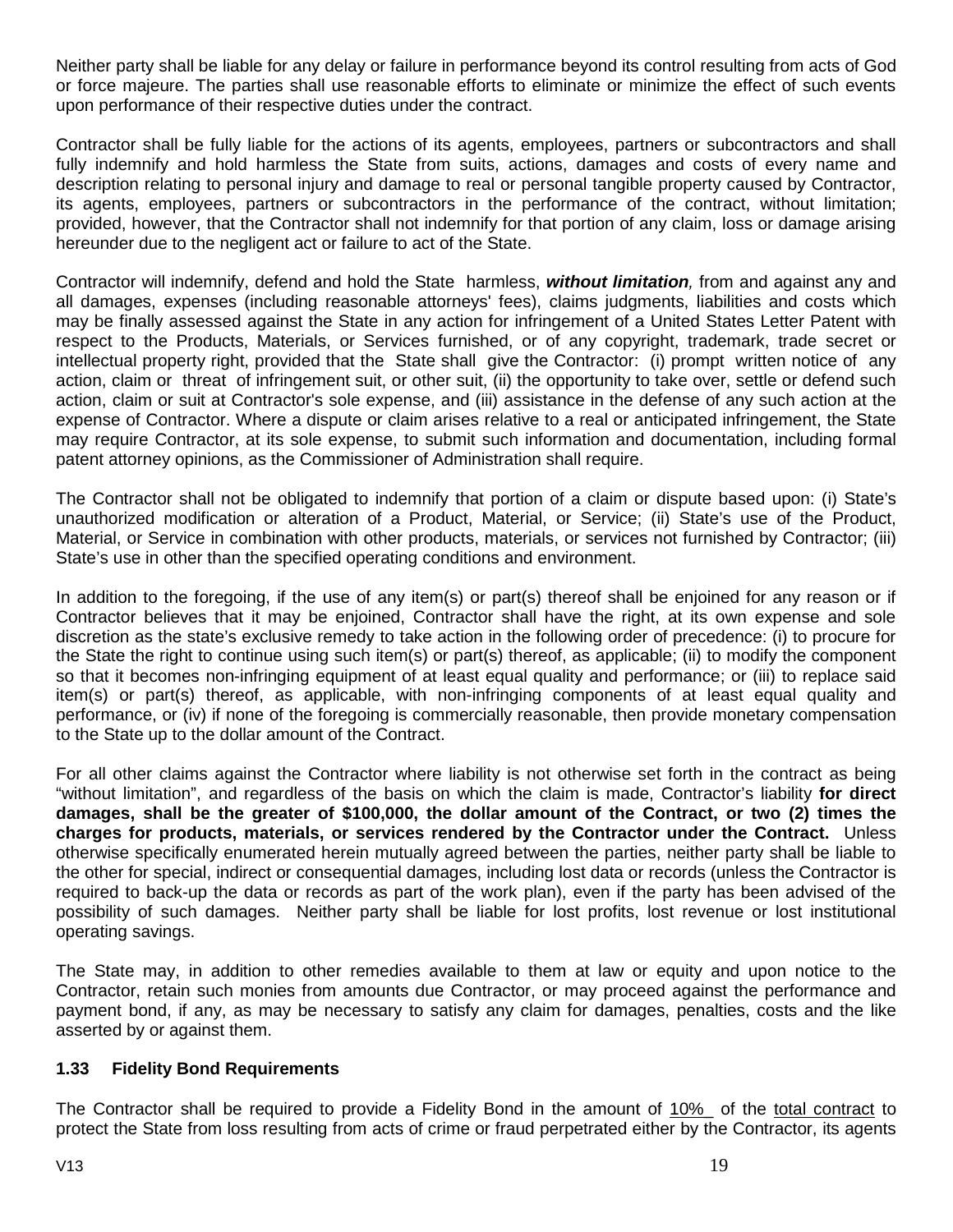or subcontractors or against the Contractor, its agents or subcontractors. The Department of Health and Hospitals shall be the named beneficiary.

The fidelity bond furnished shall be written by a surety or insurance company that is currently licensed to do business in the State of Louisiana. This bond will be required prior to execution of the contract.

## <span id="page-19-0"></span>**1.34 Payment for Services**

The Contractor shall submit deliverables in accordance with established timelines and shall submit itemized invoices per site monthly or as defined in the contract terms. Payment of invoices is subject to approval of the designated facility staff per included facility.

## <span id="page-19-1"></span>**1.35 Termination**

## <span id="page-19-2"></span>**1.35.1 Termination of the Contract for Cause**

The State may terminate the contract for cause based upon the failure of the Contractor to comply with the terms and/or conditions of the contract, or failure to fulfill its performance obligations pursuant to the contract, provided that the State shall give the Contractor written notice specifying the Contractor's failure. If within thirty (30) days after receipt of such notice, the Contractor shall not have corrected such failure or, in the case of failure which cannot be corrected in thirty (30) days, begun in good faith to correct such failure and thereafter proceeded diligently to complete such correction, then the State may, at its option, place the Contractor in default and the contract shall terminate on the date specified in such notice.

The Contractor may exercise any rights available to it under Louisiana law to terminate for cause upon the failure of the State to comply with the terms and conditions of the contract, provided that the Contractor shall give the State written notice specifying the State's failure and a reasonable opportunity for the State to cure the defect.

### <span id="page-19-3"></span>**1.35.2 Termination of the Contract for Convenience**

The State may terminate the contract at any time by giving thirty (30) days written notice to the Contractor of such termination or negotiating with the Contractor an effective date.

The Contractor shall be entitled to payment for deliverables in progress, to the extent work has been performed satisfactorily.

### <span id="page-19-4"></span>**1.35.3 Termination for Non-Appropriation of Funds**

The continuance of the contract is contingent upon the appropriation of funds to fulfill the requirements of the contract by the legislature. If the legislature fails to appropriate sufficient monies to provide for the continuation of the contract, or if such appropriation is reduced by the veto of the Governor or by any means provided in the appropriations act or Title 39 of the Louisiana Revised Statutes of 1950 to prevent the total appropriation for the year from exceeding revenues for that year, or for any other lawful purpose, and the effect of such reduction is to provide insufficient monies for the continuation of the contract, the contract shall terminate on the date of the beginning of the first fiscal year for which funds are not appropriated.

### <span id="page-19-5"></span>**1.36 Assignment**

Assignment of contract, or any payment under the contract, requires the advanced written approval of the Commissioner of Administration.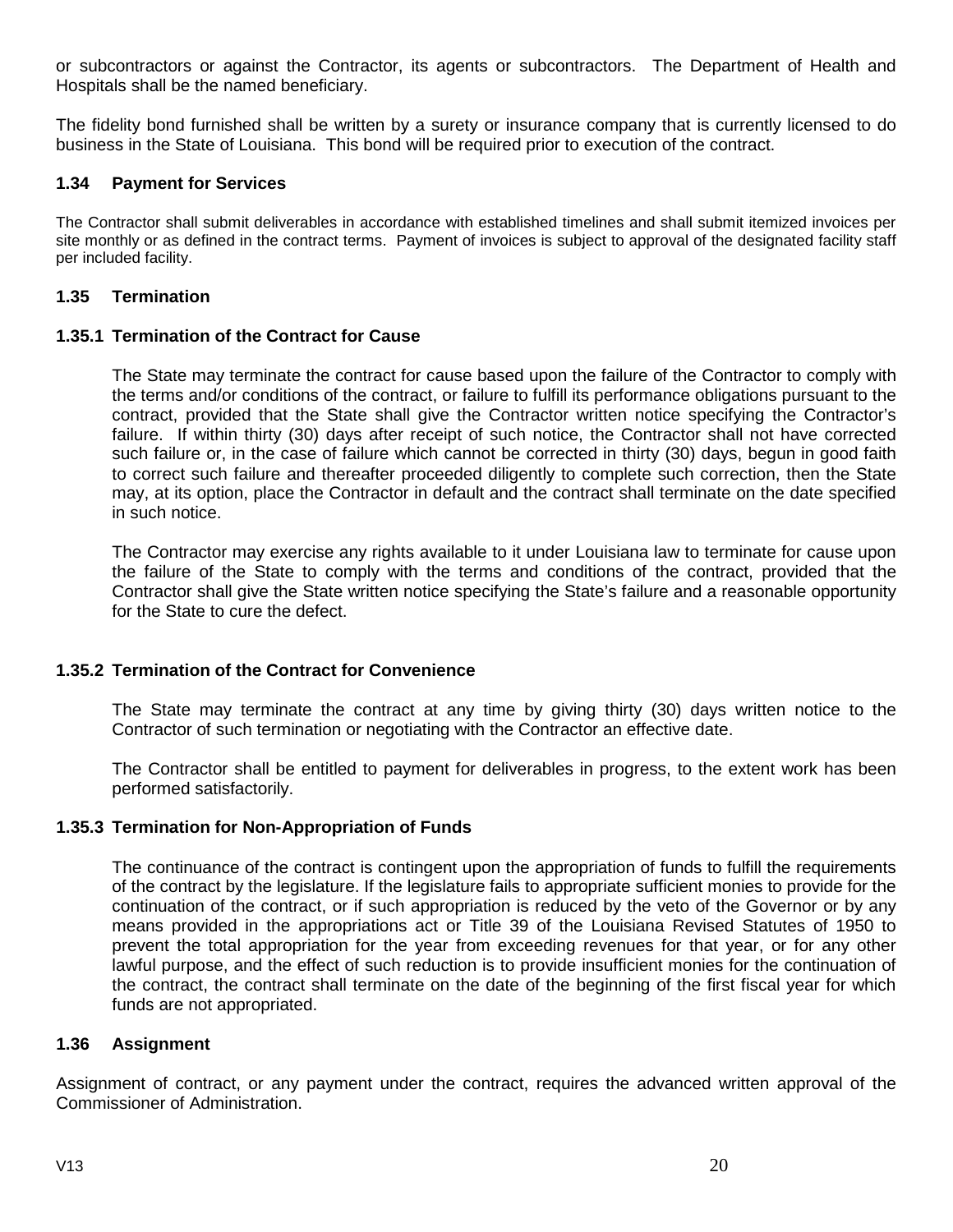## <span id="page-20-0"></span>**1.37 No Guarantee of Quantities**

The quantities referenced in the RFP are estimated to be the amount needed. In the event a greater or lesser quantity is needed, the right is reserved by the State of Louisiana to increase or decrease the amount, at the unit price stated in the proposal.

Neither the State nor Agency obligates itself to contract for or accept more than their actual requirements during the period of the contract, as determined by actual needs and availability of appropriated funds.

## <span id="page-20-1"></span>**1.38 Audit of Records**

The State legislative auditor, federal auditors and internal auditors of the Department of Health and Hospitals, Division of Administration, or others so designated by the DOA, shall have the option to audit all accounts directly pertaining to the resulting contract for a period of five (5) years after project acceptance or as required by applicable State and Federal law. Records shall be made available during normal working hours for this purpose.

## <span id="page-20-2"></span>**1.39 Civil Rights Compliance**

The Contractor agrees to abide by the requirements of the following as applicable: Title VI and Title VII of the Civil Rights Act of 1964, as amended by the Equal Opportunity Act of 1972, Federal Executive Order 11246, the Federal Rehabilitation Act of 1973, as amended, the Vietnam Era Veteran's Readjustment Assistance Act of 1974, Title IX of the Education Amendments of 1972, the Age Act of 1975, and Contractor agrees to abide by the requirements of the Americans with Disabilities Act of 1990. Contractor agrees not to discriminate in its employment practices, and will render services under the contract and any contract without regard to race, color, religion, sex, national origin, veteran status, political affiliation, or disabilities. Any act of discrimination committed by Contractor, or failure to comply with these statutory obligations when applicable shall be grounds for termination of the contract.

### <span id="page-20-3"></span>**1.40 Record Retention**

Contractor agrees to retain all books, records and other documents relevant to the contract and funds expended there under for at least five (5) years after final payment or as prescribed in 45 CFR 74:53 (b) whichever is longer. Contractor shall make available to the Department such records within thirty (30) days of the Department's written request and shall deliver such records to the Department's central office in Baton Rouge, Louisiana, all without expense to the Department. Contractor shall allow the Department to inspect, audit or copy records at the Contractor's site, without expense to the Department.

### <span id="page-20-4"></span>**1.41 Record Ownership**

All records, reports, documents, or other material related to any contract resulting from this RFP and/or obtained or prepared by Contractor in connection with the performance of the services contracted for herein shall become the property of the State and shall, upon request, be returned by Contractor to the State, at Contractor's expense, at termination or expiration of the contract.

### <span id="page-20-5"></span>**1.42 Content of Contract/ Order of Precedence**

In the event of an inconsistency between the contract, the RFP and/or the Contractor's Proposal, the inconsistency shall be resolved by giving precedence first to the final contract, then to the RFP and subsequent addenda (if any) and finally, the Contractor's Proposal.

### <span id="page-20-6"></span>**1.43 Contract Changes**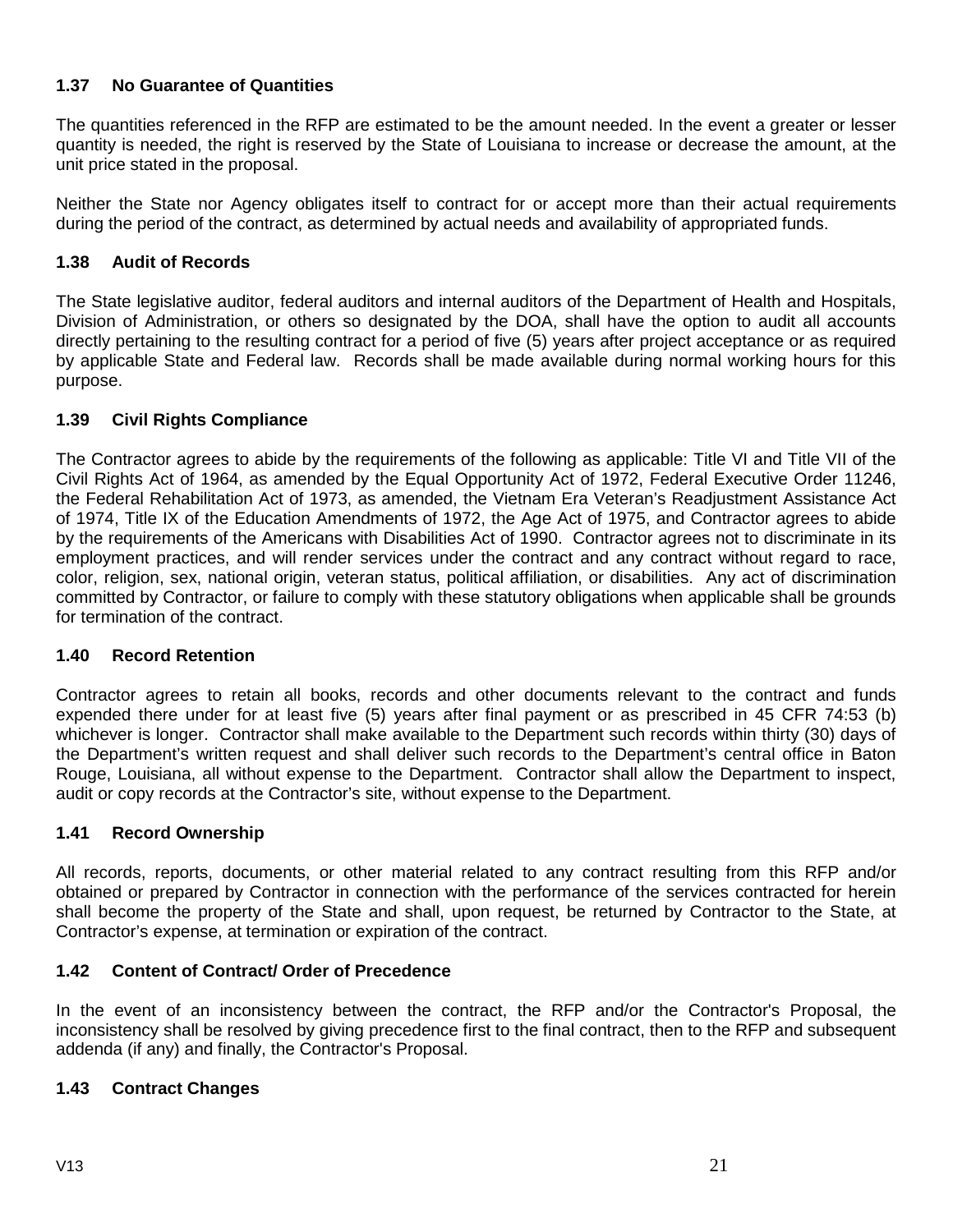No additional changes, enhancements, or modifications to any contract resulting from this RFP shall be made without the prior approval of OSP.

Changes to the contract include any change in: compensation; beginning/ ending date of the contract; scope of work; and/or Contractor change through the Assignment of Contract process. Any such changes, once approved, will result in the issuance of an amendment to the contract.

# <span id="page-21-0"></span>**1.44 Substitution of Personnel**

The State intends to include in any contract resulting from this RFP the following condition:

Substitution of Personnel: If, during the term of the contract, the Contractor or subcontractor cannot provide the personnel as proposed and requests a substitution, that substitution shall meet or exceed the requirements stated herein. A detailed resume of qualifications and justification is to be submitted to the State for approval prior to any personnel substitution. It shall be acknowledged by the Contractor that every reasonable attempt shall be made to assign the personnel listed in the Contractor's proposal.

# <span id="page-21-1"></span>**1.45 Governing Law**

All activities associated with this RFP process shall be interpreted under Louisiana Law. All proposals and contracts submitted are subject to provisions of the laws of the State of Louisiana including but not limited to L.R.S. 39:1551-1736; purchasing rules and regulations; executive orders; standard terms and conditions; special terms and conditions; and specifications listed in this RFP.

## <span id="page-21-2"></span>**1.46 Claims or Controversies**

Any claims or controversies shall be resolved in accordance with the Louisiana Procurement Code, RS39:1673.

# <span id="page-21-3"></span>**1.47 Proposer's Certification of OMB A-133 Compliance**

Certification of no suspension or debarment: By signing and submitting any proposal for \$25,000 or more, the proposer certifies that their company, any subcontractors, or principals are not suspended or debarred by the General Services Administration (GSA) in accordance with the requirements in OMB Circular A-133.

A list of parties who have been suspended or debarred can be viewed via the internet at [http://www.epls.gov.](http://www.epls.gov/)

# <span id="page-21-4"></span>**1.48 Civil Rights**

Both parties shall abide by the requirements of Title VII of the Civil Rights Act of 1964, and shall not discriminate against employees or applicants due to color, race, religion, sex, handicap or national origin. Furthermore, both parties shall take Affirmative Action pursuant to Executive Order #11246 and the National Vocational Rehabilitation Act of 1973 to provide for positive posture in employing and upgrading persons without regard to race, color, religion, sex, handicap or national origin, and shall take Affirmative Action as provided in the Vietnam Era Veteran's Readjustment Act of 1974. Both parties shall also abide by the requirements of Title VI of the Civil Rights Act of 1964 and the Vocational Rehabilitation Act of 1973 to ensure that all services are delivered without discrimination due to race, color, national origin or handicap.

# **1.49 Anti-Kickback Clause**

The Contractor hereby agrees to adhere to the mandate dictated by the Copeland "Anti-Kickback" Act which provides that each Contractor or subgrantee shall be prohibited from inducing, by any means, any person employed in the completion of work, to give up any part of the compensation to which he is otherwise entitled.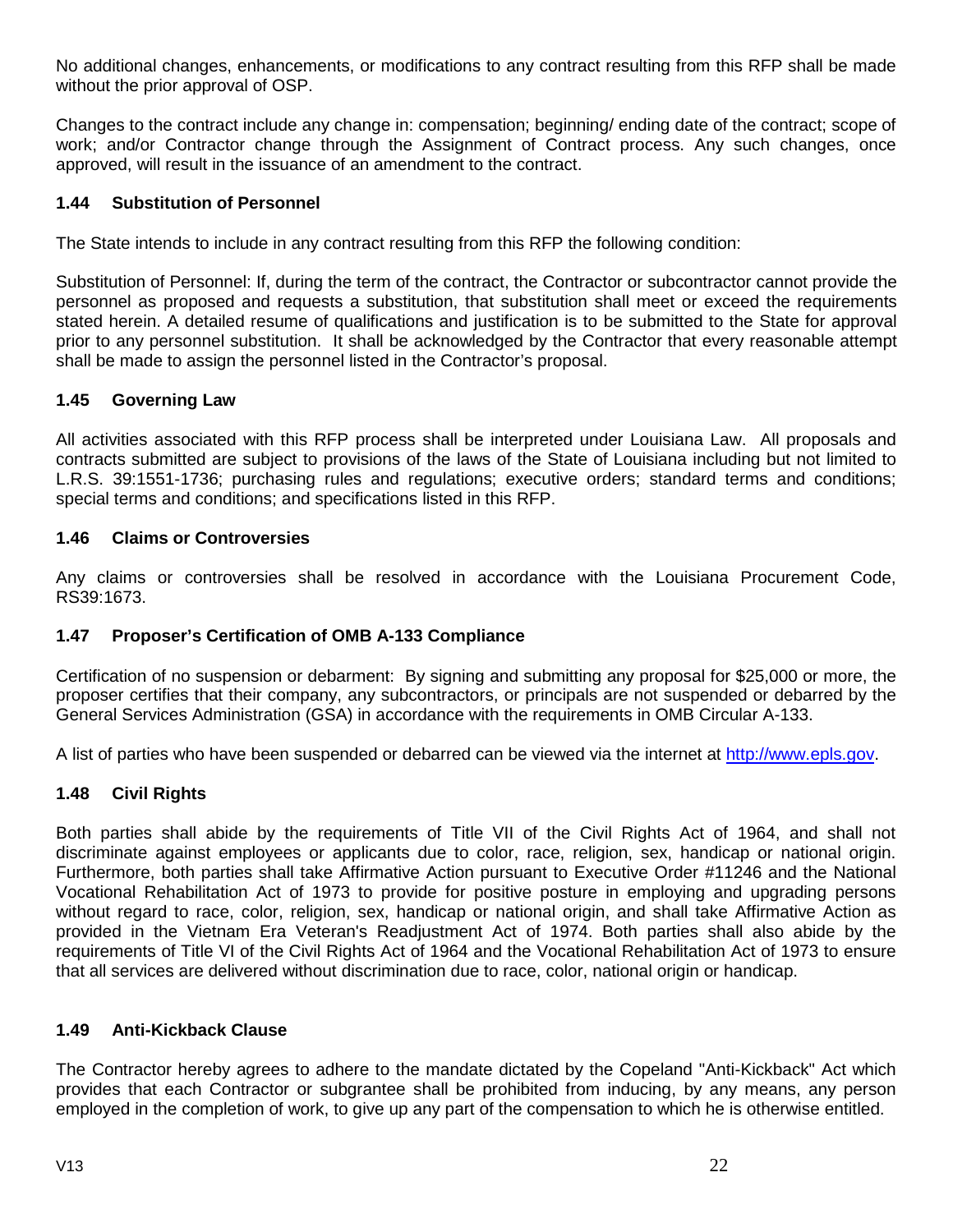## **1.50 Clean Air Act**

The Contractor hereby agrees to adhere to the provisions which require compliance with all applicable standards, orders or requirements issued under Section 306 of the Clean Air Act which prohibits the use under non-exempt Federal contracts, grants or loans of facilities included on the EPA list of Violating Facilities.

## **1.51 Energy Policy and Conservation Act**

The Contractor hereby recognizes the mandatory standards and policies relating to energy efficiency which are contained in the State energy conservation plan issued in compliance with the Energy Policy and Conservation Act (P.L. 94-163).

### **1.52 Clean Water Act**

The Contractor hereby agrees to adhere to the provisions which require compliance with all applicable standards, orders, or requirements issued under Section 508 of the Clean Water Act which prohibits the use under non-exempt Federal contracts, grants or loans of facilities included on the EPA List of Violating Facilities.

### **1.53 Anti-Lobbying and Debarment Act**

The Contractor will be expected to comply with Federal statutes required in the Anti-Lobbying Act and the Debarment Act.

# <span id="page-22-0"></span>**PART II: SCOPE OF WORK/SERVICES**

### <span id="page-22-1"></span>**2.1 Scope of Work/Services**

1. General Requirements (Applicable to all Included Facilities)

The Contractor agrees that while providing on-site services at included facilities, contractor will comply with included facilities' policies and procedures. Within 30 days of the start date of the operations, contractor will submit a policy and procedure manual to DHH for approval incorporating all similar information and then specify unique information policy and procedures as they apply for each facility.

Emergency operations requirements - Employees of contractor (assigned to included facilities) must be able to be physically present at the assigned included facility within one (1) hour response time to attend an emergency meeting or deal with any problems that may arise as a result of a natural disaster, weather conditions, fire or any other type of emergency that makes it necessary to have the food services staff return to the facility to prepare food or distribute emergency food supplies. The Contractor will be responsible for providing diet-compliant meals and snacks on the routine meal service schedule even during emergency situations, including hurricanes and winter storms, when there may be periods of power outages. Additionally, contractor will be responsible for providing meals and snacks on the routine meal service schedule for facility staff working at and approved evacuees being sheltered at the included facilities during emergency situations, including but not limited to hurricanes and winter storms. Additional meals prepared and served to sheltered residents and/or staff may be billed on a per meal basis. The Contractor shall provide a Continuity of Operations Plan (COOP) to facility administration to ensure uninterrupted service in emergency situations.

2. Programmatic Requirements (Applicable to all Included Facilities)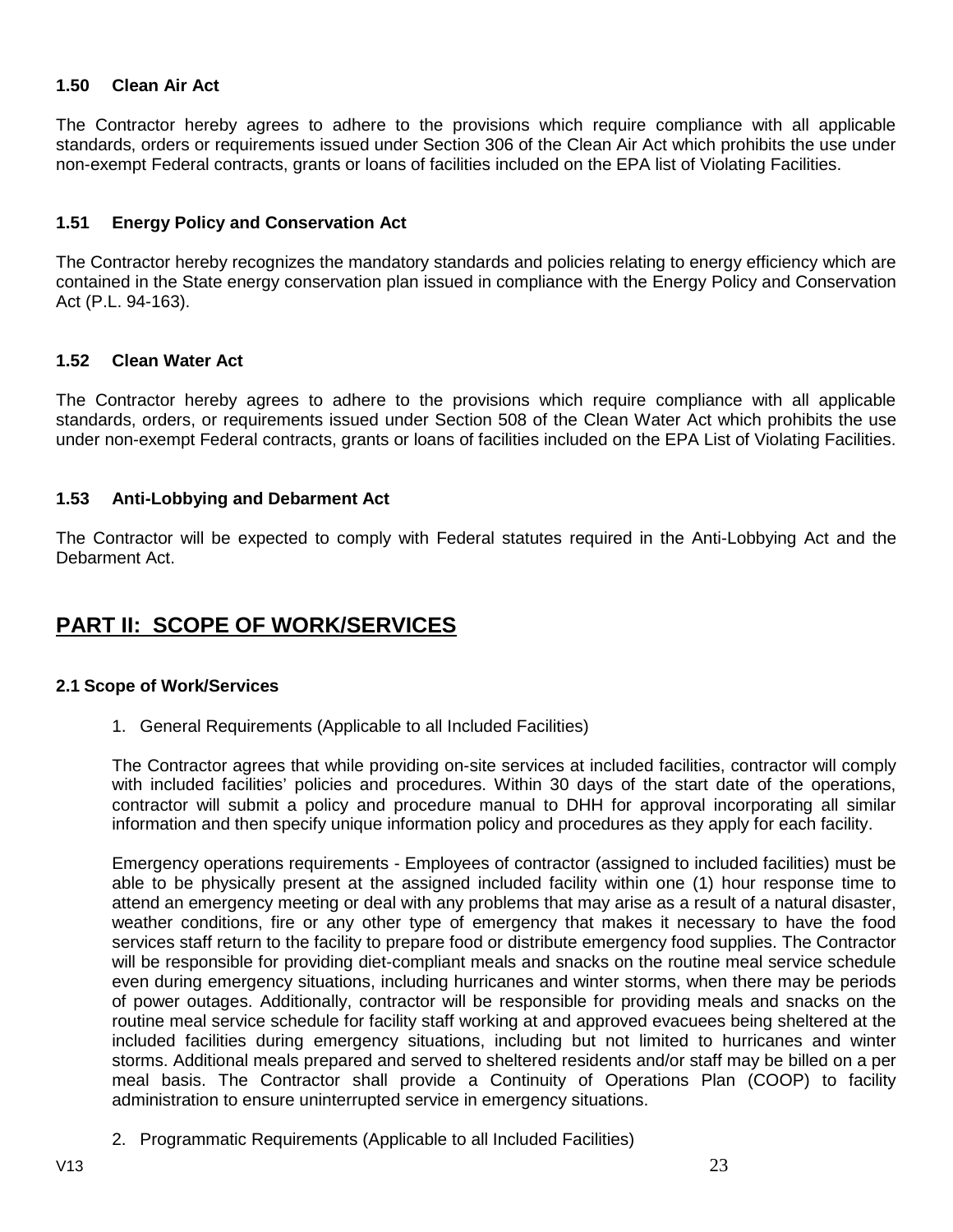The contractor will, through research and surveys, and in conjunction with the designated person per included facility, design and recommend changes to the included facility's menu cycle, incorporating new menu offerings and offering choices of foods that are age appropriate, culturally appropriate, in accordance with the DHH Nutrition Standards (Attachment I) and customized to meet the unique needs and/or personal preferences of the residents.

The contractor shall provide multiple week cycle menus, minimum of four and maximum of six week. Within each day's meals the contractor shall provide a range of choice for each resident.

For a typical mid day or evening meal, for residents not on a restricted diet, the choices available to residents shall include a minimum of two healthy alternative choices each; main protein item, vegetable, starch/bread/carbohydrate, fruit, drink, and dessert. For breakfasts, meal choices shall include at least two alternate choices for each menu item e.g. for cereal choice of hot or cold, for carbohydrate choice of toast/biscuit/muffin, choice of fruit, etc. For residents dissatisfied with menu choices, the Contractor shall provide an acceptable healthy alternative, if the resident is on a restricted diet the alternative choice must be approved by the facility registered dietitian.

The Contractor shall provide special healthy diets for adult, adolescent, and child residents of the included facilities as required by physician's orders. This includes three (3) regular hot meals per day, including beverages, seven (7) days per week; two (2) nutritious snacks daily, seven (7) days per week and additional snacks as ordered by the physician; diets in accordance with physicians' orders, to include therapeutic diets (e.g. low sodium, low fat, low cholesterol, diabetic, renal), modified texture diets as defined according to facility standards with modified texture diets including mechanical soft, chopped, ground, and pureed, and nutritional supplements; and pre-thickened liquids to nectar, honey, and pudding consistencies with a variety of beverages. The Contractor shall provide special diets for residents of the included facilities as required by physicians' orders and as noted above daily, regardless of weather conditions, staffing issues, or other variables.

The Contractor will ensure there are no more than fourteen (14) hours between the dinner and breakfast meal. Contractor agrees that meals will be served at times mutually agreed upon between designated staff per included facility and the Contractor. Contractor further agrees that these times are subject to change and that adequate notice will be given to the Contractor.

The Contractor will ensure all meals served meet State, Federal, and independent regulatory agency (ex: The Joint Commission) requirements and standards for recommended daily allowances, serving temperatures, and sanitation standards as applicable to the site. Contractor will make available a variety of sauces, condiments, creamer, sugar, and sugar substitute for use during meals. Where individual facilities use a designated diet manual, the Contractor shall also use that diet manual. All menus shall be approved by the facility registered dietitian. Portion control shall be applied by the contractor where part of the dietitian approved menu.

The Contractor shall provide healthy occasion-appropriate food, beverages, and food service items for special events held at the included facilities upon request and with the prior approval of the designated person per included facility. Special events include, but are not limited to, birthday parties for residents, living unit cookouts, holiday parties, luncheons, dances, etc. Holiday meals shall be appropriate to the holiday, and may include healthy holiday specific menu items, presentation, garnishment, holiday appropriate server accoutrements, and decorations.

The Contractor will provide coffee for designated serving areas with/after breakfast and at the afternoon snack time as specified per included facility.

The Contractor will provide juices, puddings and other supplements for use by nursing staff during the medication administration process as prescribed by physician's order. These items will be provided to designated medication administration sites per included facility on a routine basis in sufficient quantity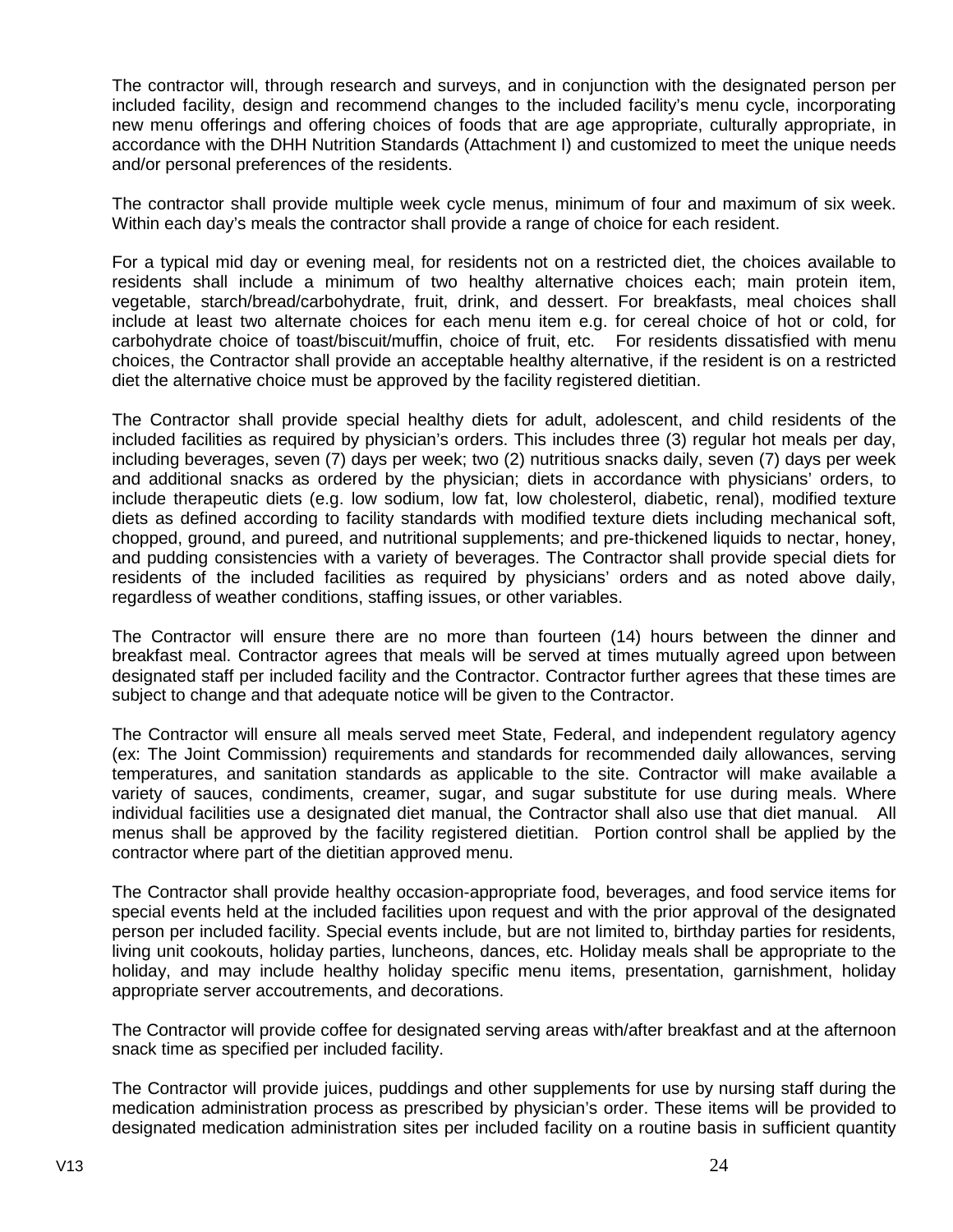to meet the needs of the individuals served by the medication administration site for intervals agreed upon per included facility.

Contractor will provide additional healthy meals for facility staff and evacuees sheltered at each included facility during emergency situations as specified per included facility below.

Contractor must be prepared to serve cold meals, or substitute meals for the residents in the event that a utilities shutdown unexpectedly occurs or as a planned shutdown is scheduled.

For every meal served the Contractor must keep a mock tray in the cooler for a 24 hour period.

- 3. Programmatic Requirements (Specific to Each Included Facility)
	- a. Office of Aging and Adult Services
		- i. VFMC:
			- Contractor will provide menus on a weekly basis to all resident care Units to post on the units.
			- The Contractor will provide healthy bagged breakfast, lunches and supper for residents going on outings, court trips or appointments on a daily basis as required by the scheduling staff.
			- The Contractor will provide healthy lunch meals for sale to employees, students and visitors. Approximate 20-25 employee lunches are served per day. Contractor will also provide lunch meals for the inmate work crew assigned to VFMC.
			- The Contractor will provide up to 110 additional healthy meals per meal service to facility staff and evacuees sheltered at the facility during emergency situations (e.g. hurricanes, winter storms). These meals will be prepared by contractor staff and will be picked up at the kitchen by designated facility staff for distribution to the meal recipients.
	- b. Office of Behavioral Health
		- i. CLSH:
			- The Contractor will provide healthy cold meals for residents who miss regular meals through no fault of their own (i.e. late admission, doctor's appointments, etc), estimated 5 per day.
			- The Contractor will provide healthy food for special events (picnics, etc.) in lieu of regular lunch upon seventy-two (72) hour notice.
			- The Contractor will provide cake and low fat ice cream monthly to three (3) resident units (approximately 100 servings).
			- The Contractor will provide Food Service for individuals at the Extra Mile program, housed on the grounds of Central Louisiana State Hospital one healthy (1) meal per day, five (5) days a week for approximately 10 people, approximately fifty (50) meals a week.
			- The Contractor shall have the capability of preparing any meal changes due to admissions or discharges up to one hour prior to serving time.
			- Sale of meals to employees should not be calculated as part of any proposals but may be allowed after services begin with the cost per meal to be negotiated by facility administration and contractor. The Contractor will provide up to 136 additional meals per meal service to facility staff and evacuees sheltered at the facility during emergency situations (e.g. hurricanes, winter storms).
	- ii. ELMHS:
		- The Contractor will provide healthy cold meals for residents who miss regular meals through no fault of their own (i.e. late admission, doctor's appointments, etc), estimated 5 per day.
		- The Contractor will provide healthy food for special events (picnics, etc.) in lieu of regular lunch upon seventy-two (72) hour notice.
		- The Contractor will supply and provide coffee urns (utilize existing and replace as necessary) and decaf coffee twice daily to 18 adult inpatient units.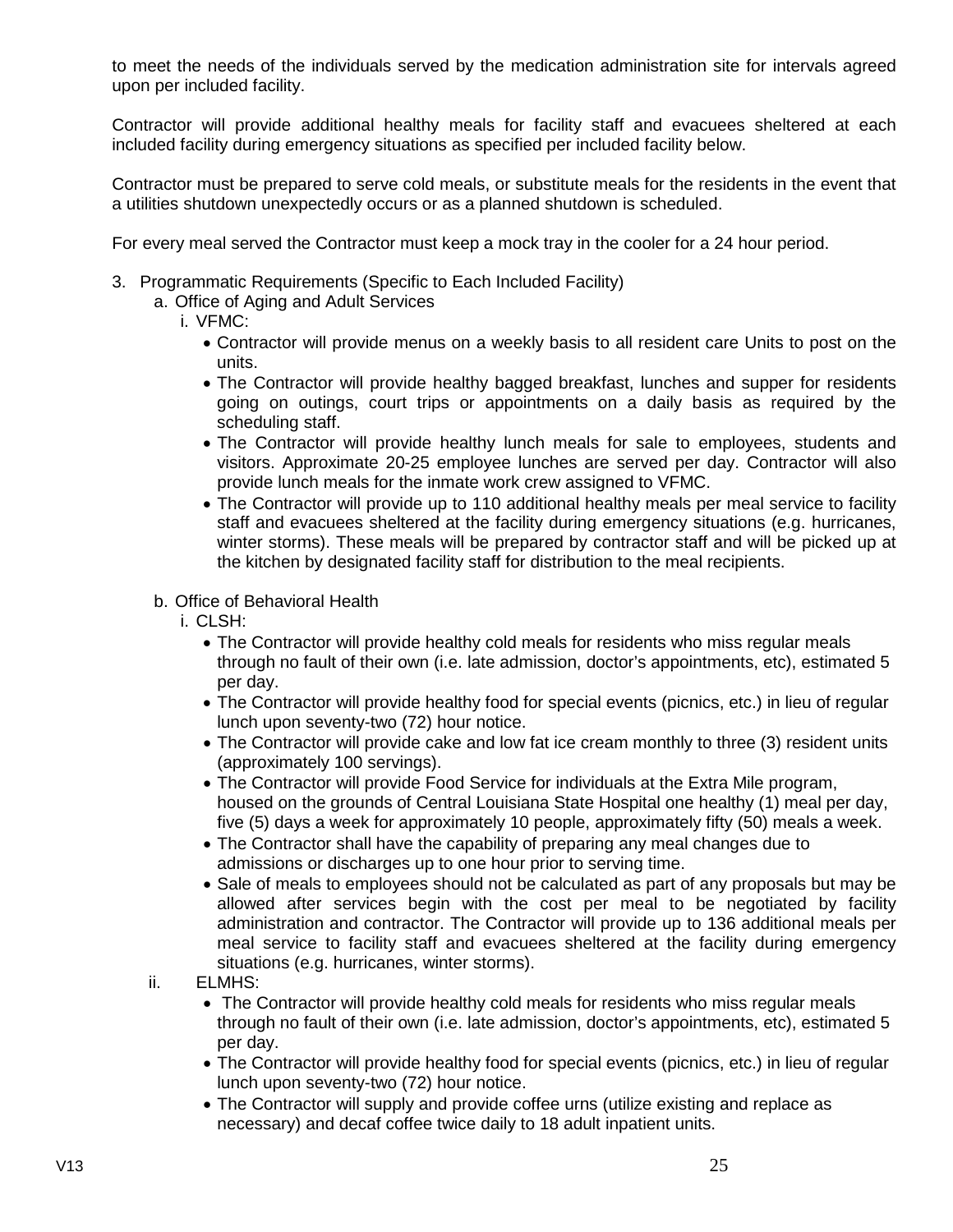- The Contractor will provide cake and low fat ice cream monthly to 18 resident units (approximately 15-25 servings each unit).
- Sale of meals to employees should not be calculated as part of any proposals but may be allowed after services begin with the cost per meal to be negotiated by facility administration and the Contractor.
- The Contractor will also provide meals to contracted DCI inmate crews which number at a daily peak of 12 inmates. These inmates are served 1 meal a day (lunch) 5 days per week and 265days / year for a total of 2200 meals per annum.
- The Contractor will provide up to 264 additional meals per meal service to facility staff and evacuees sheltered at the facility during emergency situations (e.g. hurricanes, winter storms).
- iii. SELH:
	- The Contractor will provide healthy food for special events (picnics, etc.) in lieu of regular lunch upon seventy-two (72) hour notice.
	- The Contractor will provide cake and low fat ice cream monthly to eight (8) resident units (approximately 10-20 servings each).
	- The Contractor will provide healthy cold meals for residents who miss regular meals through no fault of their own (i.e. late admission, doctor's appointments, etc), estimated 6- 8 per day.
	- The Contractor will supply and provide coffee urns (utilize existing and replace as necessary) and decaf coffee twice daily to 6 adult inpatient units.
	- The Contractor shall have the capability of preparing any meal changes due to admissions or discharges up to one hour prior to serving time.
	- Sale of meals to employees should not be calculated as part of any proposals but may be allowed after services begin with the cost per meal to be negotiated by facility administration and the contractor.
	- The Contractor will provide up to 100 additional healthy meals per meal service to facility staff and evacuees sheltered at the facility during emergency situations (e.g. hurricanes, winter storms).
- c. Office of Citizens with Developmental Disabilities
	- i. NLSSC:
		- The Contractor will provide a healthy lunch, including beverage, for approximately fifteen (15) Foster Grandparents, Monday-Friday.
		- The Contractor will provide approximately six (6) healthy cold meals per day for residents who miss regular meals through no fault of their own (i.e. late admission, doctor's appointments, etc), estimated 15 per day.
		- The Contractor will provide approximately six (6) healthy sack lunches per day, including beverages, for individuals served which obtain employment by outside contracts. The Contractor will provide sack lunches, including beverages, for approximately 75 individuals served which participate in community-integrated outings requiring meals.
		- The Contractor will provide special request items not included in the planned menu cycle based on individual resident preferences and on Interdisciplinary Team requests in order to facilitate adequate caloric and/or fluid intake. Examples of special request items include, but are not limited to: sugar-free drink mix packets and sodas, low fat cookies, yogurt, and/or low fat ice cream.
		- The Contractor will provide enteral nutritional supports as needed and not covered by other funds
		- The Contractor will provide cake and low fat ice cream monthly
		- The Contractor will provide up to 300 additional healthy meals per meal service to facility staff and evacuees sheltered at the facility during emergency situations (e.g. hurricanes, winter storms). These meals will be prepared by the contractor's staff and will be picked up at the kitchen by designated facility staff for distribution to the meal recipients.
	- ii. NWSSC: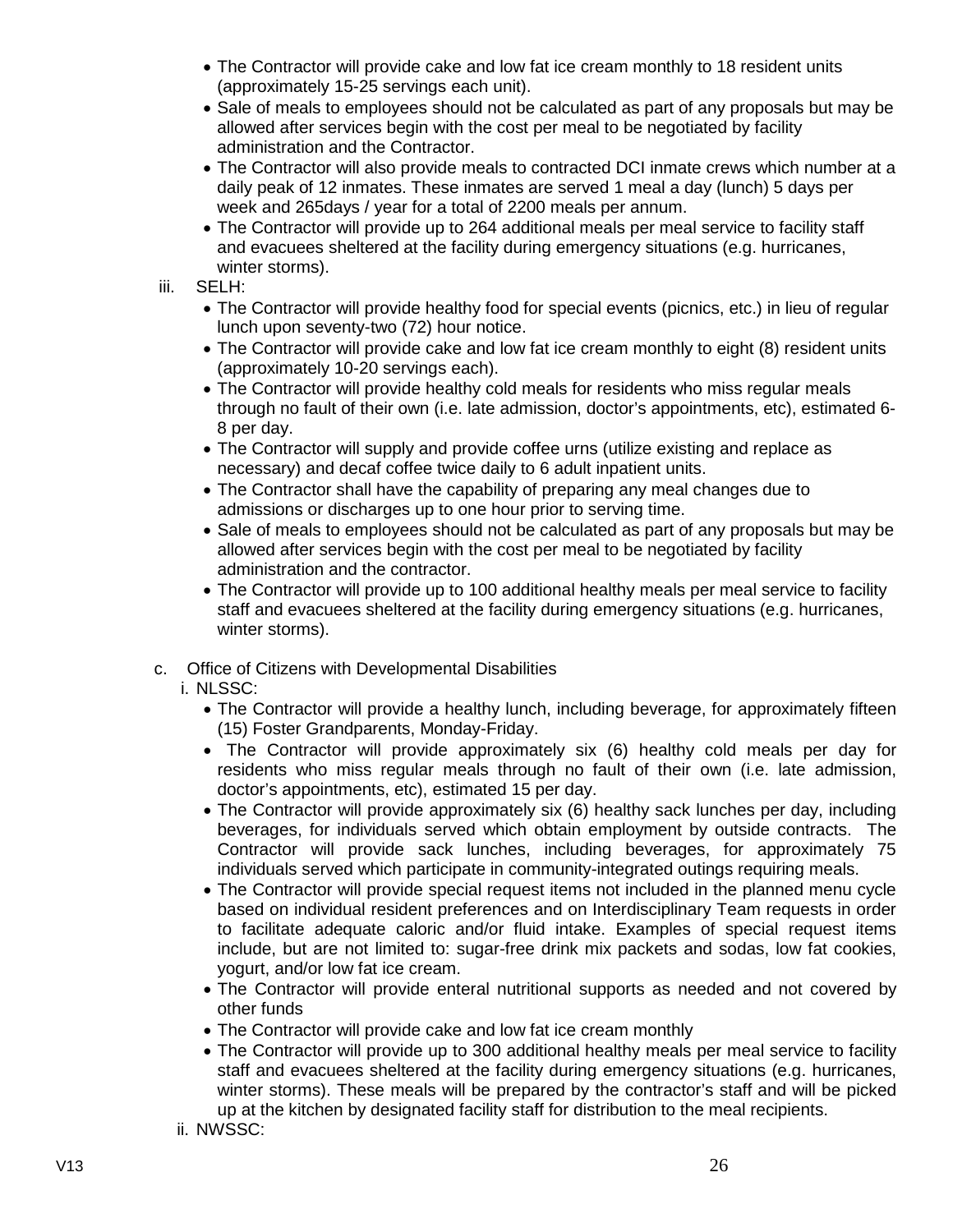- The Contractor will provide healthy sack lunches, including beverages, for approximately eight (8) individuals employed by outside contracts.
- The Contractor will provide coffee and healthy snack for approximately 11 Foster Grandparents in the facility's cafeteria every other Monday.
- The Contractor will provide a 14 day supply of thickening agent/thickened liquids, Benefiber, and other nutritional supplements prescribed by physician's order for each individual resident who discharges from the facility in order to meet the person's needs until the receiving provider can acquire and provide such items.
- The Contractor will provide special request items not included in the planned menu cycle based on individual resident preferences and on Interdisciplinary Team requests in order to facilitate adequate caloric and/or fluid intake. Examples of special request items include, but are not limited to: sugar-free drink mix packets and sodas, low fat cookies, yogurt, and/or low fat ice cream.
- The Contractor will provide cake and low fat ice cream monthly
- The Contractor will provide up to 270 additional healthy meals per meal service to facility staff and evacuees sheltered at the facility during emergency situations (e.g. hurricanes, winter storms). These meals will be prepared by the contractor's staff and will be picked up at the kitchen by designated facility staff for distribution to the meal recipients.
- iii. PSSC:
	- The Contractor will provide healthy lunch, including beverage, for approximately eighty (80) Foster Grandparents, Monday-Friday.
	- The Contractor will provide healthy sack lunches, including beverages, for approximately thirty-five (35) individuals employed by outside contracts.
	- The Contractor will provide menus and food supply for up to five (5) homes to prepare meals at the home.
	- The Contractor will provide approximately six (6) healthy cold meals per day for residents who miss regular meals through no fault of their own (i.e. late admission, doctor's appointments, etc), estimated 15 per day.
	- The Contractor will provide healthy snack items, including beverages, snack preparation and service supplies to ten (10) day program sites at the facility on a routine basis in sufficient quantity to provide a daily snack to the individuals who attend day program in those settings (approximately 300 individuals across 10 settings).
	- The Contractor will provide healthy food for special events (picnics, etc.) in lieu of regular lunch and/or evening meal upon seventy-two (72) hour notice.
	- The Contractor will provide cake and low fat ice cream monthly to forty-four (44) serving areas (approximately 16 servings per serving area).
	- The Contractor will provide special request items not included in the planned menu cycle based on individual resident preferences and on Interdisciplinary Team requests in order to facilitate adequate caloric and/or fluid intake. Examples of special request items include, but are not limited to: sugar-free drink mix packets and sodas, low fat cookies, yogurt, and/or low fat ice cream.
	- The Contractor will provide up to 400 healthy additional meals per meal service to facility staff and evacuees sheltered at the facility during emergency situations (e.g. hurricanes, winter storms). These meals will be prepared by the contractor's staff and will be picked up at the kitchen by designated facility staff for distribution to the meal recipients.
- 4. Operations Requirements (Applicable to All Included Facilities)

The Contractor will ensure that all food handlers are visually observed regularly throughout each shift to ensure that they are following established hygiene practices in the handling of food, including, but not limited to: bathing daily, wearing clean outer clothing, keeping fingernails short and clean, using hair nets or proper food serving caps, hand washing including using proper hand sanitizing agents, and reporting symptoms of infectious disease to the facility's Infection Control Nurse.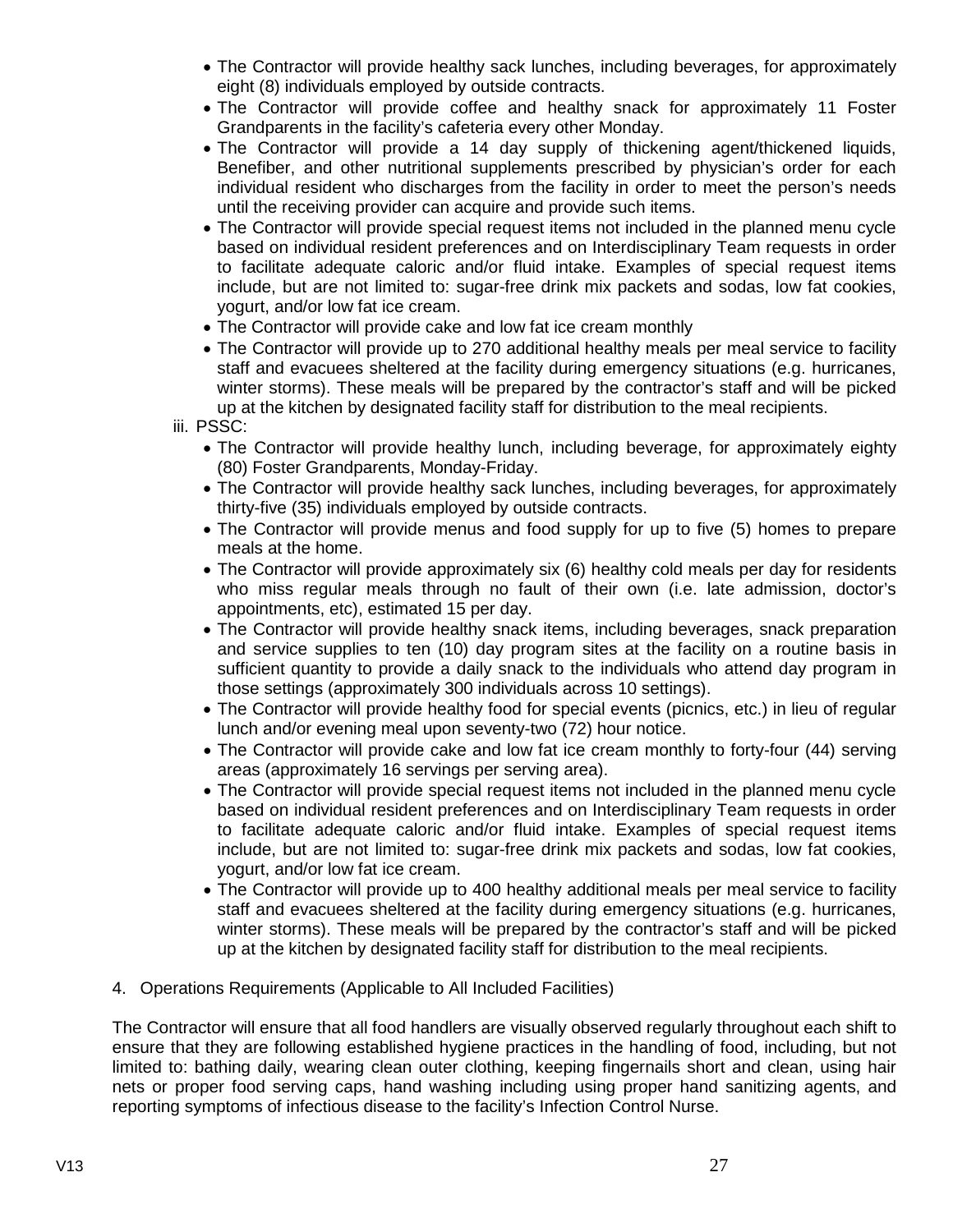The Contractor will monitor freezer and cooler temperatures by use of written logs on a daily basis to ensure the temperatures are maintained within the acceptable temperature ranges. In the event the temperature ranges are not adequate the Contractor will call the Facility maintenance and or contracted service to repair the broken unit. The temperature logs will be maintained by the Contractor and made available requested.

The Contractor will monitor food temperatures for each meal and each serving line to ensure the temperatures are maintained within acceptable temperature ranges. The Contractor must transport food from the main kitchen(s) to the satellite serving areas in a temperature controlled environment and must ensure that the temperature control devices in the serving areas are in use and functioning properly at each meal.

The Contractor will develop complete food specifications for the procurement of all food/food ingredients and beverages purchased and paid for by the Contractor. The Contractor will provide all food products required for the food service operation at the included facilities. The Contractor will purchase and store all food/food ingredients, beverages, snacks, pre-thickened liquids, oral and enteral nutrition supplements to prepare nutritionally balanced meals.

As an emergency provision the Contractor is responsible for ensuring an adequate supply of food and supplies to accommodate emergency situations, including sheltering-in-place and housing of evacuated residents and staff from other facilities.

The Contractor will provide dietary services during emergency situations, evacuations, food recalls, spoilage notifications when the hospital is in "Shelter in Place" status.

The Contractor will provide all non-food products required for the food service operation at the included facilities. The Contractor will purchase and store quantities of non-food products to ensure adequate supplies are ordered and delivered in a timely manner to alleviate the possibility of significant over/under supply situations arising.

The Contractor will inspect all production and service equipment located in the kitchens, serving areas, and dining areas at the included facilities and make recommendations to the designated staff at each of the included facilities for repair, modernization and/or replacement of such equipment as necessary. The Contractor may add equipment as needed to ensure the highest quality and most effective operation with the approval of the onsite administrator. If the cost of equipment repair exceeds the depreciated value, or exceeds 60% of the depreciated value the equipment should be considered for replacement. After examining the equipment and the cost of repair the administrator of the included facility will make the final determination about whether or not to repair, replace or modernize equipment. The cost to repair equipment shall remain with each facility and all replacement cost will be the responsibility of the Contractor. Any equipment that is broken due to neglect and/or misuse by the Contractor and their staff must be repaired/replaced at the contractor's expense.

The Contractor will at all times maintain and practice the most current safe food handling and sanitation techniques and shall comply with state sanitation standards at all times. The Contractor will provide all necessary sanitation products for use in the kitchen. The Contractor will be responsible for the following sanitation standards: kitchen, food preparation areas, dishwashing area, storage areas, and walk-ins will remain clean in accordance with all federal and state sanitation standards; receiving and loading docks will be clean, smell sanitary, and be free of flies and pests; delivery vehicles, if any, will be kept sanitary and monitored; all opened food will be labeled, dated, and sealed; all food will be dated; all steam tables, coffee pots, cooking utensils, and all other items used in the kitchen(s) and designated service areas (designated per included facility) will be cleaned and sanitized after each use; and cooking equipment and all serving/production surfaces will be spotless and sanitary. Delivery vehicles will be maintained and cleaned as scheduled as to prevent unsanitary conditions. Hot carts and serving trays will be cleaned and sanitized after each use.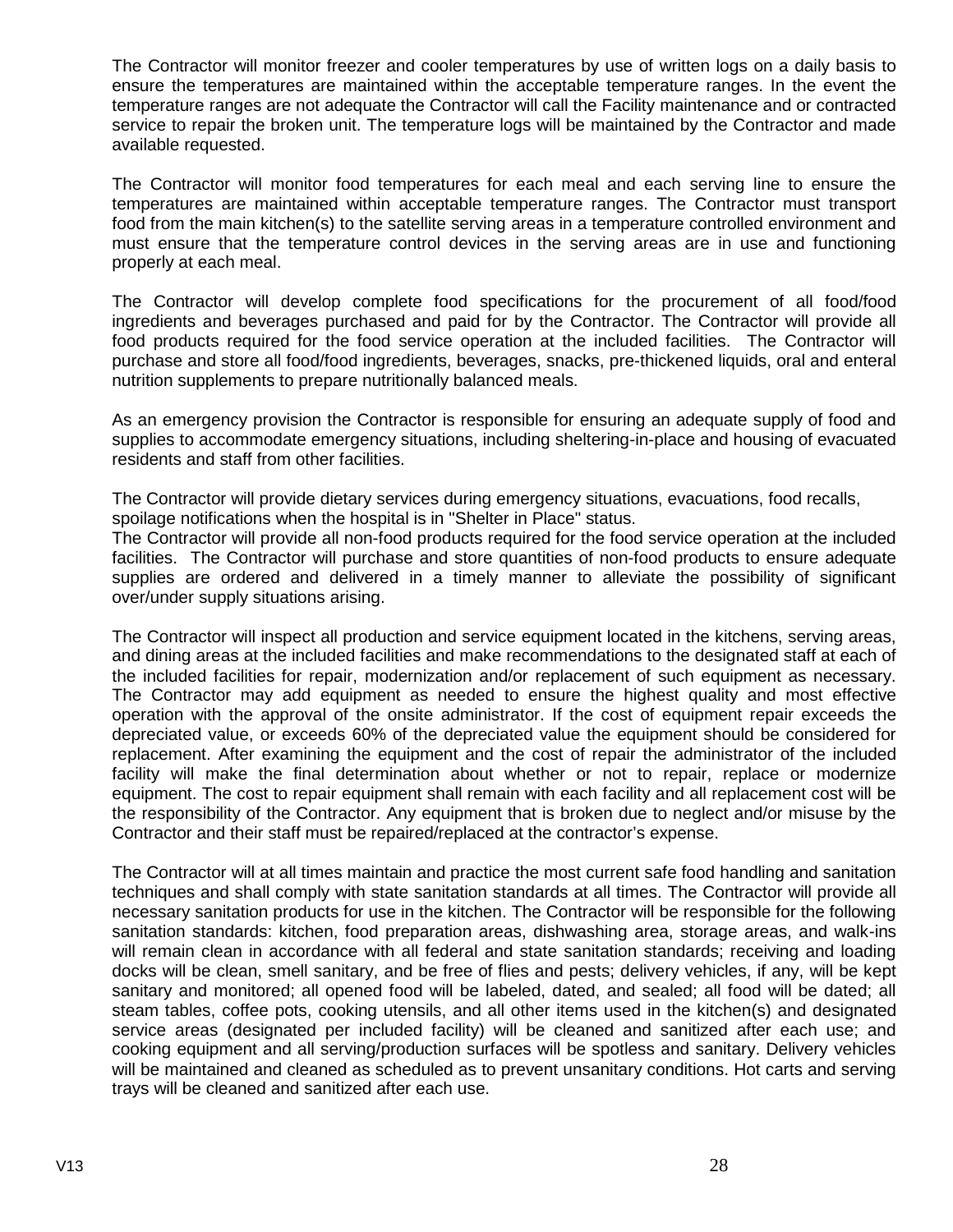When air drying is used, proper procedure will be followed. Dishes and glassware will be inspected to prevent use of items with cracks or breaks. Unnecessary staff will be prohibited from the kitchen.

For dishwashing machines, contractor shall monitor for temperatures, and/or proper injection of dishwashing chemicals where chemical cleaning is used. Where chemicals are used, the contractor shall provide all cleaning chemicals and testing supplies.

The Contractor will develop and implement a cost containment program while maintaining a high standard of service. Major areas of cost control shall be: address standardized recipes, production sheets, and portion guides; develop and implement a just-in-time food delivery system to assure accurate forecasting and reduction of over/under stocking of food, food ingredients, and beverages; and develop and implement nutritionally complete substitute menu items in the event regularly scheduled menu items are not available.

The Contractor will develop, recommend for approval, and implement improvements in food preparation techniques that produce meals that are cost efficient, in addition to meeting other requirements of the contract

The facilities will provide the kitchen, freezer/coolers, appliances, existing utensils and utilities, including maintenance of building and equipment. The Contractor will have access to use facility storage and freezer space under conditions imposed by the facility regarding space, location, hours and days of access. The facilities will be responsible for the maintenance of facility owned kitchen, serving, dining and cooking equipment.

The Contractor will provide replacement or additional utensils and supplies utilized in the kitchen to cook and to serve in the dining areas, including pots and pans, cooking utensils, serving pans, etc. including and equipment necessary to transport food while maintaining proper temperatures. The intent of the contract is that utensils and supplies owned by the state may be used by the Contractor, but that once consumed, lost, or no longer serviceable, they will be replaced by the contractor.

The Contractor will provide vehicle, equipment and supplies necessary to transport food to the units while maintaining proper food temperatures, and will provide a system of regular temperature checks to confirm that food temperature is correct at time of delivery to the unit.

The Contractor will provide staff uniforms, gloves, hairnets, aprons, and all other necessary kitchen and servicing apparel in order to meet all applicable food service standards and codes, or otherwise ensure that staff wear approved uniforms while on duty.

The Contractor will be responsible for implementing a food delivery system at each of the included facilities, which complies with applicable federal, state, and independent regulatory bodies' standards and meets the needs of the included facility. Any additional equipment or machinery deemed necessary by the Contractor shall be purchased and installed at the Contractor's expense. New productivity equipment such as tray assembly line may be installed at Contractor expense. The specified staff per included facility must approve all equipment prior to purchase and installation to ensure utility (gas, electric, water) limitations are not extended or overburdened. No equipment will be permanently attached to the walls, floors, ceilings, or any part of the structure without written approval from the designated person per included facility. No alterations, modifications, repairs, or additions to the buildings or equipment owned by the facility are to be made without written approval from the designated person per included facility.

The Contractor will provide all sanitation products for use in meal serving areas at the included facilities. Use of non-disposable plates, glasses, eating utensils, and serving utensils at the designated serving areas is expected. Use of disposable goods should be kept to a minimum as efforts are made to provide a home-like environment for the individuals served by the included facilities.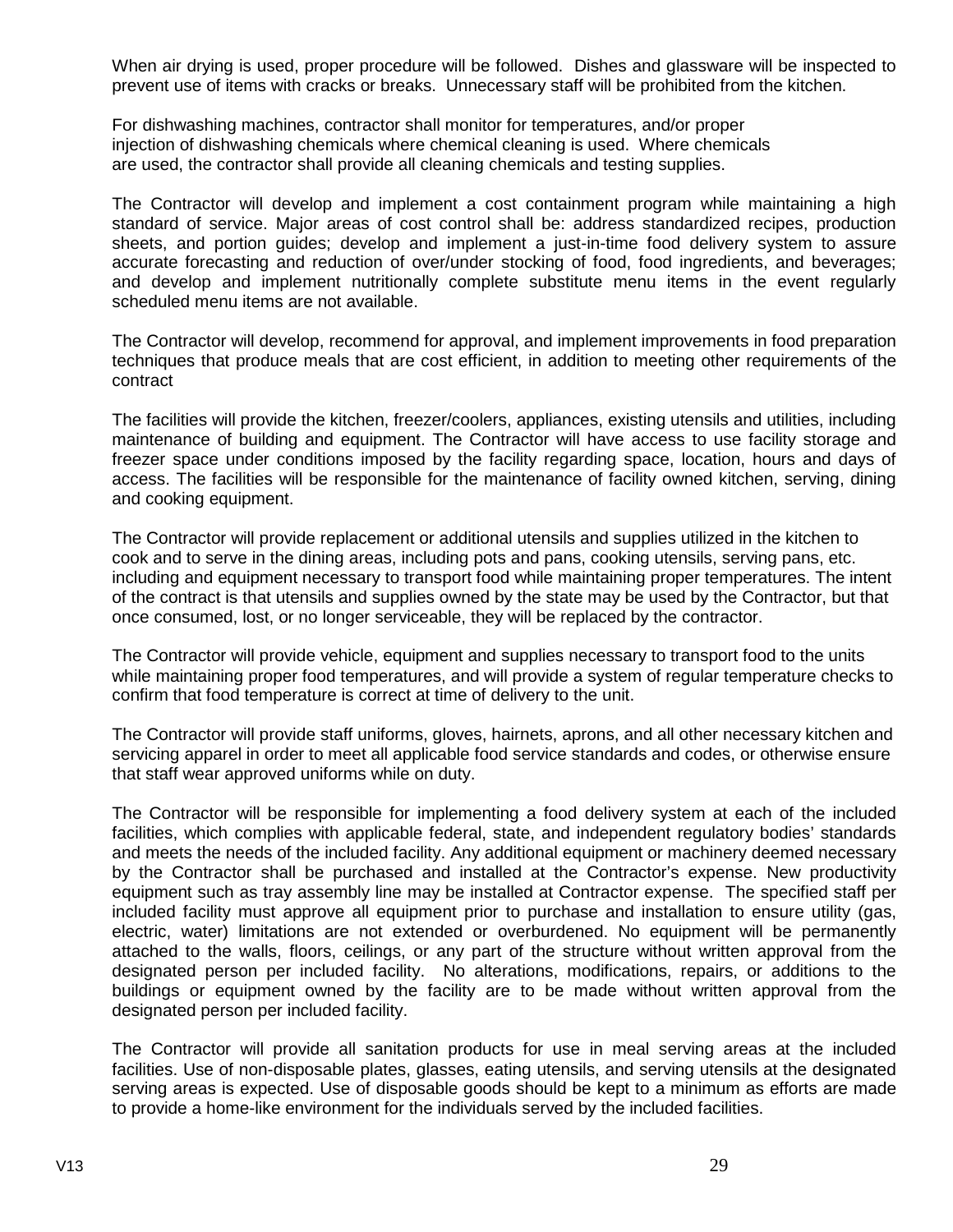The included facilities will be responsible for all costs incurred for maintenance of state supplied equipment. The Contractor will monitor the routine maintenance of said equipment in collaboration with the included facilities and the current maintenance contracts. The Contractor shall report any problems regarding the equipment to the designated person on site. The Contractor will be responsible for replacement of any state owned food service equipment destroyed or damaged by the Contractor's employees as a result of misuse, negligence, or intentional act of vandalism. The Contractor will be responsible for costs associated with upgrading any state owned food service equipment as needed. All such upgrades, and the vendor performing the upgrades, must be approved by the designated person per included facility.

The included facilities will provide waste management service, including all waste receptacles and dumpster service. . The included facilities will provide all trash cans and garbage bins. The Contractor is responsible for removing garbage and waste from all food preparation and serving areas in trash cans and for emptying trash cans into dumpsters in such a manner as to prevent unsanitary conditions from occurring in food preparation and serving areas as determined by each facility. All currently available utilities will be provided by the included facilities.

- 5. Operations Requirements (Specific to Each Included Facility)
	- a. Office of Aging and Adult Services
		- i. VFMC:
			- The Contractor shall ensure eating surfaces will be spotless and sanitary. Dining rooms will be cleaned after every meal, sanitizing tables and mopping floors.
			- The Contractor shall ensure no knives are to be distributed to the residents and thus the quality of the food must not require a knife to be used.
			- For average daily census of 150-175 residents, the Contractor will be responsible for delivering three (3) healthy meals, including beverages, to two (2) separate serving lines (buildings 1 & 2) and one tuberculosis unit. Meals for residents that cannot/ **or choose not to** come to the dining area must be made and delivered within acceptable time frames. Contractor must ensure meals are served at appropriate temperatures through the use of vehicles, hot carts, and personnel, all to be provided by the contractor. The two healthy snacks will be delivered by contractor to the three (3) nursing stations in the afternoon and evenings. Employee meals will be served in building two (2), at times designated by the Administrator/ Facility Liaison.
			- Contractor shall monitor all regulatory testing including, but not limited to: food temperatures, freezer/refrigerator temperatures, dishwasher temperatures.
			- Contractor is responsible for serving food in dining room and delivering food carts to Nursing Assistants, for residents who eat in their room, in a timely manner. Contractor is also responsible for picking up food carts within a timely manner as set forth by the Administrator. Contractor is responsible for upkeep and cleanliness of these carts at all times
			- The Contractor will be responsible for providing sufficient food service staff to assist facility direct care staff with food service at each building as required. Food service assistance to be provided by the contractor's employees will include: serving meals on appropriate dishes for individual residents in accordance with their prescribed diets, monitoring food temperatures, and sanitizing food service areas after meal service.
			- The Contractor is to keep the preparation, serving and storage areas of the kitchen secure at all times, including keeping the kitchen doors locked, utensils secured and accounted for, storage room doors locked and delivery vehicles secure.
	- b. Office of Behavioral Health
		- i. CLSH:
			- The Contractor will provide total food service for 60 residents three (3) healthy meals per day/365 days per year, inclusive of holiday and conditions of emergency (i.e. hurricanes, etc.). In addition to healthy meals, two (2) healthy snacks must be provided for each resident. Snacks must be agreed upon CLSH. Also, nutrition stations on each unit must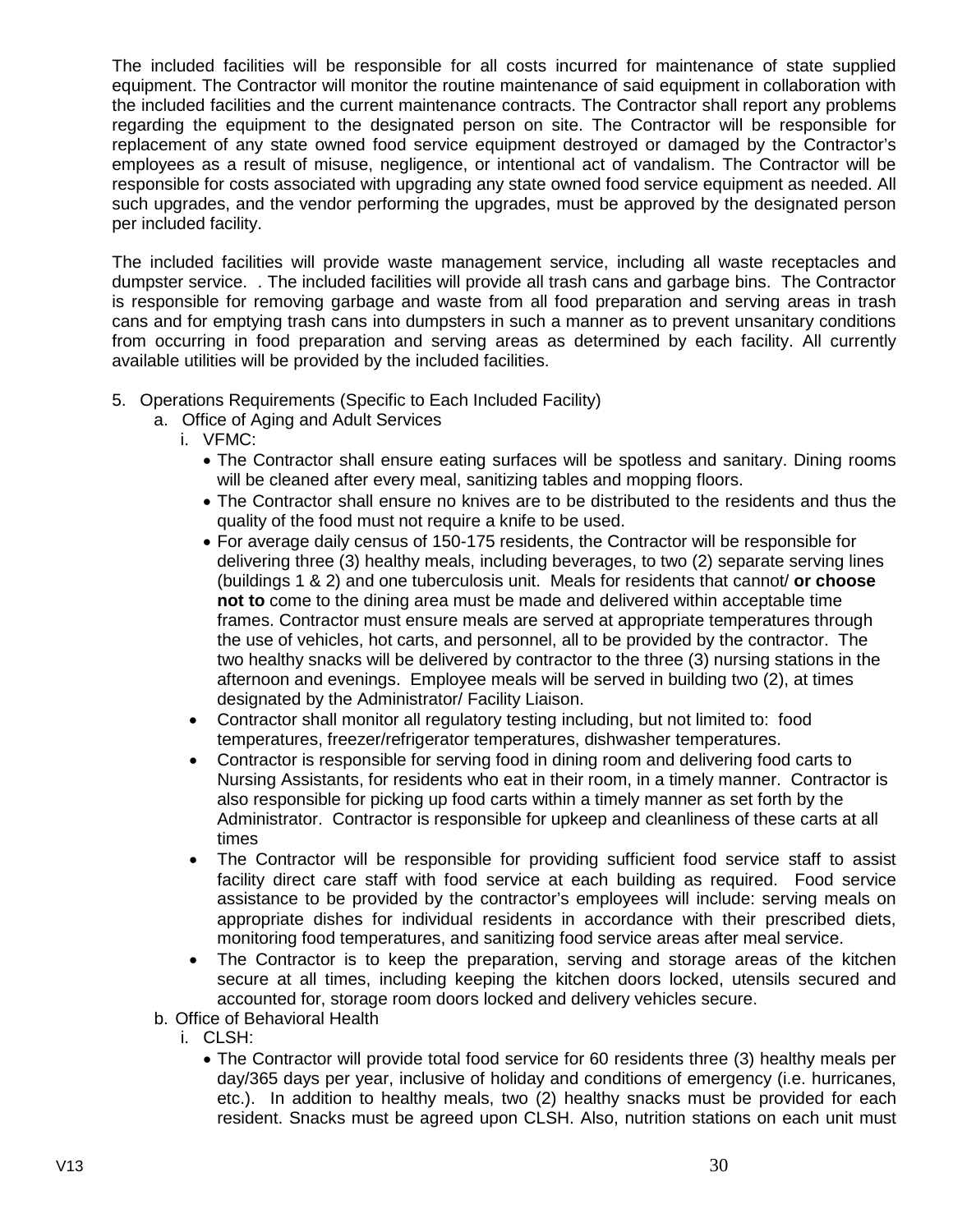be kept stocked in accordance to DHH Nutrition Standards (Attachment I). Estimated number of meals annually equals 83,000.

- The Contractor will use cafeteria serving lines as primary method of meal delivery to residents. Where required, The Contractor must have capability to plate individual meals and transport to three (3) different units, or bulk transport of cooked meals to serving lines in various units; while maintaining health and safety standards, procedures and regulations.
- ii. ELMHS:
	- The Contractor will provide total food service for an average of 596 residents (75 at ASSA, 112 at the Greenwell Springs campus, and 409 on the Jackson campus). There will be three (3) healthy meals per day/365 days per year, inclusive of holiday and conditions of emergency (ie. hurricanes, natural disasters, food recalls/notifications etc.). In addition to meals, two (2) healthy snacks must be provided for each resident, snacks must be agreed upon by ELMHS. Also, nutrition stations on each unit must be kept stocked in accordance with DHH Nutrition Standards (Attachment I). Annual servings are estimated at 650,430.
	- ELMHS has 3 kitchens (1 at the Jackson campus, 1 at ASSA, 1 at the Greenwell Springs campus) with 6 dining areas (1 ASSA, 4 Jackson, 1 Greenwell Springs). The Contractor may operate out of any or all kitchens and dining rooms in order to maximize efficiency and service to residents and staff. Meals will also be delivered to inpatient units, as required, for residents who cannot be served in the cafeterias.
	- The Contractor will purchase and provide all food and supplies daily and on an emergency basis.
	- Emergency supplies must be adequate to feed 720 residents (409 Jackson residents, 75 ASSA residents, 112 Greenwell Springs, and a possible 164 Evacuee residents and 100 staff) three (3) healthy meals per day for up to seven (7) days for regular residents multiplied by 365 days a year.
	- The Contractor will use cafeteria serving line as primary method of meal delivery to residents. Where required, the Contractor must have capability to plate individual meals and transport to units, or bulk transport of cooked meals to serving lines in various units; while maintaining health and safety standards, procedures and regulations.
- iii. SELH:
	- The Contractor will supply and prepare healthy food and beverages for 192 adult and 70 youth (census subject to change) inpatient residents. Dietary services shall consist of serving three (3) healthy meals and two (2) healthy snacks per day three hundred sixty five (365) days per year. Also, nutrition stations on each unit must be kept stocked in accordance to the DHH Nutrition Standards (Attachment I). For children and adolescents, four (4) servings of dairy (milk) per day must be provided
	- The SELH campus has two (2) kitchens with attached dining rooms. The children's' kitchen, located in the youth complex, has four (4) serving lines and four (4) dining rooms. The adult kitchen also has four (4) serving lines and dining rooms and is attached to a large kitchen area. The Contractor may operate out of either or both kitchens and dining rooms in order to maximize efficiency and service to residents and staff. Meals will also be delivered to ten (10) inpatient units, as required, for residents who cannot be served in the cafeterias.
	- The Contractor will use cafeteria serving line as primary method of meal delivery to residents, where required The Contractor must have capability to plate individual meals and transport to units, or bulk transport of cooked meals to serving lines in various units; while maintaining health and safety standards, procedures and regulations.
- c. Office for Citizens with Developmental Disabilities
	- i. NLSSC:
		- The Contractor will be responsible for delivering three (3) healthy meals, including beverages, with two (2) healthy snacks per person per day to the required designated serving areas at NLSSC. NLSSC serves at or a combination of nineteen (19) homes and ten (10) day services areas. The serving areas are distributed across the facility's 100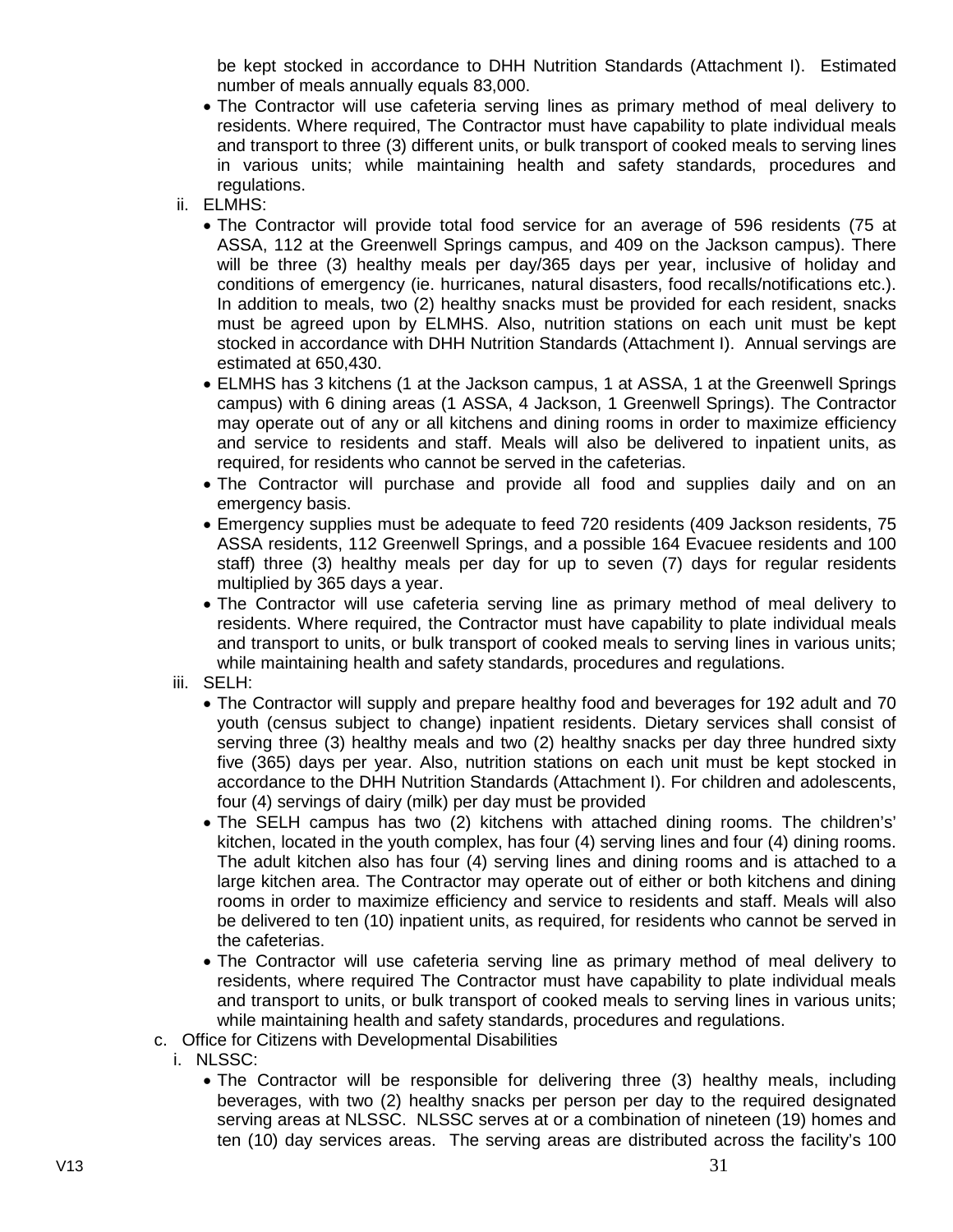acres. Each of the areas serves between six (6) and twenty-four (24) persons per meal and/or between forty (40) and seventy (70) individuals at day program areas. The Contractor will be responsible for delivering additional requested items to homes as ordered by facility staff.

- The Contractor will be required to maintain the ability to serve meals, snacks and /or any other forms of nutrition to alternate serving areas as the need arises.
- The Contractor will be responsible for providing at least two (2) food service staff to serving locations for each of the three (3) meals as well as sufficient food service staff, as needed, due to direct care staff shortage to assist facility direct care staff with food service serving areas. Food service assistance to be provided by the Contractor's employees will include: serving meals on appropriate dishes for individual residents in accordance with their prescribed diets, monitoring food temperatures, and sanitizing food service areas after meal service as well as any and all other duties required by the facility for serving areas.
- ii. NWSSC:
	- The Contractor will be responsible for delivering three (3) healthy meals, including beverages, to 150 individuals (based on current census) at the eleven serving areas at NWSSC with two (2) healthy snacks per person per day delivered with the breakfast and lunch meals respectively. The eleven serving areas are distributed across the facility's 50 acres. Nine of the serving areas serve between six (6) and twenty-four (24) persons per meal. The other two serving areas serve between twenty (20) and thirty-five (35) persons per meal.
	- The Contractor will be responsible for providing sufficient food service staff to assist facility direct care staff with food service at two (2) of the eleven serving areas. Food service assistance to be provided by the Contractor's employees will include: serving meals on appropriate dishes for individual residents in accordance with their prescribed diets, monitoring food temperatures, and sanitizing food service areas after meal service.
- iii. PSSC:
	- The Contractor will be responsible for delivering three (3) healthy meals, including beverages, to 410 individuals (based on current census) at the forty-four serving areas at Pinecrest with two (2) healthy snacks per person per day delivered with the breakfast and lunch meals respectively. The forty-four serving areas are distributed across the facility. Each of the forty-four serving areas serves between six (6) and twenty-four (24) persons per meal.
	- The Contractor will be responsible for providing sufficient food service staff to assist facility direct care staff with food service at ten (10) of the forty-four serving areas. Food service assistance to be provided by the contractor's employees will include: serving meals on appropriate dishes for individual residents in accordance with their prescribed diets, monitoring food temperatures, and sanitizing food service areas after meal service.
- 6. Staffing Requirements/Qualifications (Applicable to All Included Facilities)

The Contractor will recruit, hire, and train sufficient staff to achieve the deliverables cited in the RFP. Employees shall be scheduled to work the shifts necessary to provide meals during the week, weekends, and holidays and to transport prepared food to the designated serving areas per included facility during the week, weekends, and holidays. At least one (1) supervisor employed by the Contractor must be on-site at each included facility at times during meal preparation and food service. There must be a supervisor employed by the Contractor on call twenty-four (24) hours per day, seven days per week. Contractor resources shall include regular inspections of all sites for work practices by a Certified Food Safety Professional.

The Contractor will supervise existing staff and provide additional staff to fill vacancies as natural attrition occurs or otherwise required in order to meet contract terms.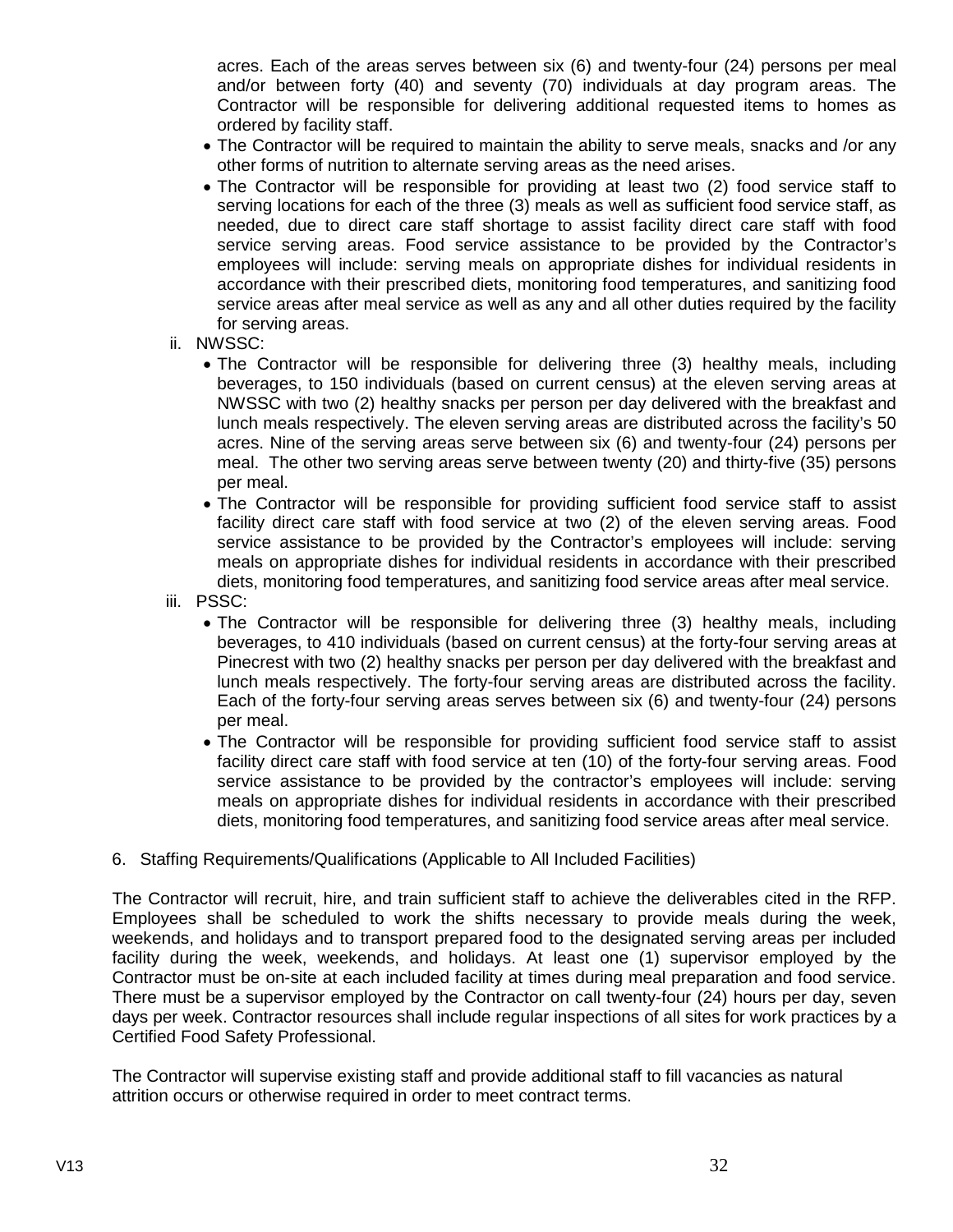The facilities will provide existing Dietary Staff for use by the Contractor. The Contractor will supervise existing staff. The Contractor shall provide feedback to the onsite facility supervisor for all Performance, Planning & Review Evaluations (PPR) performance issues and disciplinary actions, etc. The staffs on site facility supervisor shall ensure the annual PPR is completed in a timely manner and any corrective actions are addressed in accordance with DHH Policy. All leave requests shall be approved by the Contractor and onsite facility supervisor.

Existing dietary staff will remain employees of the facility under the supervision of their contract until such time that their employment is terminated. Upon termination of any facility dietary staff the Contractor shall make necessary arrangements to accommodate for the loss of staff by hiring replacement staff or rearranging work processes. The cost of new contract positions to replace terminated facility staff will be added to the invoiced cost in accordance with the pricing schedule.

Existing dietary positions at the facilities are listed below. No vacancies will be filled with facility staff after the effective date of contract.

Prior to employment, each prospective employee of the Contractor shall undergo, at the Contractor's expense, a pre-employment drug screening, a criminal background check, two work related reference checks , and a background check with the national registry of sex offenders. Any prospective employee not satisfactorily passing the drug screens/background checks will not be permitted to work at the included facilities.

The CEO or designee for each included facility must approve all new prospective contract employees prior to hire in order to ensure the prospective employee is eligible to work on-site at the facility (i.e. not barred from working on-site at the facility due to disciplinary issues, health issues, or abuse/neglect issues.

The contractor shall ensure an employee health program including annual tuberculosis testing and daily supervisory observation of employee health for absence of potentially communicable diseases (colds, flu, etc).

The Contractor shall provide to the Human Resources Director at each included facility a copy of the results of the drug screens/background checks for each prospective employee actually hired. The Human Resources Directors will maintain the results in a confidential file. The included facilities reserve the right to examine the results of pre-employment drug screenings/background checks of any of the Contractor's employees if the need arises.

The Contractor shall be responsible for the payment of all payroll taxes, medical and/or life insurance, retirement contributions and any or all other fringe benefits the Contractor's employees are eligible for. The included facilities will be responsible for these expenses for food service employees in state civil service classified positions.

It is expected that the Contractor's employees will, at all times, treat people supported by the included facilities with dignity and respect.

The included facilities reserve the right to require the replacement of any management personnel because of operating difficulties determined to be the result of on-site management.

The Contractor shall develop and implement educational programs and culinary training for food service personnel hired as employees of the Contractor. Training programs shall include: regular meetings to further on-going communication between management/administration and the residents/care givers and to promote a caring service attitude; food safety practices, portion control, new 2010 dietary guidelines, quality assurance, cooking and presentation, in-service training programs to develop a program to maximize the skills and talents of the food service staff at all service locations; on-the-job training programs to improve employee performance relative to multiple tasks necessary for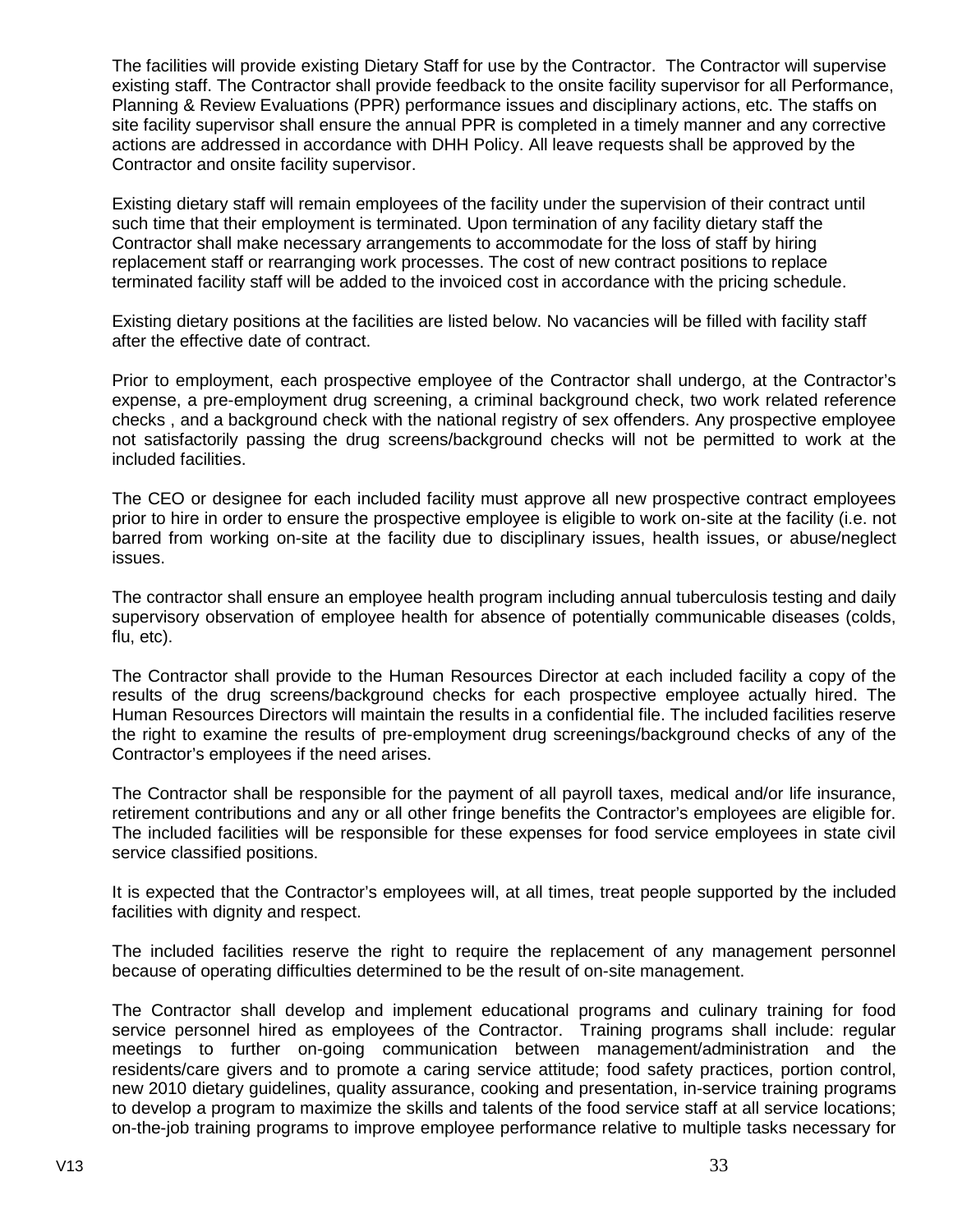the functioning of the department; continuing education as appropriate for all departments and new employee orientation at the included facilities; and employees of the Contractor will attend the appropriate sections of the included facility's orientation and ongoing/annual training programs as requested by the administrator of the included facility.

The Contractor will maintain affiliations with dietary schools and provide training opportunities to students.

The Contractor will provide employment consideration to persons who reside in group homes on the grounds of the included facilities.

The Contractor may be required to collaborate with staff at included facilities to establish and maintain supported employment opportunities in the kitchen and/or food service areas for individuals supported by the included facility. The included facility will be responsible for all costs associated with such supported employment opportunities including the salaries and benefits for the individuals supported and for the job coaches (facility staff).

The Contractor may be required to collaborate with the included facilities' Human Resources staff to establish and maintain temporary worksite reassignment opportunities in the on-site kitchen for a small number of facility employees who have been temporarily removed from resident care pending resolution of criminal, abuse/neglect, or Equal Employment Opportunity investigations. The included facilities will be responsible for all costs associated with such temporary worksite reassignment opportunities including salaries and benefits for the facility staff. The Contracted onsite supervisor should communicate all leave inquiries, concerns regarding performance, etc. for such employees to their direct supervisor.

Existing Staffing Information (Specific to Each Included Facility)

- a. Office of Aging and Adult Services
	- i. VFMC:

| <b>Job Title</b>                 | Total | <b>Filled</b> | Vacant |
|----------------------------------|-------|---------------|--------|
| <b>Food Service Specialist 1</b> |       |               |        |
| <b>Food Service Specialist 2</b> |       |               |        |
| Food Service Specialist 3        |       |               |        |
| Food Service Specialist 5        | З     | З             |        |
| <b>Food Service Specialist 7</b> |       |               |        |

- b. Office of Behavioral health
	- i. CLSH

|     | <b>Job Title</b>             | Total | <b>Filled</b> | Vacant |
|-----|------------------------------|-------|---------------|--------|
|     | Food Service Specialist 3    | 6     | 6             | 0      |
|     | Food Service Specialist 5    | 1     |               | 0      |
| ii. | ELMHS:<br><b>ASSA Campus</b> |       |               |        |
|     | Job Title                    | Гоtаl | <b>Filled</b> | Vacant |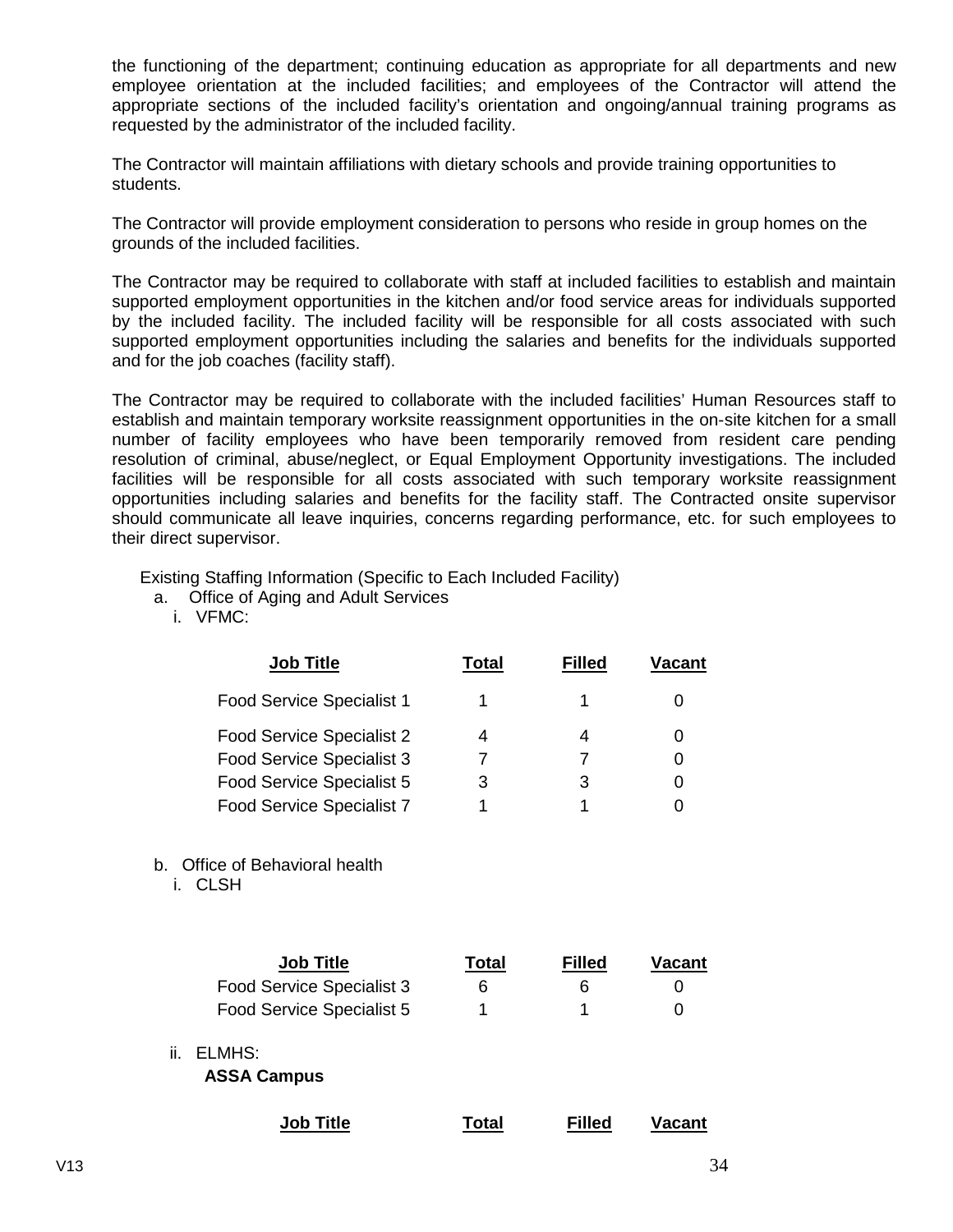| Food Service Spec 2 |  |  |
|---------------------|--|--|
| Food Service Spec 3 |  |  |
| Food Service Spec 5 |  |  |
| Food Service Spec 6 |  |  |
| Food Service Spec 7 |  |  |

# **Jackson Campus**

|                            | Total         |               |        |
|----------------------------|---------------|---------------|--------|
| <b>Job Title</b>           | <b>Number</b> | <b>Filled</b> | Vacant |
| Administrative Assistant 3 |               |               |        |
| Food Service Spec 1        |               |               |        |
| Food Service Spec 3        | 21            | 21            |        |
| Food Service Spec 5        |               | 5             |        |
| Food Service Spec 6        |               |               |        |
| Food Service Spec 7        |               |               |        |
|                            |               |               |        |

#### **Greenwell Springs Campus**

|                     | Total         |               |        |
|---------------------|---------------|---------------|--------|
| <b>Job Title</b>    | <b>Number</b> | <b>Filled</b> | Vacant |
| Food Service Spec 2 |               |               |        |
| Food Service Spec 3 |               | 6             |        |
| Food Service Spec 5 |               | 2             |        |
| Food Service Spec 6 |               |               |        |

iii. SELH:

| <b>Job Title</b>    | Total | <b>Filled</b> | Vacant |
|---------------------|-------|---------------|--------|
| Food Service Spec 2 |       | 8             |        |
| Food Service Spec 3 | 3     | 3             |        |
| Food Service Spec 5 | 3     | 3             |        |
| Food Service Spec 7 |       |               |        |

# c. Office for Citizens with Developmental Disabilities

i. NLSSC:

| <b>Job Title</b>        | Total | <b>Filled</b> | Vacant |
|-------------------------|-------|---------------|--------|
| Food Service Spec 1     |       |               |        |
| Food Service Spec 2     |       | 6             |        |
| Food Service Spec 3     |       | 6             |        |
| Food Service Spec 5     |       |               |        |
| Food Service Spec 6     |       |               |        |
| Mobile Equip Operator 1 |       |               |        |

ii. NWSS

| <b>Job Title</b>          | Total | <b>Filled</b> | <b>Vacant</b> |
|---------------------------|-------|---------------|---------------|
| Food Service Specialist 1 |       |               |               |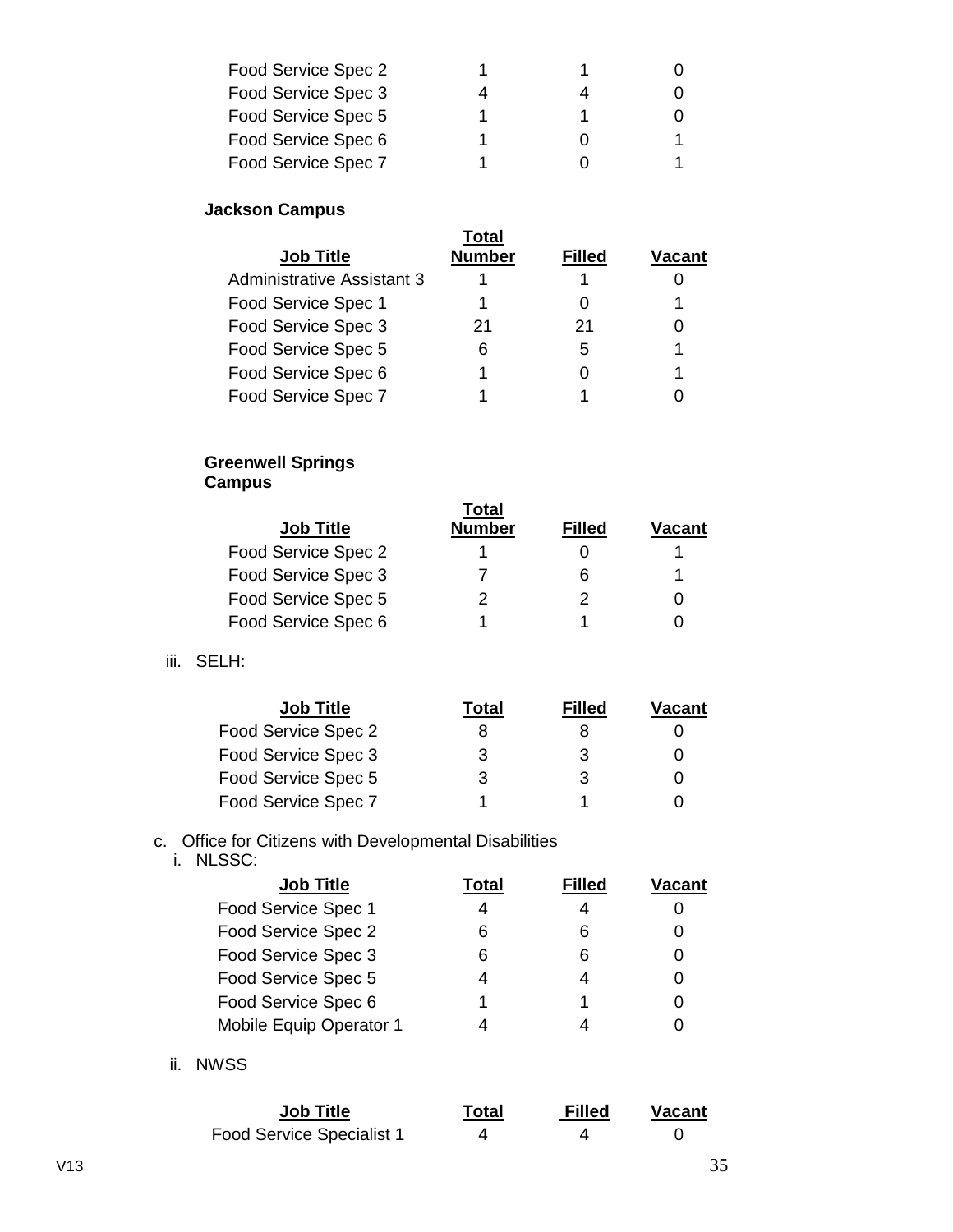| Food Service Specialist 2 | 4 |    |  |
|---------------------------|---|----|--|
| Food Service Specialist 3 | 5 |    |  |
| Food Service Specialist 5 | 3 | -3 |  |
| Food Service Specialist 7 |   |    |  |

iii. PSSC:

| <b>Job Title</b>                 | Total | <b>Filled</b> | Vacant |
|----------------------------------|-------|---------------|--------|
| <b>Food Service Specialist 1</b> |       |               |        |
| Food Service Specialist 2        | 12    | 11            |        |
| Food Service Specialist 3        | 24    | 22            | 2      |
| <b>Food Service Specialist 5</b> | 3     | З             |        |
| Food Service Specialist 6        |       |               |        |
| <b>Food Service Specialist 7</b> |       |               |        |
| Mobile Equip Operator 1          |       |               |        |

#### <span id="page-35-0"></span>**2.2 Period of Agreement**

The term of any contract resulting from this solicitation shall begin on or about date approximated in the Schedule of Events. The term of this contract is for a period of 36 months with option to extend for two additional 12 month periods. The continuation of this contract is contingent upon the appropriation of funds by the legislature to fulfill the requirements of the contract.

### <span id="page-35-1"></span>**2.3 Price Schedule**

Prices proposed by the proposers should be submitted on the price schedule furnished herein on Attachment "IV". Prices submitted shall be firm for the term of the contract. Prices should include delivery of all items F.O.B. destination.

#### <span id="page-35-2"></span>**2.4 Deliverables**

The deliverables listed in this section are the **minimum desired** from the successful proposer. Every proposer should describe what deliverables will be provided per their proposal and how the proposed deliverables will be provided as required in this RFP.

- 1. The contractor will, through research and surveys, in accordance with the DHH Nutrition Standards (Attachment I)and in conjunction with the designated person per included facility, design and recommend changes to the included facility's menu cycle, incorporating new menu offerings and offering choices of foods customized to meet the unique needs and/or personal preferences of the residents. The resultant menu will include alternatives for each item at each meal.
- 2. Meals produced shall taste good as verified by taste panels and resident satisfaction, and shall be visually appealing served with quality appearance at serving, including but not limited to plating and garnishment.
- 3. The Contractor shall provide special diets for adult, adolescent, and child residents of the included facilities as required by physician's orders. This includes three (3) regular hot meals per day, including beverages, seven (7) days per week; two (2) nutritious snacks daily, seven (7) days per week and additional snacks and diet supplements as ordered by the physician; diets in accordance with physicians' orders, to include therapeutic diets (e.g. low sodium, low fat, low cholesterol, diabetic), modified texture diets as defined according to facility standards with modified texture diets including chopped, ground, and pureed, and nutritional supplements; and pre-thickened liquids to nectar, honey, and pudding consistencies with a variety of beverages. The Contractor shall provide special diets for residents of the included facilities as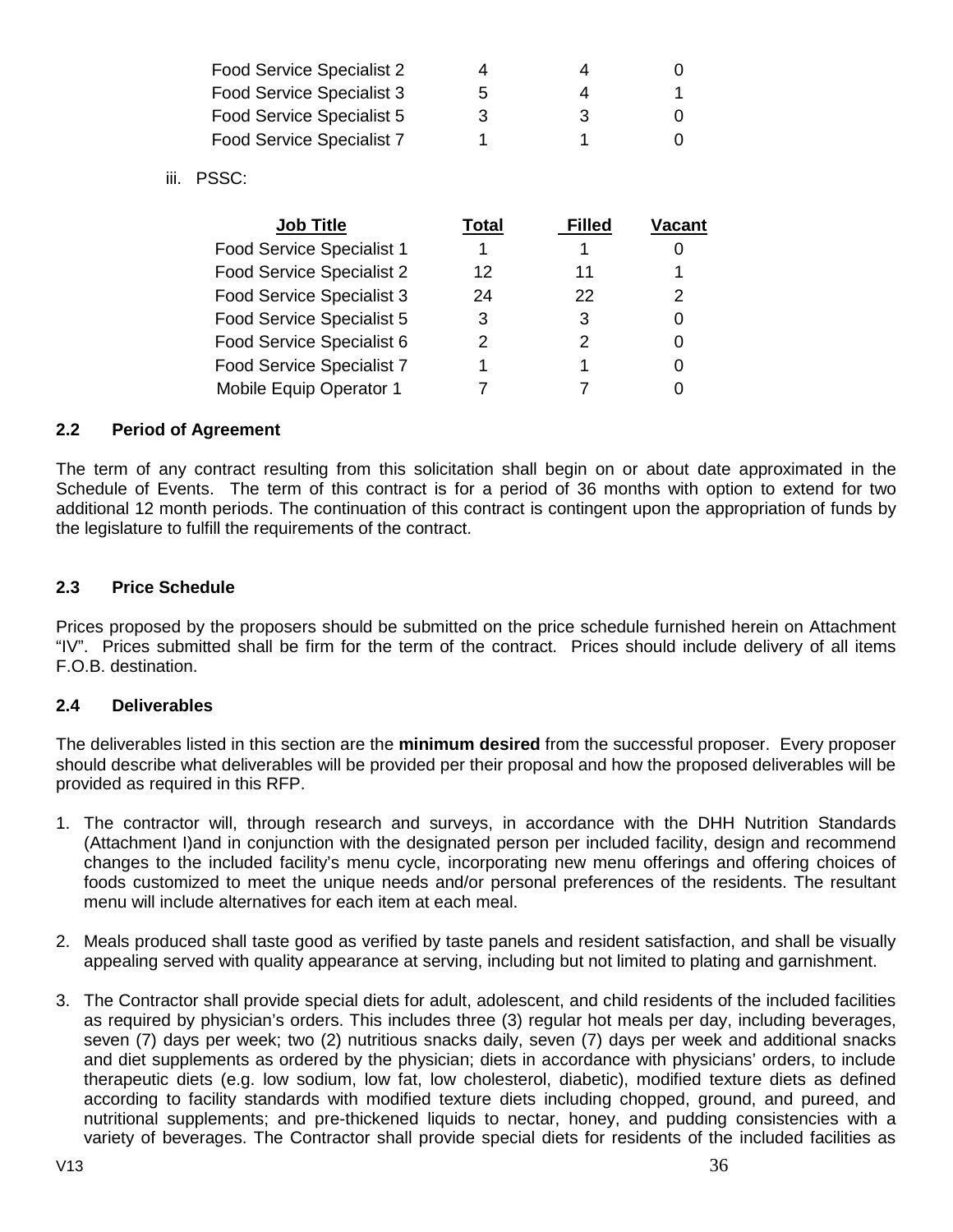required by physicians' orders and as noted above daily, regardless of weather conditions, staffing issues, or other variables.

- 4. Documented improved customer satisfaction with meals as evidenced by family and/or consumer interviews/surveys and motivated food service staff as evidenced by improved self-esteem and pride in work as measured by staff satisfaction surveys. A baseline will be established prior to the start of the contract. The contractor shall also use internal quality assurance mechanisms including taste and temperature panels and plate waste surveys.
- 5. Meals shall be available per each facilities request to employees, guests, volunteers, students, visitors, and approved work crews using tickets provided by the facility in accordance with DHH Meal Ticket Price Policy, and in accordance with meal pricing as set by that policy (i.e. at raw food cost)
- 6. Reporting Requirements

The Contractor will recommend quality assurance monitoring programs and systems for the food service operation and delivery system. The Contractor will implement approved quality assurance program and provide quarterly written reports to the designated facility employee per included facility. The Contractor will work collaboratively with designated facility employee per included facility on a daily/weekly basis.

The Contractor will furnish monthly status reports to encompass the following areas: employee training in accordance with each included facility's Staff Training Curricula, resident relations, status of Food Service Operations, nutrition analysis for cycle menus, equipment maintenance issues, equipment evaluation, summary of short- and long-term goals and accomplishments, and other reports as requested. The Contractor shall read and/or respond to all communication received from the Administrators, Associate Administrators, and designated facility staff per included facility. Communications may include results of surveys and audits conducted by facility staff and/or received by the included facility from regulatory bodies which involve/cite food service operations at the included facility. The Contractor shall be responsive to the Administrators, Associate Administrators, and designated facility staff per included facility, shall communicate information and/or problems on a regular basis concerning the Food Services Operations, and shall disseminate information on health or nutrition-related programs and issues throughout the included facilities for the benefit of all service participants and employees.

The Contractor will be responsive to the DHH Secretary, DHH Deputy Secretary, OAAS Assistant Secretary, OBH Assistant Secretary, and OCDD Assistant Secretary with regards to compliance with the terms and conditions of the contract which results from this RFP process.

The Contractor must be available the same day to meet with CMS and/or Health Standards and/or Joint Commissions surveyors when questions and or complaints are being addressed by the surveyors. The Contractor will be required to present monitoring, policy and procedure and proof of education of staff.

7. Transition Plan

The Proposer shall submit, with its response to this RFP, a takeover/ transition plan which outlines the procedures and timelines to ensure continuity of services in the event of contract termination or award of contract to another Contractor. The takeover/ transition plan must include procedures that shall, at a minimum, comply with the following stipulations:

Upon completion of this contract or if terminated earlier, all records, reports, work sheets or any other pertinent materials related to the execution of this contract shall become the property of the DHH;

In the event of contract termination, or as requested, the Contractor shall transfer all data and nonproprietary systems to the DHH or new Contractor within the agreed upon time frame;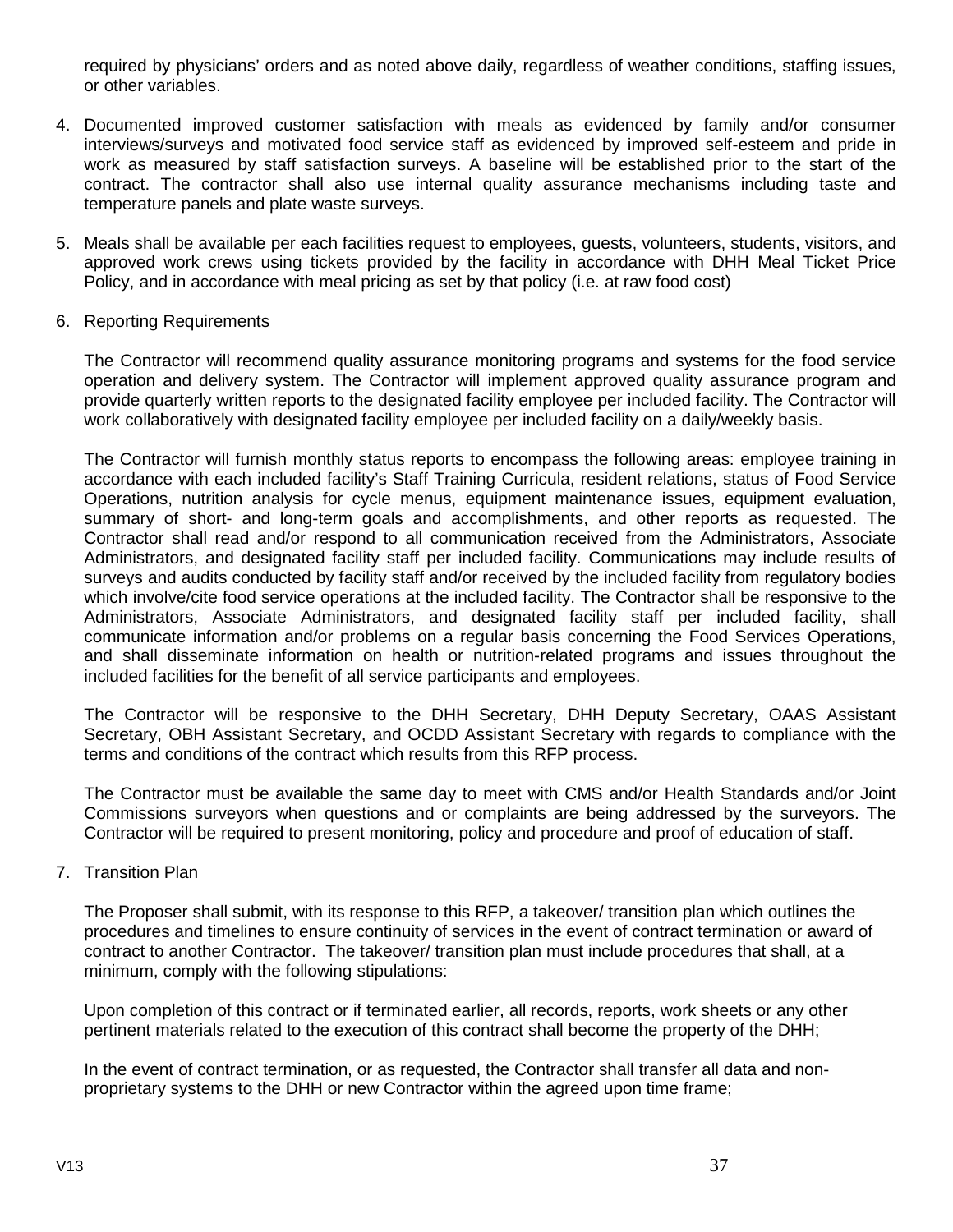Upon termination of contracted services, all equipment purchased under this agreement shall revert to the DHH. The Contractor agrees to deliver any such equipment to the DHH within the pre-determined time frame.

The takeover/transition plans must be adhered to within 30 calendar days of written notification of contract termination, unless other appropriate time frames have been mutually agreed upon by both the Contractor and the DHH.

## <span id="page-37-0"></span>**2.5 Location**

The location(s) the work/delivery/service is to be performed, completed and managed is/are at the following locations:

Office of Aging and Adult Services VFMC 5002 Hwy 10 Jackson, LA 70748

Office of Behavioral Health CLSH 242 West Shamrock St. Pineville, LA 71360

ELMHS (2 campuses) 4502 Highway 951 Jackson, LA 70748

23260 Greenwell Springs Road Greenwell Springs, LA 70739

**SELH** 23515 Highway 190 Mandeville, LA 70448

Office for Citizens with Developmental Disabilities NWSSC 5401 Shed Road Bossier City, LA 71111

**NLSSC** 45439 Live Oak Drive Hammond, LA 70401

PSSC 100 Pinecrest Drive Pineville, LA 71360

### <span id="page-37-1"></span>**2.6 Proposal Elements**

An item-by-item response to the Request for Proposals is requested. There is no intent to limit the content of the proposals, and proposers may include any additional information deemed pertinent. Emphasis should be on simple, straightforward and concise statements of the proposer's ability to satisfy the requirements of the RFP.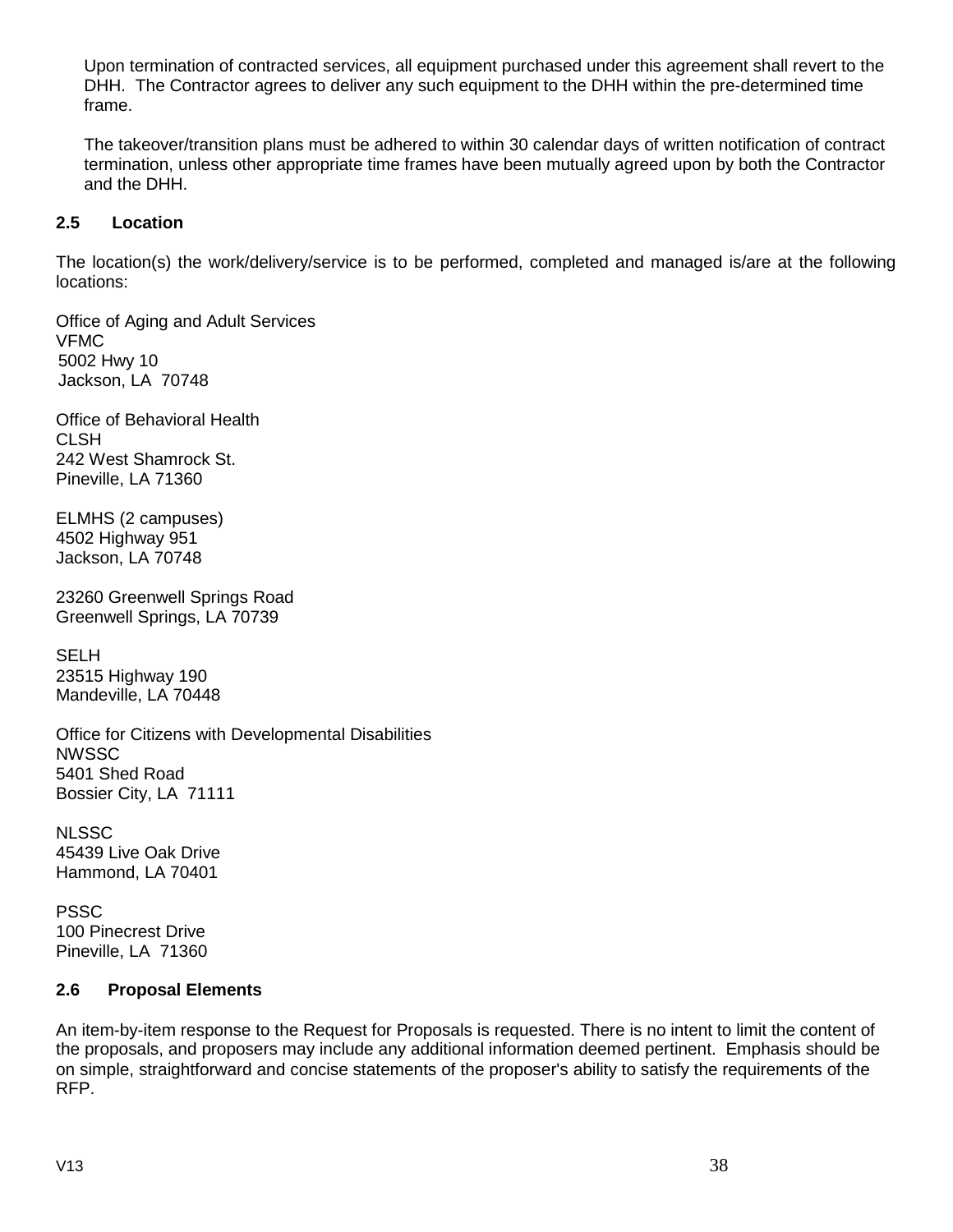# <span id="page-38-0"></span>**2.6.1 Financial**

Proposal shall include prices per the schedule furnished in Attachment IV, as well as other potential charges (if any) for proposed services associated with the RFP program implementation and administration that you wish the State to consider.

Proposer will submit cost for each individual facility for each contract year. The proposer will identify cost based on the following and report as described below and in Attachment IV:

- 1. Administrative and operating cost. This will include proposer's overhead, travel, costs of hiring and management, supervision, employee health programs, employee training programs, and contract quality assurance activities. This will include cost of all operating, cleaning and dishwashing supplies, kitchen utensils and supplies, dining flatware and plate ware and dining accoutrements, and non-food supplies associated with providing meal services
- 2. Labor cost per hour for different types of food service workers including all payroll taxes and related benefits.

Cost must be reported, considering the above, as:

- 1. Cost per healthy meal
- 2. Cost per healthy daily snacks
- 3. Cost per type and size of enteral product, if requested, required for service including equipment, if needed
- 4. Cost per type and size of nutritional supplement required for facility
- 7. Cost per special service as specified by individual facility
- 8. Cost per emergency meal

Proposers responsive aggregate cost will be the basis of cost evaluation.

### <span id="page-38-1"></span>**2.6.2 Technical**

Each Proposer should address how the firm will meet all the requirements of this RFP, with particular attention to:

- Plans and/or schedule for implementation, or orientation, or installation, etc. (whichever is relevant to the RFP requirements).
- Plans for training,
- Provision for customer service, including personnel assigned, toll-free number, and account inquiry, etc.
- Resumes for account manager, designated customer service representative(s) and any other key personnel to be assigned to this project, including those of subcontractors, if any.
- References for at least three states, government agencies, or private firms for whom similar or larger scope services are currently being provided. Include a contact person and telephone number for each reference.
- Information demonstrating the Proposer's financial stability (financial statements, annual reports, or similar data for the last three years).
- Information demonstrating the Proposer's understanding of the nature and scope of this project.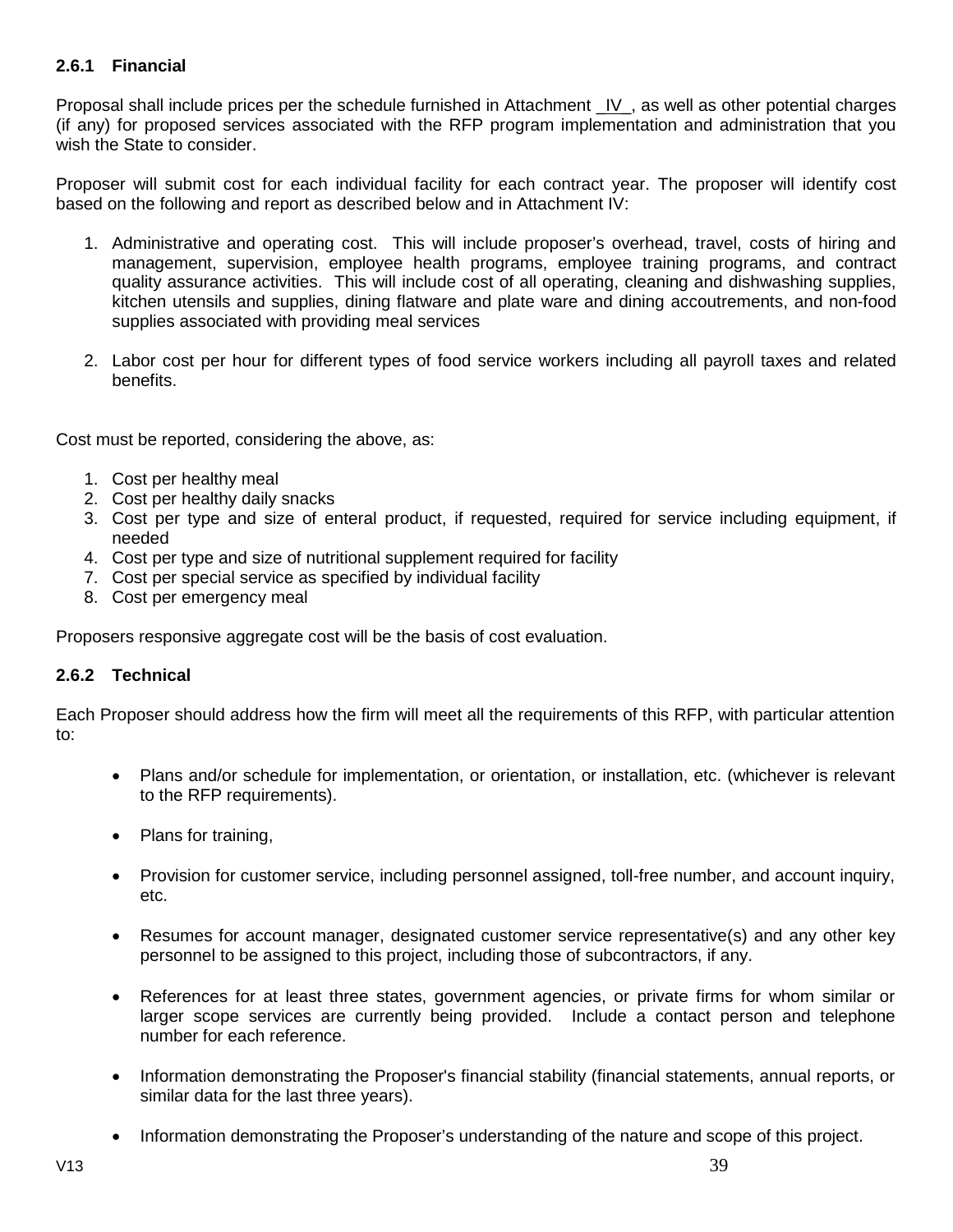- Demonstration of understanding of the requirements of each type of healthcare facility, including the role and coordination of dietary services as a part of the overall interdisciplinary treatment and care of the individual.
- Demonstration by the proposer of how they will provide for choice, quality, and resident satisfaction with services. This will include sample menu demonstrating vendors intent to provide choice, surveys, and QA mechanisms,
- Demonstration by the proposer of how proposer will ensure food safety and sanitation on a continuous basis.

Any other information deemed pertinent by the Proposer including terms and conditions which the Proposer wishes the State to consider.

## <span id="page-39-0"></span>**2.6.3 Veteran-Owned and Service-Connected Small Entrepreneurships (Veteran Initiative) and Louisiana Initiative for Small Entrepreneurships (Hudson Initiative) Programs Participation**

Each Proposer should address how the firm will meet the following:

The State of Louisiana Veteran and Hudson Initiatives are designed to provide additional opportunities for Louisiana-based small entrepreneurships (sometimes referred to as LaVet's and SE's respectively) to participate in contracting and procurement with the state. A certified Veteran-Owned and Service-Connected Disabled Veteran-Owned small entrepreneurship (LaVet) and a Louisiana Initiative for Small Entrepreneurships (Hudson Initiative) small entrepreneurship are businesses that have been certified by the Louisiana Department of Economic Development. All eligible vendors are encouraged to become certified.<br>Qualification expressive requirements and contine certification are available at requirements and online certification are available at [https://smallbiz.louisianaforward.com/index\\_2.asp.](https://smallbiz.louisianaforward.com/index_2.asp)

A current list of certified Veteran-Owned and Service-Connected Disabled Veteran-Owned and Hudson Initiative small entrepreneurships may be obtained from the Louisiana Economic Development Certification System at [https://smallbiz.louisianaforward.com/index\\_2.asp.](https://smallbiz.louisianaforward.com/index_2.asp) Additionally, a list of Hudson and Veteran Initiative small entrepreneurships, which have been certified by the Louisiana Department of Economic Development and who have opted to register in the State of Louisiana LaGov Supplier Portal [https://lagoverpvendor.doa.louisiana.gov/irj/portal/anonymous?guest\\_user=self\\_reg](https://lagoverpvendor.doa.louisiana.gov/irj/portal/anonymous?guest_user=self_reg) may be accessed from the State of Louisiana Procurement and Contract (LaPAC) Network [http://wwwprd.doa.louisiana.gov/osp/lapac/vendor/srchven.asp.](http://wwwprd.doa.louisiana.gov/osp/lapac/vendor/srchven.asp) When using this site, determine the search criteria (i.e. alphabetized list of all certified vendors, by commodities, etc.) and select SmallE, VSE, or DVSE.

If a proposer is not a certified small entrepreneurship as described herein, but plans to use certified small entrepreneurship(s), proposer shall include in their proposal the names of their certified Veteran Initiative or Hudson Initiative small entrepreneurship subcontractor(s), a description of the work each will perform, and the dollar value of each subcontract.

During the term of the contract and at expiration, the Contractor will also be required to report Veteran-Owned and Service-Connected Disabled Veteran-Owned and Hudson Initiative small entrepreneurship subcontractor or distributor participation and the dollar amount of each.

The statutes (R.S 39:2171 *et. seq.)* concerning the Veteran Initiative may be viewed at [http://www.legis.state.la.us/lss/lss.asp?doc=671504;](http://www.legis.state.la.us/lss/lss.asp?doc=671504) and the statutes (R.S 39:2001 *et. seq.)* concerning the Hudson Initiative may be viewed at [http://www.legis.state.la.us/lss/lss.asp?doc=96265.](http://www.legis.state.la.us/lss/lss.asp?doc=96265) The rules for the Veteran Initiative (LAC 19:VII. Chapters 11 and 15) and for the Hudson Initiative (LAC 19:VIII Chapters 11 and 13) may be viewed at [http://www.doa.louisiana.gov/osp/se/se.htm.](http://www.doa.louisiana.gov/osp/se/se.htm)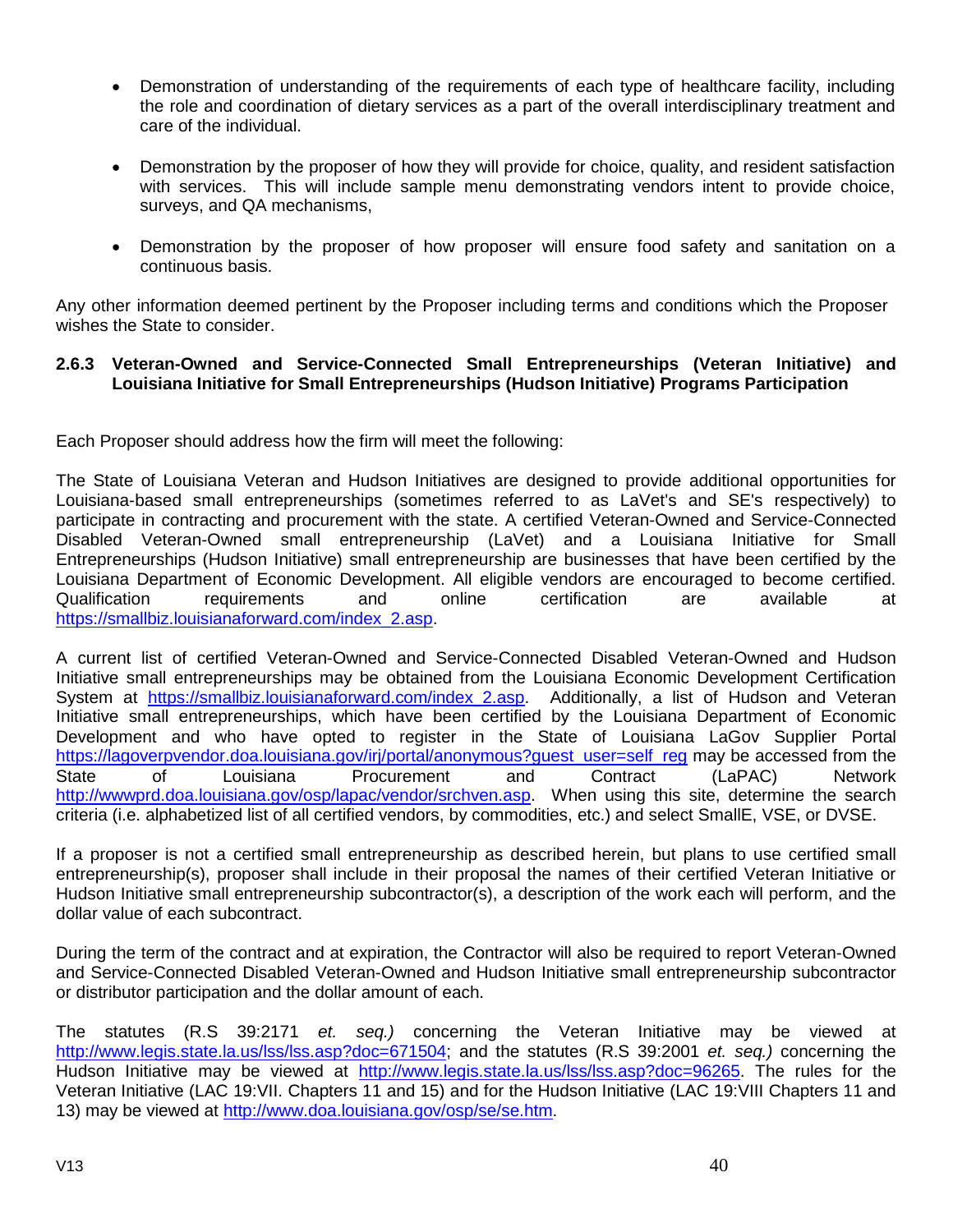# <span id="page-40-0"></span>**PART III: EVALUATION**

The following criteria will be evaluated when reviewing the proposals. The proposal will be evaluated in light of the material and the substantiating evidence presented to the State, not on the basis of what may be inferred.

The scores for the Financial and Technical Proposals will be combined to determine the overall score. The onsite presentation/demonstration of the top 3 proposals is worth and addition 10 points making the total points possible 110. The Proposer with the highest overall score will be recommended for award.

# <span id="page-40-1"></span>**3.1 Financial Proposal** *(Value of 50 pts.)*

The following financial criteria will be evaluated:

Prices proposed by the Proposers should be submitted on the price schedule furnished in Attachment "IV". Prices proposed shall be firm.

The information provided in response to this section will be used in the Financial Evaluation to calculate lowest evaluated cost.

A proposer's base cost score will be based on the cost information provided in Attachment IV and Section 2.6.1 and computed as follows:

 $BCS = (LPC/PC \times 50)$ 

Where: BCS = Computed cost score (points) for proposer being evaluated LPC = Lowest proposed cost of all proposers PC = Total cost of proposer being evaluated

Note: The proposer must include an itemized listing of all expenses or fees, if applicable, (including travel) that are expected to be paid by the agency. Travel and other allowable expenses shall be reimbursed in accordance with the Division of Administration State General Travel Regulations, within the limits established for State Employees as defined in Division of Administration Policy and Procedure Memorandum No. 49. All out of state travel will be subject to prior approval by the Secretary of the agency or his/her designee.

# <span id="page-40-2"></span>**3.2 Technical Proposal** *(Value of 40 Points)*

The following criteria are of importance and relevance to the evaluation of this RFP and will be used by the Evaluation Committee in the evaluation of the technical proposal. Such factors may include but are not limited to:

- Understanding of the RFP 9 points
- Company Background and Experience 9 points
- Work Plan/Execution including operations, sanitation and food safety, personnel management and training, 9 points
- Coordination with facility interdisciplinary care 4.5 points
- Philosophy and commitment to quality, choice, and resident satisfaction. 10 points
- Emergency Preparedness Plan 4.5 points

## <span id="page-40-3"></span>**3.2.1** *Veteran-Owned and Service-Connected Small Entrepreneurships (Veteran Initiative) and Louisiana Initiative for Small Entrepreneurships (Hudson Initiative) Programs Participation (10 Points -Value of 10% of the total evaluation points)*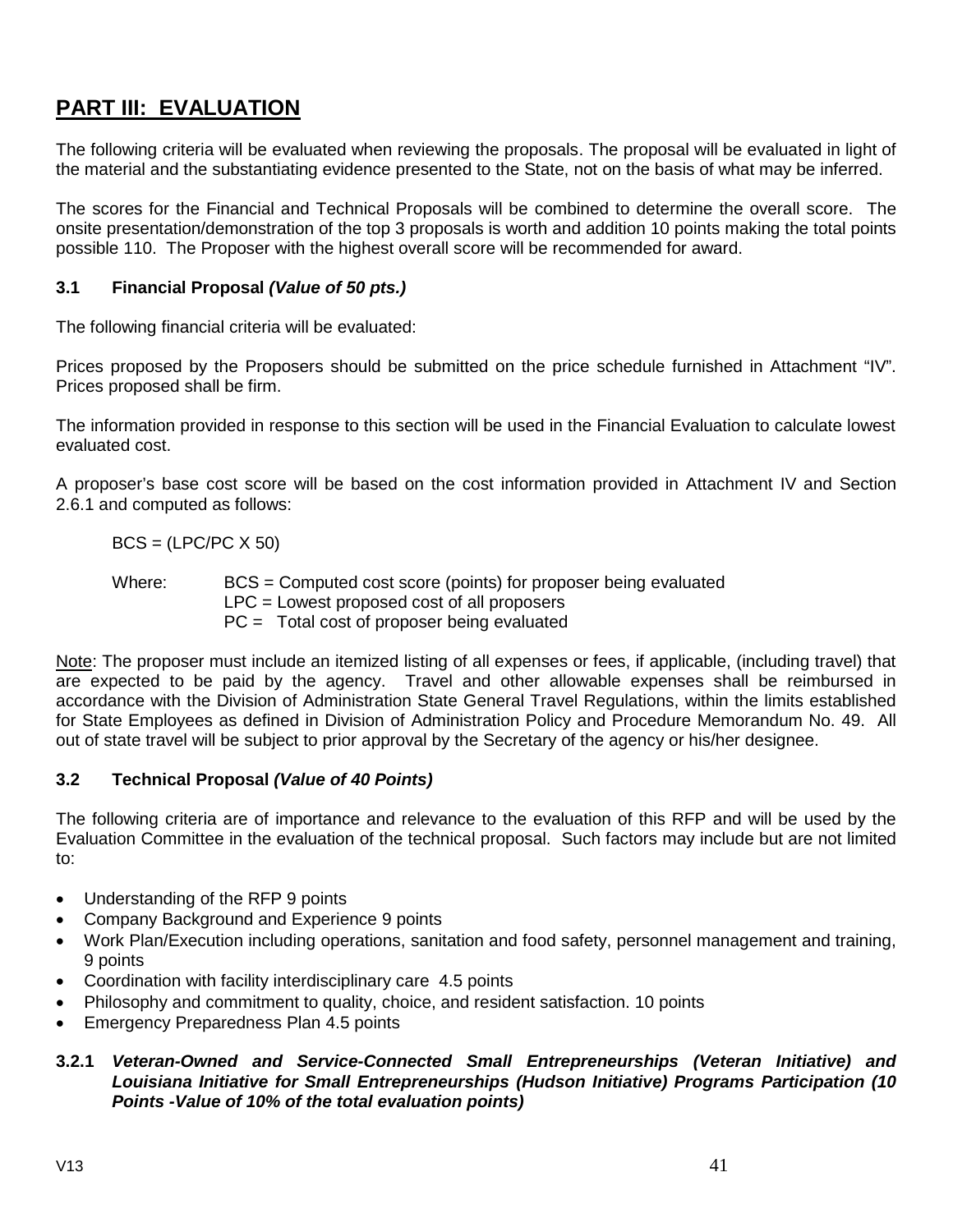Ten percent (10%) of the total evaluation points on this RFP are reserved for proposers who are themselves a certified Veteran or Hudson Initiative small entrepreneurship or who will engage the participation of one or more certified Veteran or Hudson Initiatives small entrepreneurships as subcontractors.

Reserved points shall be added to the applicable proposers' evaluation score as follows:

## Proposer Status and Reserved Points

- Proposer is a certified small entrepreneurship: Full amount of the reserved points
- Proposer is not a certified small entrepreneurship but has engaged one or more certified small entrepreneurships to participate as subcontractors:
	- 1 participating small entrepreneurship: 1/5th of the reserved points
	- 2 participating small entrepreneurships: 2/5ths of the reserved points
	- 3 participating small entrepreneurships: 3/5ths of the reserved points
	- 4 participating small entrepreneurships: 4/5ths of the reserved points
	- 5 or more participating small entrepreneurships: Full amount of the reserved points

# <span id="page-41-0"></span>**PART IV: PERFORMANCE STANDARDS**

## <span id="page-41-1"></span>**4.1 Performance Requirements**

For all performance requirements and standards please see Section 2.1 of this document.

### <span id="page-41-2"></span>**4.2 Performance Measurement/Evaluation**

Performance Measurement/Evaluation will be conducted based on the Scope of Work as outlined in section 2.1 and the deliverables as outlined in section 2.4 of this document.

### <span id="page-41-3"></span>**4.3 Veteran-Owned and Service-Connected Small Entrepreneurships (Veteran Initiative) and Louisiana Initiative for Small Entrepreneurships (Hudson Initiative) Programs Reporting Requirements**

<span id="page-41-4"></span>During the term of the contract and at expiration, the Contractor will be required to report Veteran-Owned and Service-Connected Disabled Veteran-Owned and Hudson Initiative small entrepreneurship subcontractor or distributor participation and the dollar amount of each.

# **PART V: Attachments**

- I. DHH Nutrition Standards
- II. Sample Generic Contract
- III. HIPAA
- IV. Sample Cost Template<br>V. Mandatory Pre-Proposa
- Mandatory Pre-Proposal Conference/job site visits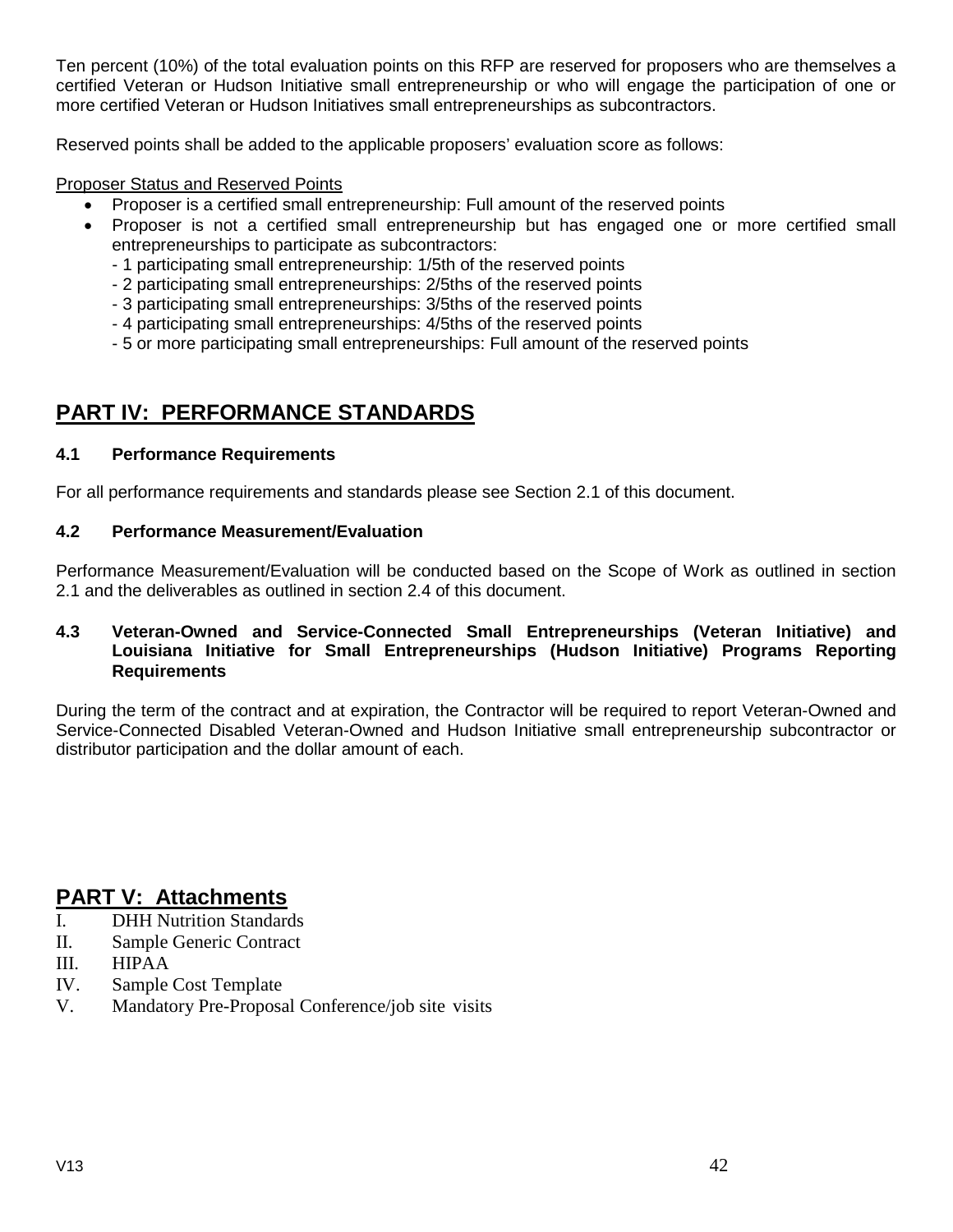#### **DHH Nutrition Standards**

| Regular or House Diet                                                                                                                                |                                                                                                       |  |
|------------------------------------------------------------------------------------------------------------------------------------------------------|-------------------------------------------------------------------------------------------------------|--|
| <b>Weekly Average Nutrient Goals</b>                                                                                                                 | Weekly Average Menu Meal Guidelines                                                                   |  |
| Calories:<br>2000-2400 per day or 600-700 per meal<br>Adjusted appropriately based on average age and sex of                                         | Adopt appropriate standardized portion sizes to meet calorie<br>goals.                                |  |
| population served (childhood, adolescents, adulthood).<br>Estimated calorie requirements may vary from 1200-<br>3200 based on each age-gender group. | NOTE: Very important to assess individual caloric needs for<br>overweight or obese individuals.       |  |
| Fat:                                                                                                                                                 | No or minimal trans fats and hydrogenated fats.                                                       |  |
| 25-35 percent of calories                                                                                                                            | No margarines with hydrogenated fats.                                                                 |  |
| 55-95 grams per day or                                                                                                                               | Use mono and polyunsaturated fat margarines or switch to                                              |  |
| 20-32 grams per meal                                                                                                                                 | mono or poly unsaturated oils as able.                                                                |  |
| 10-15 percent monounsaturated fats                                                                                                                   | Serve nonfat or low fat (1 or 2 percent) milk/dairy products.                                         |  |
|                                                                                                                                                      | No deep fat fried foods, switch to oven baked.                                                        |  |
|                                                                                                                                                      | Select and serve lower fat cuts of meat, fish, poultry, bacon or                                      |  |
|                                                                                                                                                      | sausage. Limit breakfast meats.                                                                       |  |
|                                                                                                                                                      | Use olive oil or vinegar based salad dressings and reduced fat                                        |  |
|                                                                                                                                                      | salad dressings.                                                                                      |  |
| <b>Cholesterol:</b>                                                                                                                                  | Limit egg yolks to 3 to 4 times per week.                                                             |  |
| 200-400 milligrams per day                                                                                                                           | Limit organ meats.                                                                                    |  |
|                                                                                                                                                      | Offer egg substitutes.                                                                                |  |
| Sodium:                                                                                                                                              | Limit pre-packaged high sodium foods.                                                                 |  |
| 2000-2500 mg per day or                                                                                                                              | Reduce salt in recipes, substitute herbs and spices.                                                  |  |
| 600-800 mg per meal.                                                                                                                                 |                                                                                                       |  |
| <b>Carbohydrate and Fiber:</b>                                                                                                                       | Incorporate whole grains, vegetables and fruits daily to meet the                                     |  |
| 25-30 grams fiber per day or                                                                                                                         | fiber goals.                                                                                          |  |
| 7-10 grams fiber per meal                                                                                                                            | Include fresh seasonal fruit and vegetables daily.                                                    |  |
|                                                                                                                                                      | Switch to whole grain breakfast options, bread, rolls and<br>sandwich buns.                           |  |
|                                                                                                                                                      | Substitute fruit for juice at breakfast and fresh fruits for desserts<br>at lunch, dinner and snacks. |  |
|                                                                                                                                                      | Use vegetable based salads at lunch and dinner.                                                       |  |
|                                                                                                                                                      | Include beans, lentils and nuts in recipes.                                                           |  |
|                                                                                                                                                      | Offer nuts for snacks.                                                                                |  |
| Protein:                                                                                                                                             | 5-6 ounces meat, fish, poultry per day PLUS                                                           |  |
| 60-120 grams per day or                                                                                                                              | at least two 8 ounce servings of nonfat or low fat milk/dairy                                         |  |
| 20-40 grams per meal                                                                                                                                 | products per day.                                                                                     |  |
|                                                                                                                                                      | Limit red meats (beef and pork) to 4-6 meals per week.                                                |  |
|                                                                                                                                                      | Include fish at least 2 times per week.                                                               |  |
| <b>Discretionary Calories:</b>                                                                                                                       | Offer fresh and frozen fruits (no sugar added) for dessert.                                           |  |
| 265-300 calories per day                                                                                                                             | Limit sweetened, low-fat desserts to once a day.                                                      |  |
|                                                                                                                                                      | Use fresh and frozen fruits for dessert or as main ingredient in a                                    |  |
|                                                                                                                                                      | dessert as in a crisp.                                                                                |  |
|                                                                                                                                                      | Serve whole grain, low fat desserts (i.e., oatmeal raisin cookies,                                    |  |
|                                                                                                                                                      | low fat pudding or yogurt, etc)                                                                       |  |

*Note: Individual resident diets are directed by physician order and monitored by the registered dietitian, according to the facility approved diet manual for all regular and therapeutic diets. Diet manuals are to be amended to include the DHH Nutrition Standards which are aligned with the 2010 Dietary Guidelines for Americans. 9-23-2011*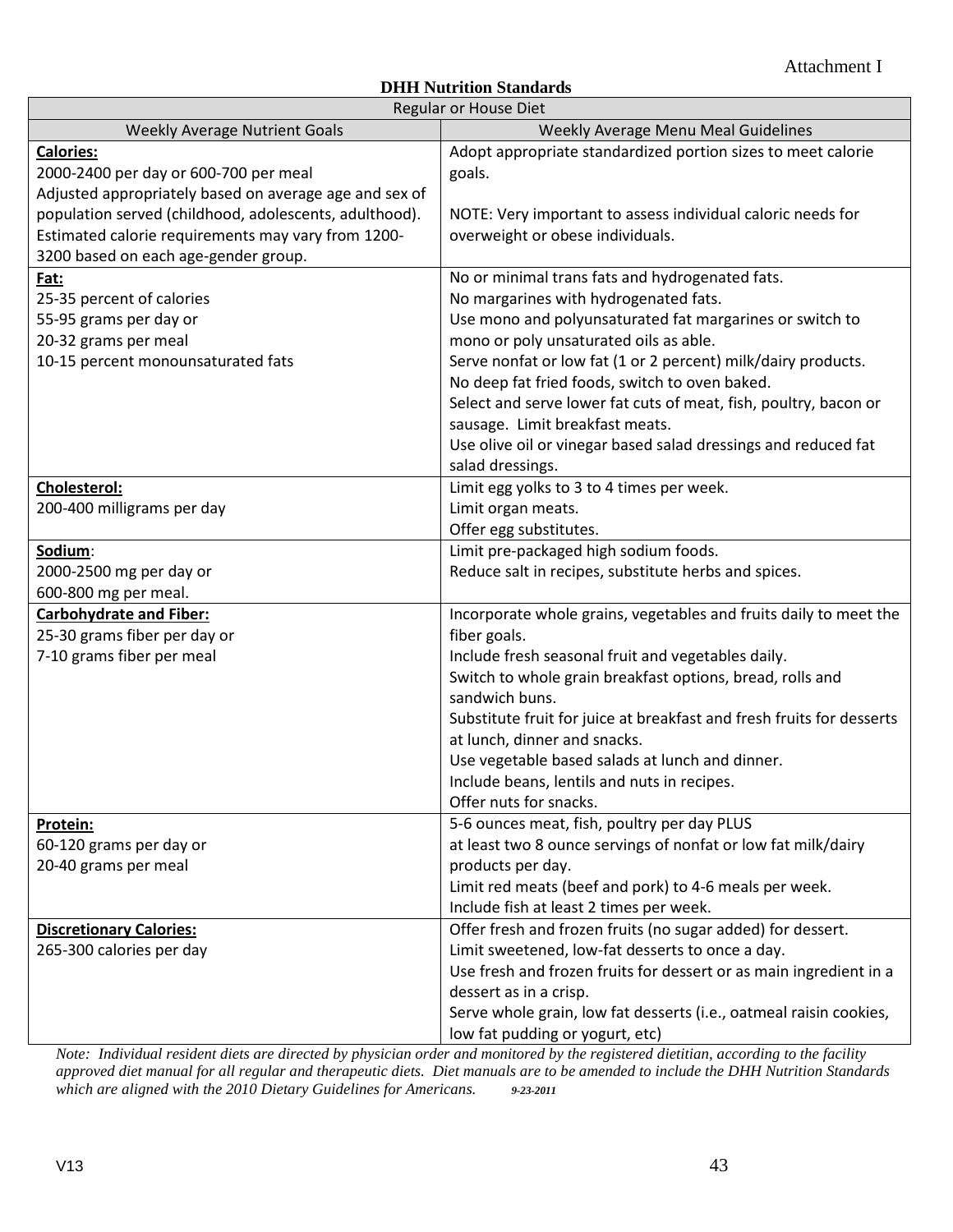#### Attachment II

#### **SAMPLE GENERIC CONTRACT**

#### STATE OF LOUISIANA File No. PARISH OF \_\_\_\_\_\_\_\_\_\_\_\_\_\_\_\_\_\_\_\_\_\_\_\_\_\_\_\_\_\_\_\_\_\_\_\_ *(or solicitation #)*

#### **CONTRACT**

Be it known, that effective upon approval by the Director of State Purchasing, as evidenced by the Director's signature on this document, the (*Agency Name*) (hereinafter sometimes referred to as "State") and (*Contractor's name and legal address including zip code*) (hereinafter sometimes referred to as "Contractor") do hereby enter into contract under the following terms and conditions.

#### **SCOPE OF SERVICE**

Contractor hereby agrees to furnish the following services:

(*If the Scope of Services is more lengthy than will fit here, it may be attached separately, referenced and incorporated herein*.)

#### **CONTRACT MODIFICATIONS**

No amendment or variation of the terms of this contract shall be valid unless made in writing, signed by the parties and approved as required by law. No oral understanding or agreement not incorporated in the contract is binding on any of the parties.

Changes to the contract include any change in a) compensation; b) beginning/ending date of the contract; c)scope of work; and/or d) contractor change through the assignment of contract process. Any such changes, once approved, will result in the issuance of an amendment to the contract.

#### **FUND USE**

Contractor agrees not to use contract proceeds to urge any elector to vote for or against any candidate or proposition on an election ballot nor shall such funds be used to lobby for or against any proposition or matter having the effect of law being considered by the Louisiana Legislature or any local governing authority. This provision shall not prevent the normal dissemination of factual information relative to a proposition on any election ballot or a proposition or matter having the effect of law being considered by the Louisiana Legislature or any local governing authority.

#### **HEADINGS**

Descriptive headings in this contract are for convenience only and shall not affect the construction or meaning of contractual language.

#### **PAYMENT TERMS**

The Contractor shall invoice the State Agency directly and payment shall be made by the State Agency directly to the Contractor in accordance with the payment terms agreed to in the Contract.

#### **DELIVERABLES**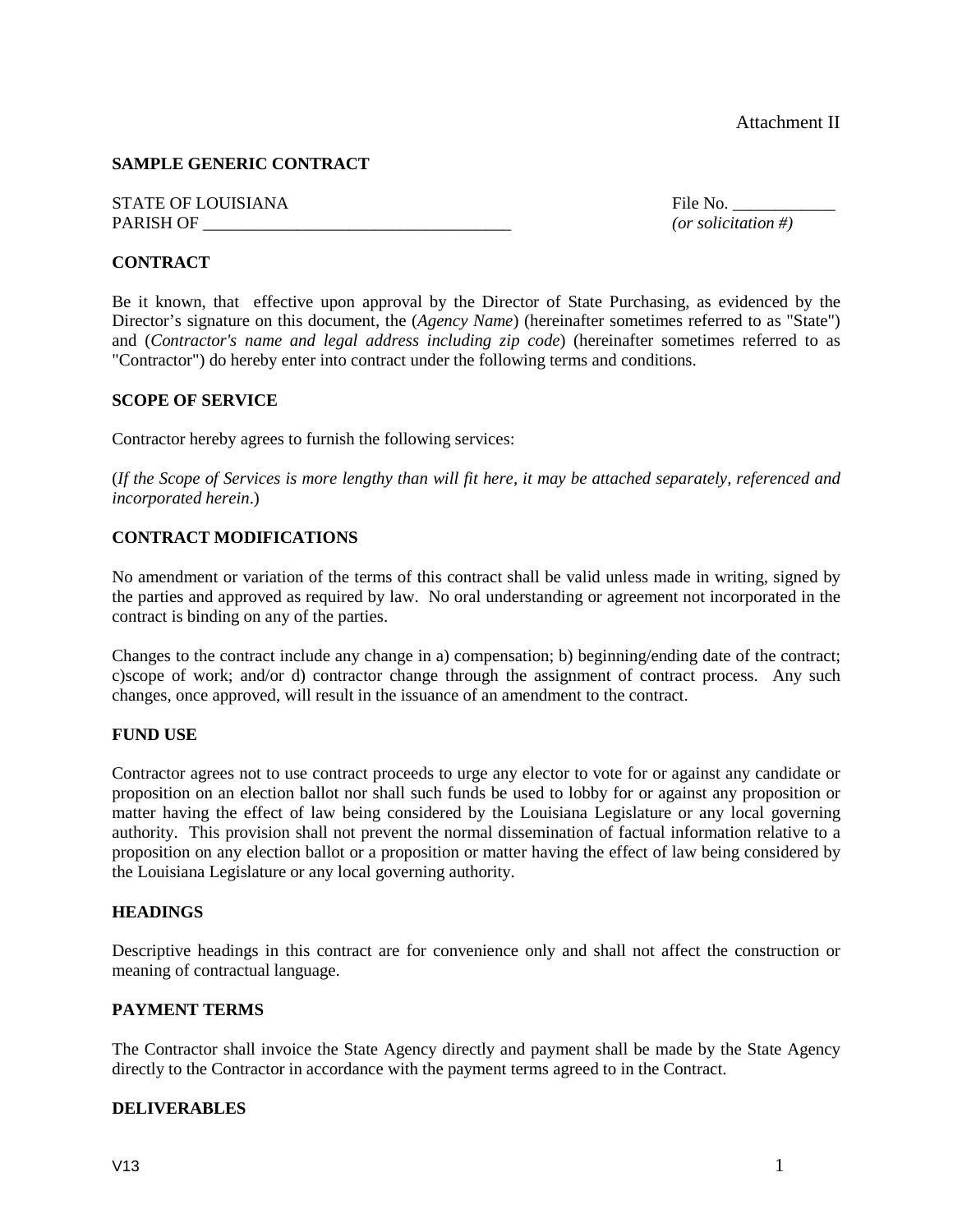Contractor will deliver the item(s) or service(s) as described below (or per the attached) per the following schedule…

## **TAXES**

Contractor agrees that all applicable taxes are included in the schedule pricing. State agencies are exempt from all state and local sales and use taxes. Contractor's federal tax identification number is [TO BE COMPLETED]

#### **TERMINATION OF THIS CONTRACT FOR CAUSE**

The State may terminate this contract for cause based upon the failure of Contractor to comply with the terms and/or conditions of the contract, or failure to fulfill its performance obligations pursuant to this contract, provided that the State shall give the Contractor written notice specifying the Contractor's failure. If within thirty (30) days after receipt of such notice, the Contractor shall not have corrected such failure or, in the case of failure which cannot be corrected in (30) days, begun in good faith to correct such failure and thereafter proceeded diligently to complete such correction, then the State may, at it option, place the Contractor in default and the contract shall terminate on the date specified in such notice.

The Contractor may exercise any rights available to it under Louisiana law to terminate for cause upon the failure of the State to comply with the terms and conditions of this contract, provided that the Contractor shall give the State written notice specifying the State's failure and a reasonable opportunity for the State to cure the defect.

### **TERMINATION OF THIS CONTRACT FOR CONVENIENCE**

The State may terminate the Contract at any time by giving thirty (30) days written notice to the Contractor of such termination or negotiating with the Contractor an effective date.

#### **OWNERSHIP**

All records, reports, documents, or other material related to this contract and/or obtained or prepared by Contractor in connection with the performance of the services contracted for herein shall become the property of State, and shall, upon request, be returned by Contractor to State, at Contractor's expense, at termination or expiration of this contract.

#### **USE OF AGENCY'S FACILITIES**

Any property of the State furnished to the Contractor shall, unless otherwise provided herein, or approved by the State and/or Agency, be used only for the performance of this contract.

The Contractor shall be responsible for any loss or damage to property of the State and/or State Agency which results from willful misconduct or lack of good faith on the part of the Contractor or which results from the failure on the part of the Contractor to maintain and administer that property in accordance with sound management practices, to ensure that the property will be returned to the State and/or State Agency in like condition, except for normal wear and tear, to that in which it was furnished to the Contractor. Upon the happening of loss, or destruction of, or damage to property of the State , the Contractor shall notify the State thereof and shall take all reasonable steps to protect that property from further damage.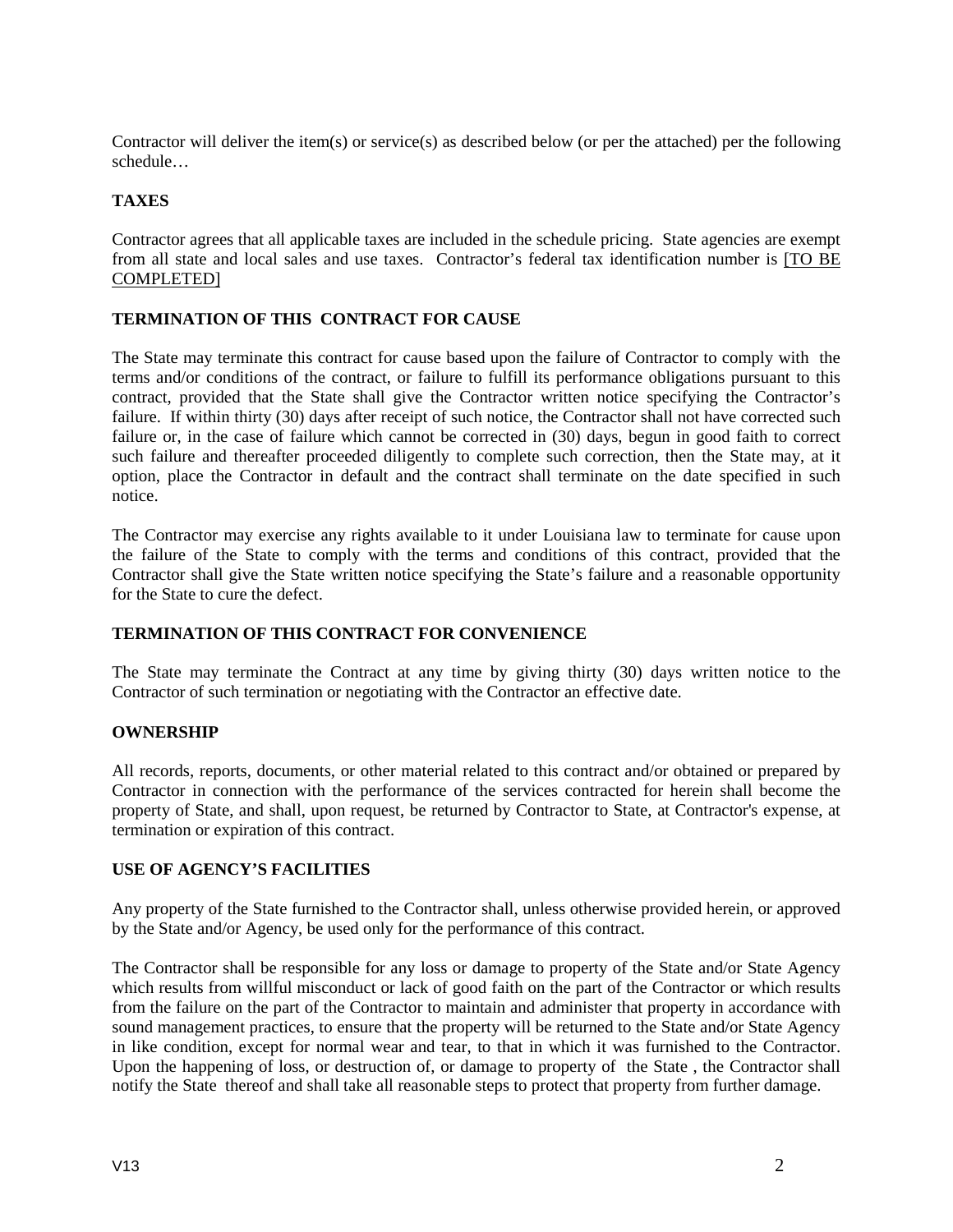The Contractor shall surrender to the State and/or State Agency all property of the State and/or State Agency prior to settlement upon completion, termination, or cancellation of this contract. All reference to the Contractor under this section shall include any of its employees, agents, or subcontractors.

#### **WAIVER**

Waiver of any breach of any term or condition of this contract shall not be deemed a waiver of any prior or subsequent breach. No term or condition of this contract shall be held to be waived, modified or deleted except by the written consent of both parties.

#### **WARRANTIES**

Contractor warrants that all services shall be performed in a workmanlike manner, and according to its current description (including any completion criteria) contained in the scope of work.

#### *This paragraph may only apply when software is involved.*

*No Surreptitious Code Warranty*. Contractor warrants that Contractor will make all commercially reasonable efforts not to include any Unauthorized Code in the software provided hereunder. "Unauthorized Code" means any virus, Trojan horse, worm or other software routine or component designed to permit unauthorized access to disable, erase, or otherwise harm software, equipment, or data, or to perform any other such actions. Excluded from this prohibition are identified and State-authorized features designed for purposes of maintenance or technical support.

Extent of Warranty: THESE WARRANTIES REPLACE ALL OTHER WARRANTIES, EXPRESS OR IMPLIED, INCLUDING THE IMPLIED WARRANTIES OF MERCHANTABILITY AND FITNESS FOR A PARTICULAR PURPOSE

### **INDEMNIFICATION AND LIMITATION OF LIABILITY**

Neither party shall be liable for any delay or failure in performance beyond its control resulting from acts of God or force majeure. The parties shall use reasonable efforts to eliminate or minimize the effect of such events upon performance of their respective duties under this contract.

Contractor shall be fully liable for the actions of its agents, employees, partners or subcontractors and shall fully indemnify and hold harmless the State from suits, actions, damages and costs of every name and description relating to personal injury and damage to real or personal tangible property caused by Contractor, its agents, employees, partners or subcontractors in the performance of this contract, without limitation; provided, however, that the Contractor shall not indemnify for that portion of any claim, loss or damage arising hereunder due to the negligent act or failure to act of the State.

Contractor will indemnify, defend and hold the State harmless, *without limitation,* from and against any and all damages, expenses (including reasonable attorneys' fees), claims judgments, liabilities and costs which may be finally assessed against the State in any action for infringement of a United States Letter Patent with respect to the Products, Materials, or Services furnished, or of any copyright, trademark, trade secret or intellectual property right, provided that the State shall give the Contractor: (i) prompt written notice of any action, claim or threat of infringement suit, or other suit, (ii) the opportunity to take over, settle or defend such action, claim or suit at Contractor's sole expense, and (iii) assistance in the defense of any such action at the expense of Contractor. Where a dispute or claim arises relative to a real or anticipated infringement, the State may require Contractor, at its sole expense, to submit such information and documentation, including formal patent attorney opinions, as the Commissioner of Administration shall require.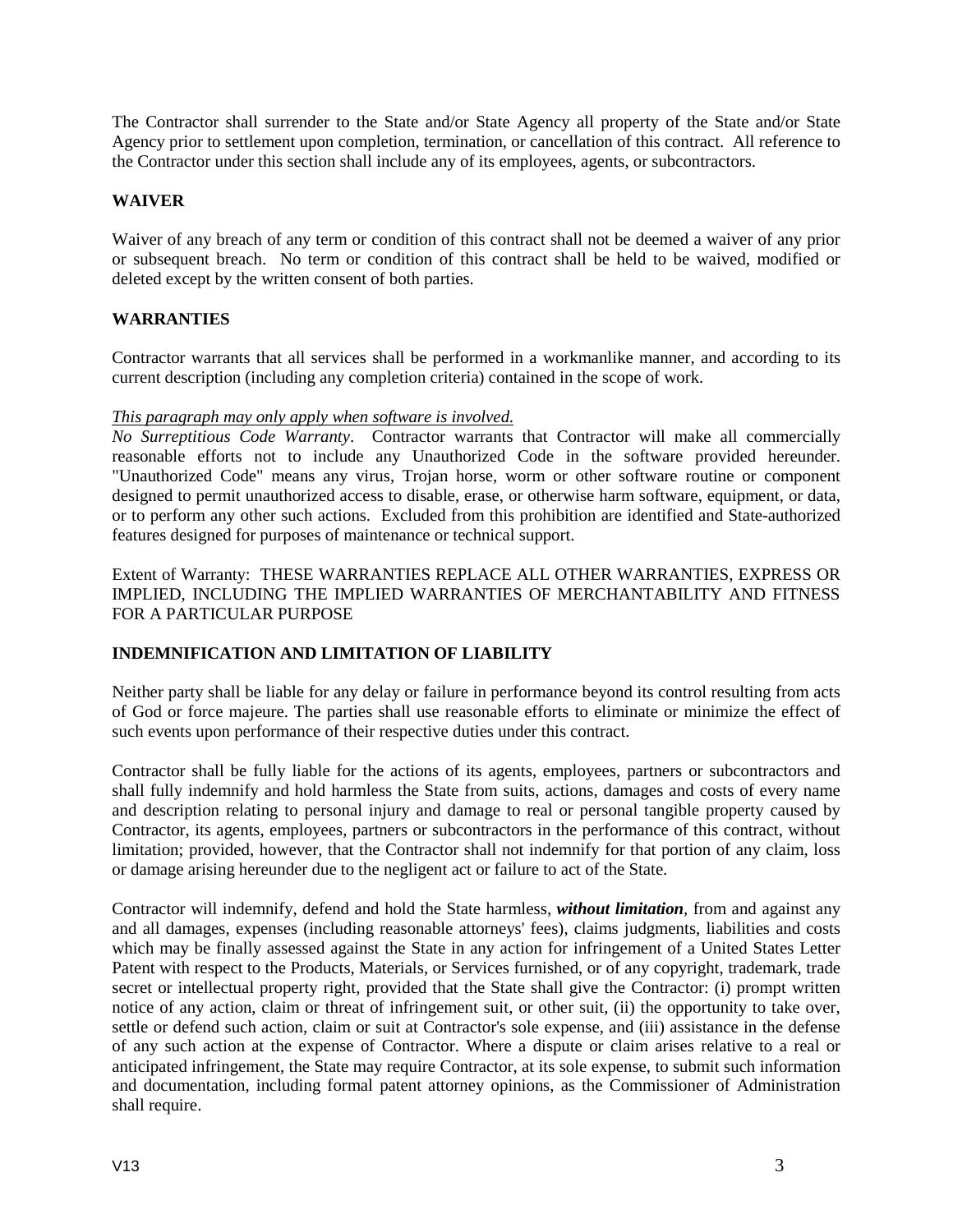The Contractor shall not be obligated to indemnify that portion of a claim or dispute based upon: i) State's unauthorized modification or alteration of a Product, Material, or Service; ii) State's use of the Product, Material, or Service in combination with other products, materials, or services not furnished by Contractor; iii) State's use in other than the specified operating conditions and environment.

In addition to the foregoing, if the use of any item(s) or part(s) thereof shall be enjoined for any reason or if Contractor believes that it may be enjoined, Contractor shall have the right, at its own expense and sole discretion as the state's exclusive remedy to take action in the following order of precedence: (i) to procure for the State the right to continue using such item(s) or part (s) thereof, as applicable; (ii) to modify the component so that it becomes non-infringing equipment of at least equal quality and performance; or (iii) to replace said item(s) or part(s) thereof, as applicable, with non-infringing components of at least equal quality and performance, or (iv) if none of the foregoing is commercially reasonable, then provide monetary compensation to the State up to the dollar amount of the Contract.

For all other claims against the Contractor where liability is not otherwise set forth in the contract as being "without limitation", and regardless of the basis on which the claim is made, Contractor's liability **for direct damages, shall be the greater of \$100,000, the dollar amount of the Contract, or two (2) times the charges for services rendered by the Contractor under the Contract.** Unless otherwise specifically enumerated herein mutually agreed between the parties, neither party shall be liable to the other for special, indirect or consequential damages, including lost data or records (unless the Contractor is required to back-up the data or records as part of the work plan), even if the party has been advised of the possibility of such damages. Neither party shall be liable for lost profits, lost revenue or lost institutional operating savings.

The State may, in addition to other remedies available to them at law or equity and upon notice to the Contractor, retain such monies from amounts due Contractor, or may proceed against the performance and payment bond, if any, as may be necessary to satisfy any claim for damages, penalties, costs and the like asserted by or against them.

#### **INSURANCE**

Contractor will be required to provide the State of Louisiana with Certificates of adequate insurance indicating coverage required, *(in accordance with Section(s) \_\_\_\_\_of the RFP).*

#### **LICENSES AND PERMITS**

Contractor shall secure and maintain all licenses and permits, and pay inspection fees required to do the work required to complete this contract, if applicable.

#### **SEVERABILITY**

If any term or condition of this contract or the application thereof is held invalid, such invalidity shall not affect other terms, conditions or applications which can be given effect without the invalid term, condition or application; to this end the terms and conditions of this contract are declared severable.

#### **SUBCONTRACTORS**

The Contractor may enter into subcontracts with third parties for the performance of any part of the Contractor's duties and obligations. In no event shall the existence of a subcontract operate to release or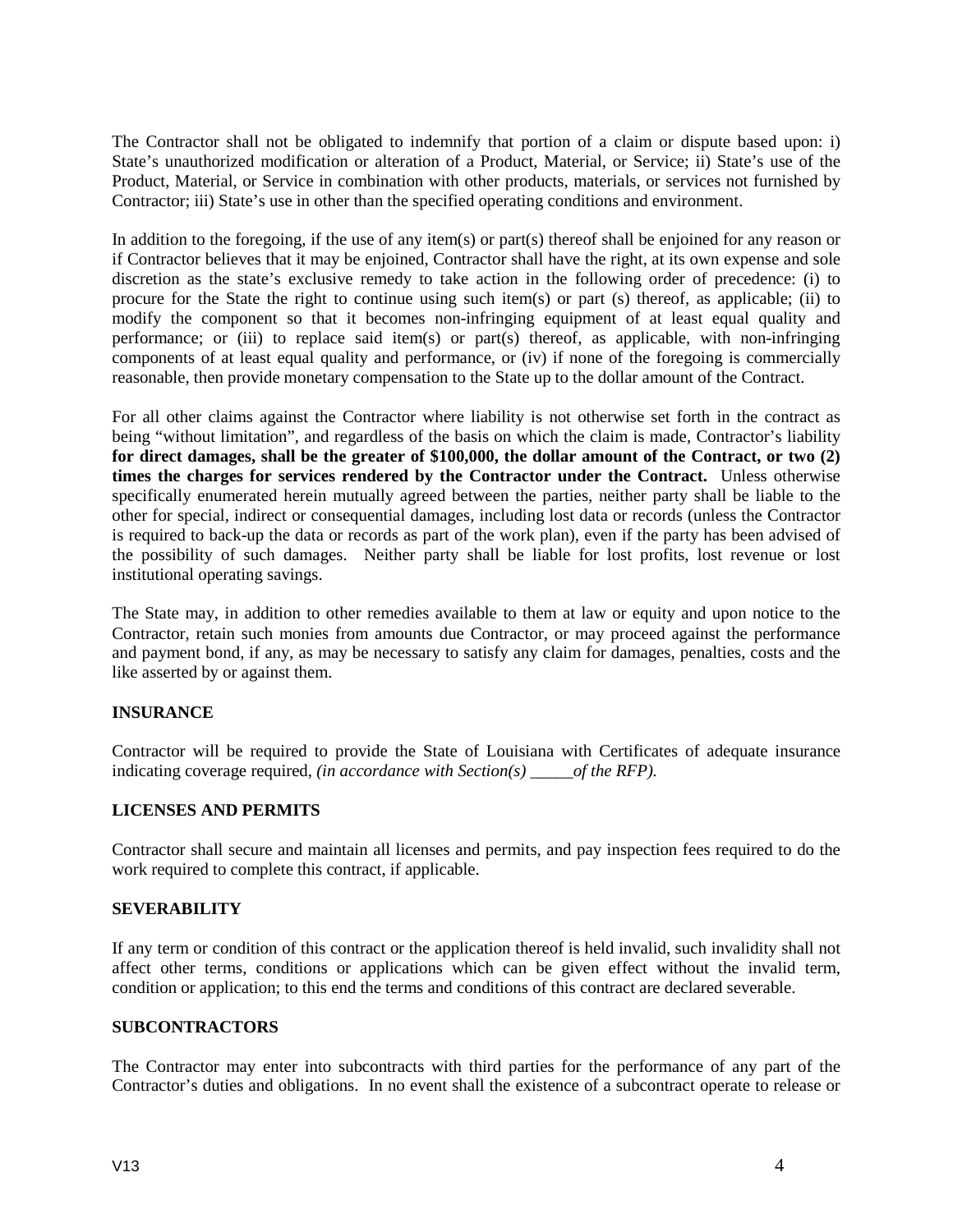reduce the liability of the Contractor to the State and/or State Agency for any breach in the performance of the Contractor's duties. The Contractor will be the single point of contact for all subcontractor work.

#### **ASSIGNMENT**

Contractor shall not assign any interest in this contract by assignment, transfer, or novation, without prior written consent of the State. This provision shall not be construed to prohibit the contractor from assigning his bank, trust company, or other financial institution any money due or to become due from approved contracts without such prior written consent. Notice of any such assignment or transfer shall be furnished promptly to the State.

#### **CODE OF ETHICS**

The contractor acknowledges that Chapter 15 of Title 42 of the Louisiana Revised Statutes (R.S. 42:1101 et. seq., Code of Governmental Ethics) applies to the Contracting Party in the performance of services called for in this contract. The contractor agrees to immediately notify the state if potential violations of the Code of Governmental Ethics arise at any time during the term of this contract.

#### **CONFIDENTIALITY**

The following provision will apply unless the state agency statement of work specifically indicates that all information exchanged will be non-confidential:

All financial, statistical, personal, technical and other data and information relating to the State's operations which are designated confidential by the State and made available to the Contractor in order to carry out this contract, shall be protected by the Contractor from unauthorized use and disclosure through the observance of the same or more effective procedural requirements as are applicable to the State. The identification of all such confidential data and information as well as the State's procedural requirements for protection of such data and information from unauthorized use and disclosure shall be provided by the State in writing to the Contractor. If the methods and procedures employed by the Contractor for the protection of the Contractor's data and information are deemed by the State to be adequate for the protection of the State's confidential information, such methods and procedures may be used, with the written consent of the State, to carry out the intent of this paragraph. The Contractor shall not be required under the provisions of the paragraph to keep confidential any data or information, which is or becomes publicly available, is already rightfully in the Contractor's possession, is independently developed by the Contractor outside the scope of the contract, or is rightfully obtained from third parties.

#### **CONTRACT CONTROVERSIES**

Any claim or controversy arising out of the contract shall be resolved by the provisions of Louisiana Revised Statute 39:1673.

#### **RIGHT TO AUDIT**

The State Legislative auditor, federal auditors and internal auditors of the Division of Administration, or others so designated by the DOA, shall have the option to audit all accounts directly pertaining to the contract for a period of five (5) years after project acceptance or as required by applicable State and Federal Law. Records shall be made available during normal working hours for this purpose.

#### **SECURITY**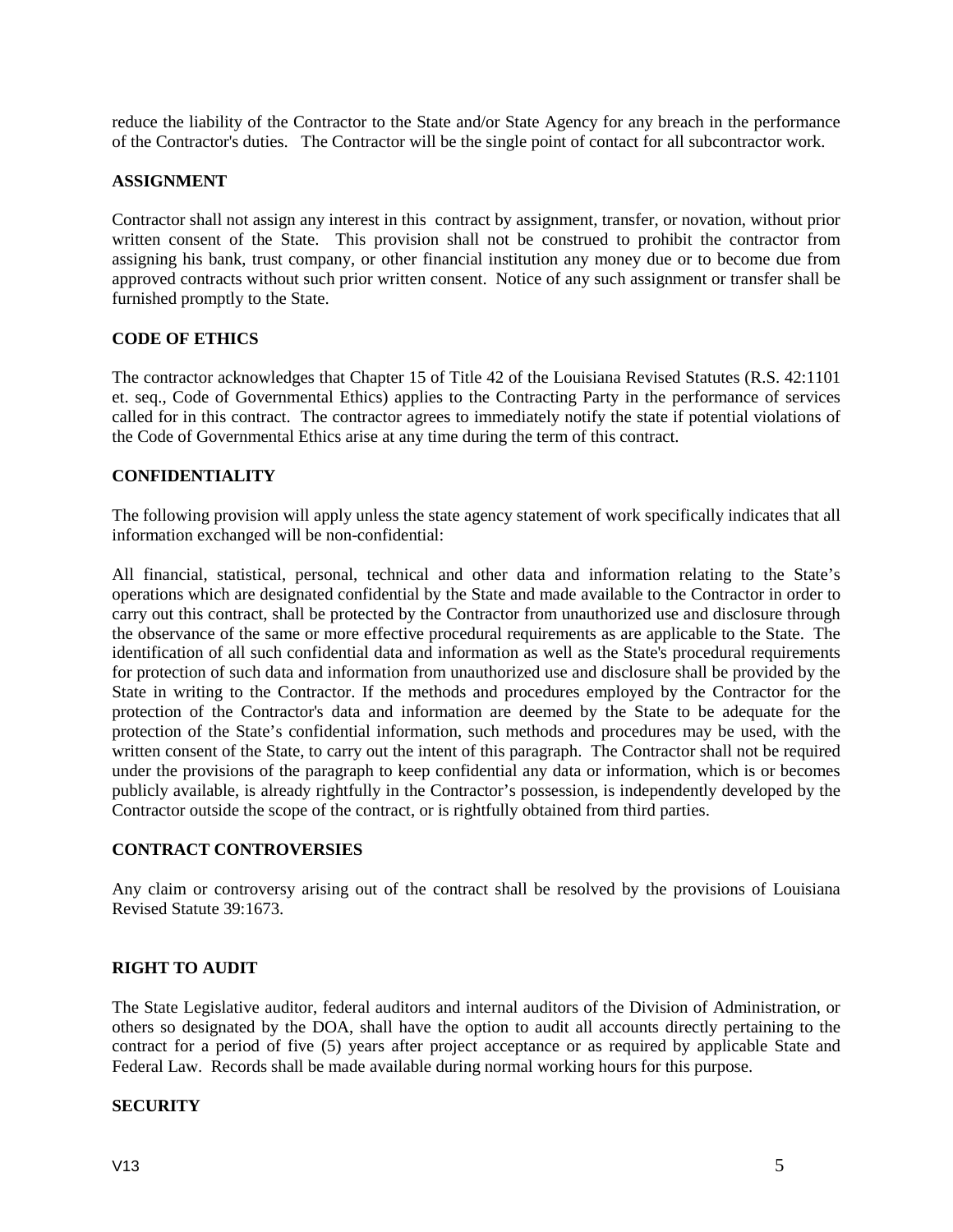Contractor's personnel will comply with all security regulations in effect at the State's premises, and externally for materials and property belonging to the State or to the project. Where special security precautions are warranted (e.g., correctional facilities), the State shall provide such procedures to the Contractor, accordingly. Contractor is responsible for promptly reporting to the State any known breach of security.

## **TERM OF CONTRACT**

This Contract is effective upon OSP approval and will end no later than <*length of term specified in the RFP*>, unless otherwise terminated in accordance with the Termination provision of this Agreement. The State has the option, upon acceptance by the Contractor, to extend for <*extension language as specified in the RFP*>.

### **COMMENCEMENT OF WORK**

No work shall be performed by Contractor and the State shall not be bound until such time as a Contract is fully executed between the State and the Contractor and all required approvals are obtained.

### **FISCAL FUNDING**

The continuation of this contract is contingent upon the appropriation of funds to fulfill the requirements of the contract by the legislature. If the legislature fails to appropriate sufficient monies to provide for the continuation of the contract or if such appropriation is reduced by the veto of the Governor or by any means provided in the appropriations act or Title 39 of the Louisiana Revised Statutes of 1950 to prevent the total appropriation for the year from exceeding revenues for that year, or for any other lawful purpose, and the effect of such reduction is to provide insufficient monies for the continuation of the contract, the contract shall terminate on the date of the beginning of the first fiscal year for which funds are not appropriated.

### **COMPLIANCE WITH CIVIL RIGHTS LAWS**

The Contractor agrees to abide by the requirements of the following as applicable: Title VI and Title VII of the Civil Rights Act of 1964, as amended by the Equal Opportunity Act of 1972, Federal Executive Order 11246, the Federal Rehabilitation Act of 1973, as amended, the Vietnam Era Veteran's Readjustment Assistance Act of 1974, Title IX of the Education Amendments of 1972, the Age Act of 1975, and Contractor agrees to abide by the requirements of the Americans with Disabilities Act of 1990. Contractor agrees not to discriminate in its employment practices, and will render services under this contract without regard to race, color, religion, sex, sexual orientation, national origin, veteran status, political affiliation, or disabilities. Any act of discrimination committed by Contractor, or failure to comply with these statutory obligations when applicable shall be grounds for termination of this contract.

#### **GOVERNING LAW**

This Contract shall be governed by and interpreted in accordance with the laws of the State of Louisiana. Venue of any action brought with regard to this Contract shall be in the Nineteenth Judicial District Court, parish of East Baton Rouge, State of Louisiana.

#### **COMPLETE CONTRACT**

This is the complete Contract between the parties with respect to the subject matter and all prior discussions and negotiations are merged into this contract. This contract is entered into with neither party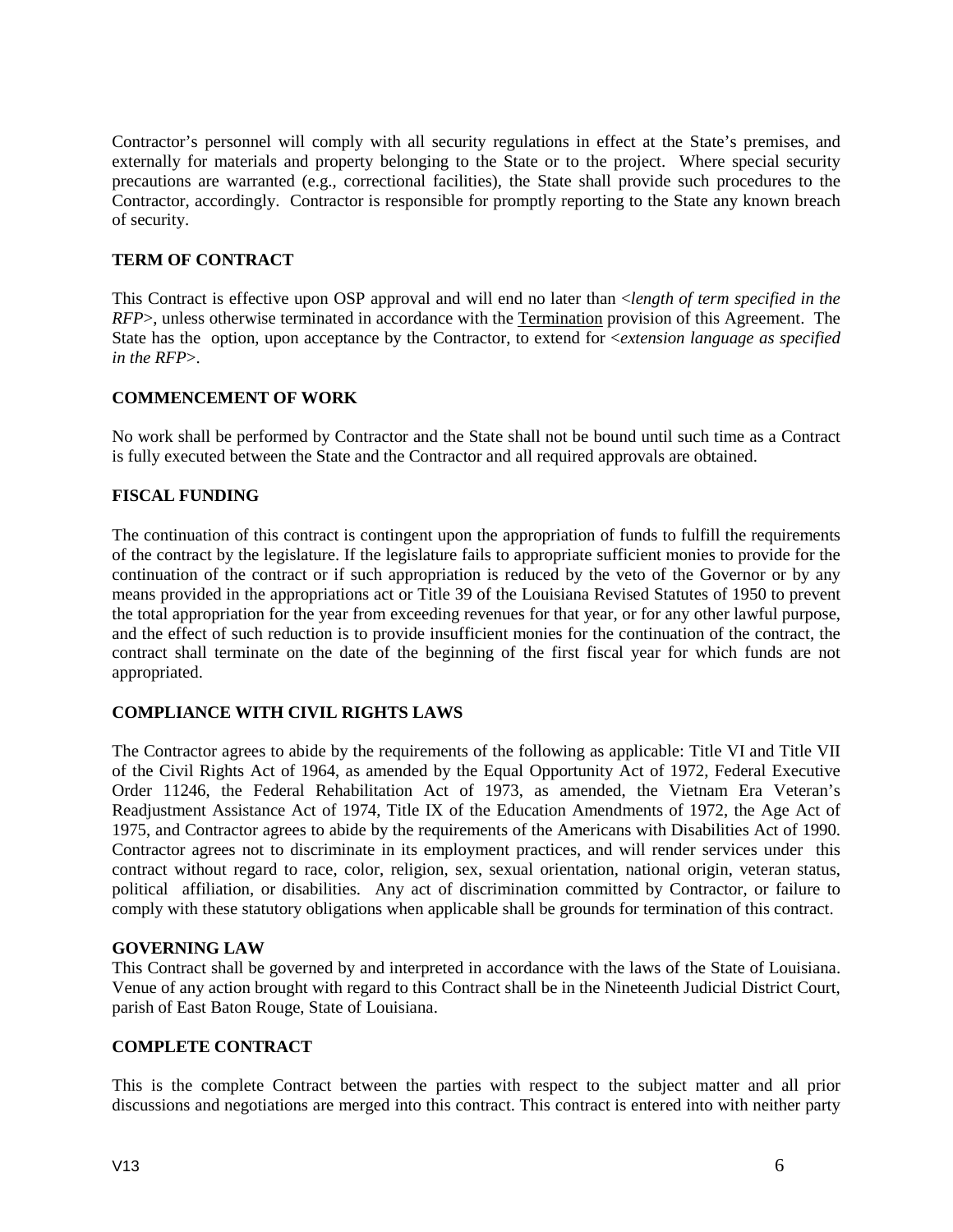relying on any statement or representation made by the other party not embodied in this contract and there are no other agreements or understanding changing or modifying the terms. This Contract shall become effective upon final statutory approval**.**

### **ORDER OF PRECEDENCE**

The Request for Proposals (RFP), dated \_\_\_\_\_\_\_\_\_\_\_\_\_\_\_\_\_\_\_\_, and the Contractor's Proposal dated are attached hereto and, incorporated into this Contract as though fully set forth herein. In the event of an inconsistency between this Contract, the RFP and/or the Contractor's Proposal, unless otherwise provided herein, the inconsistency shall be resolved by giving precedence first to this Contract, then to the RFP and finally, the Contractor's Proposal.

| WITNESSES' SIGNATURES:<br><u> 1989 - Johann Barbara, martin amerikan basar dan berasal dan berasal dalam basar dalam basar dalam basar dala</u> | <b>CONTRACTOR SIGNATURE:</b>                                             |
|-------------------------------------------------------------------------------------------------------------------------------------------------|--------------------------------------------------------------------------|
|                                                                                                                                                 | 3. 20, and, IN WITNESS WHEREOF, the parties have executed this Contract. |
| WITNESSES' SIGNATURES:<br><u> 1989 - Johann Barbara, martxa alemaniar argumento este alemaniar alemaniar alemaniar alemaniar alemaniar a</u>    | STATE AGENCY SIGNATURE:                                                  |
|                                                                                                                                                 | Phone No.:                                                               |
|                                                                                                                                                 | Approved by:                                                             |
|                                                                                                                                                 | Director of State Purchasing                                             |

Date: \_\_\_\_\_\_\_\_\_\_\_\_\_\_\_\_\_\_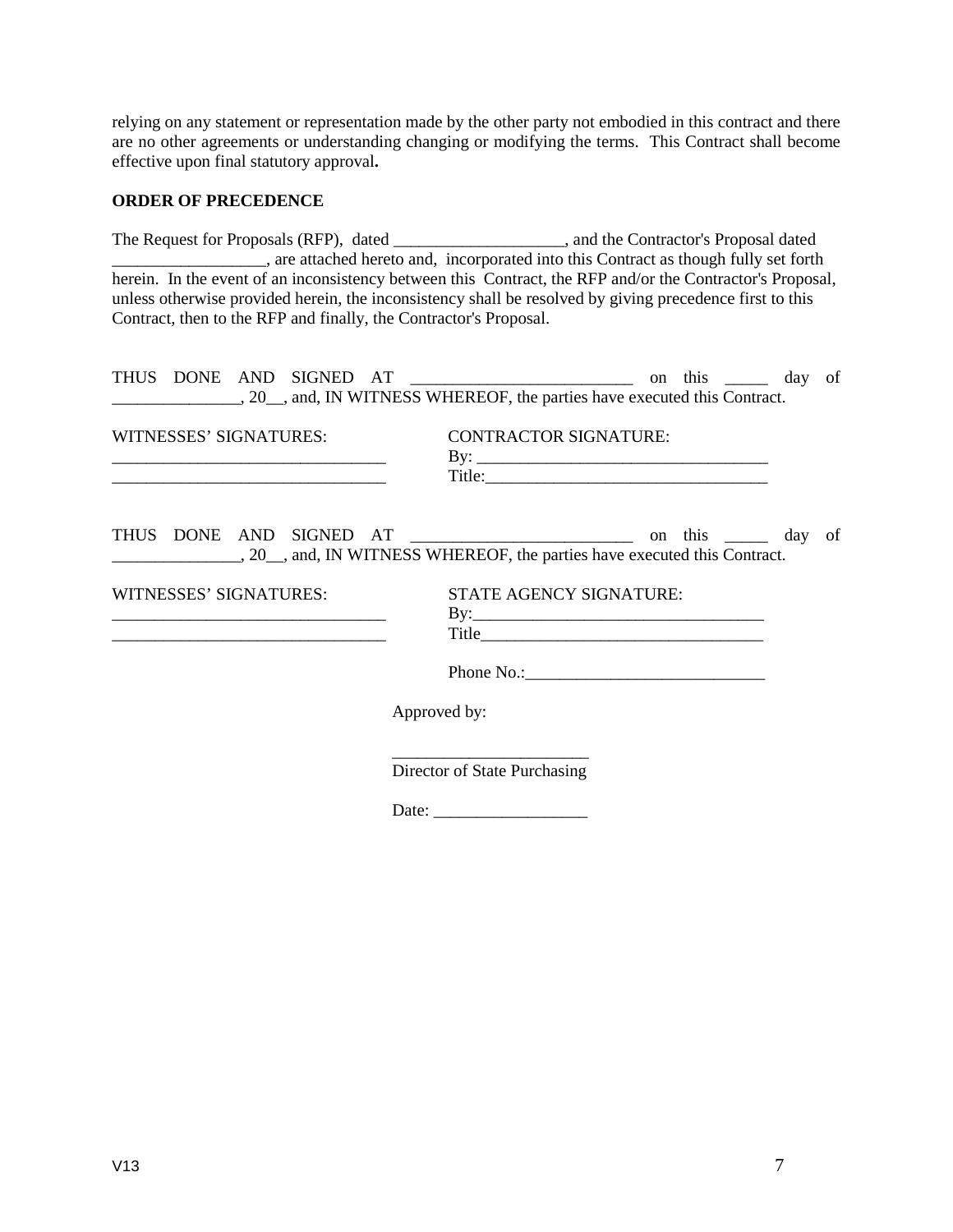(Rev. 1/04)

## **HIPAA Business Associate Addendum:**

This Business Associate Addendum is hereby made a part of this contract in its entirety as Attachment **\_\_** to the contract.

- 1. The U. S. Department of Health and Human Services has issued final regulations, pursuant to the Health Insurance Portability and Accountability Act of 1996 ("HIPAA"), governing the privacy of individually identifiable health information. See 45 CFR Parts 160 and 164 (the "HIPAA Privacy Rule"). The Department of Health and Hospitals, ("DHH"), as a "Covered Entity" as defined by HIPAA, is a provider of health care, a health plan, or otherwise has possession, custody or control of health care information or records.
- 2. "*Protected health information*" ("PHI") means individually identifiable health information including all information, data, documentation and records, including but not limited to demographic, medical and financial information that relates to the past, present, or future physical or mental health or condition of an individual; the provision of health care to an individual or payment for health care provided to an individual; and that identifies the individual or which DHH believes could be used to identify the individual.

"*Electronic protected health information*" means PHI that is transmitted by electronic media or maintained in electronic media.

"*Security incident*" means the attempted or successful unauthorized access, use, disclosure, modification, or destruction of information or interference with system operations in an information system.

- 3. Contractor is considered a Business Associate of DHH, as contractor either: (A) performs certain functions on behalf of or for DHH involving the use or disclosure of protected individually identifiable health information by DHH to contractor, or the creation or receipt of PHI by contractor on behalf of DHH; or (B) provides legal, actuarial, accounting, consulting, data aggregation, management, administrative, accreditation, financial or social services for DHH involving the disclosure of PHI.
- 4. Contractor agrees that all PHI obtained as a result of this contractual agreement shall be kept confidential by contractor, its agents, employees, successors and assigns as required by HIPAA law and regulations and by this contract and addendum.
- 5. Contractor agrees to use or disclose PHI solely (A) for meeting its obligations under this contract, or (B) as required by law, rule or regulation or as otherwise permitted under this contract or the HIPAA Privacy Rule.
- 6. Contractor agrees that at termination of the contract, or upon request of DHH, whichever occurs first, contractor will return or destroy (at the option of DHH) all PHI received or created by contractor that contractor still maintains in any form and retain no copies of such information; or if such return or destruction is not feasible, contractor will extend the confidentiality protections of the contract to the information and limit further uses and disclosure to those purposes that make the return or destruction of the information infeasible.
- 7. Contractor will ensure that its agents, employees, subcontractors or others to whom it provides PHI received by or created by contractor on behalf of DHH agree to the same restrictions and conditions that apply to contractor with respect to such information. Contractor also agrees to take all reasonable steps to ensure that its employees', agents' or subcontractors' actions or omissions do not cause contractor to breach the terms of this Addendum. Contractor will use all appropriate safeguards to prevent the use or disclosure of PHI other than pursuant to the terms and conditions of this contract and Addendum.
- 8. Contractor shall, within 3 days of becoming aware of any use or disclosure of PHI, other than as permitted by this contract and Addendum, report such disclosure in writing to the person(s) named in section 14 (Terms of Payment), page 1 of the CF-1.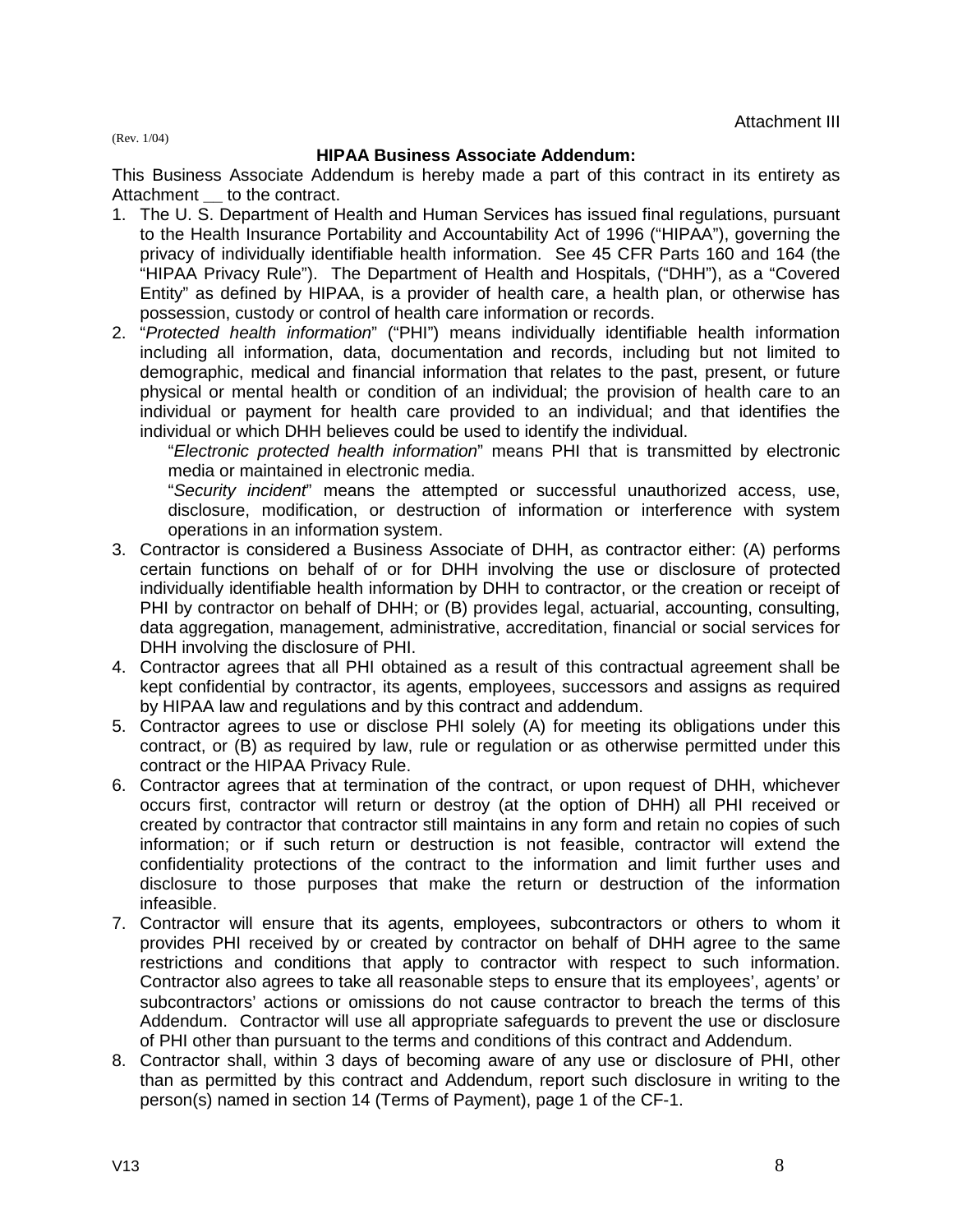- 9. Contractor shall make available such information in its possession which is required for DHH to provide an accounting of disclosures in accordance with 45 CFR 164.528. In the event that a request for accounting is made directly to contractor, contractor shall forward such request to DHH within two (2) days of such receipt. Contractor shall implement an appropriate record keeping process to enable it to comply with the requirements of this provision. Contractor shall maintain data on all disclosures of PHI for which accounting is required by 45 CFR 164.528 for at least six (6) years after the date of the last such disclosure.
- 10. Contractor shall make PHI available to DHH upon request in accordance with 45 CFR 164.524.
- 11. Contractor shall make PHI available to DHH upon request for amendment and shall incorporate any amendments to PHI in accordance with 45 CFR 164.526.
- 12. Contractor shall make its internal practices, books, and records relating to the use and disclosure of PHI received from or created or received by contractor on behalf of DHH available to the Secretary of the U. S. DHHS for purposes of determining DHH's compliance with the HIPAA Privacy Rule.
- 13. Compliance with Security Regulations:

In addition to the other provisions of this Addendum, if Contractor creates, receives, maintains, or transmits electronic PHI on DHH's behalf, Contractor shall, no later than April 20, 2005:

(A) Implement administrative, physical, and technical safeguards that reasonably and appropriately protect the confidentiality, integrity, and availability of the electronic protected health information that it creates, receives, maintains, or transmits on behalf of DHH;

(B) Ensure that any agent, including a subcontractor, to whom it provides such information agrees to implement reasonable and appropriate safeguards to protect it; and

(C) Report to DHH any security incident of which it becomes aware.

- 14. Contractor agrees to indemnify and hold DHH harmless from and against all liability and costs, including attorneys' fees, created by a breach of this Addendum by contractor, its agents, employees or subcontractors, without regard to any limitation or exclusion of damages provision otherwise set forth in the contract.
- 15. Notwithstanding any other provision of the contract, DHH shall have the right to terminate the contract immediately if DHH determines that contractor has violated any material term of this Addendum.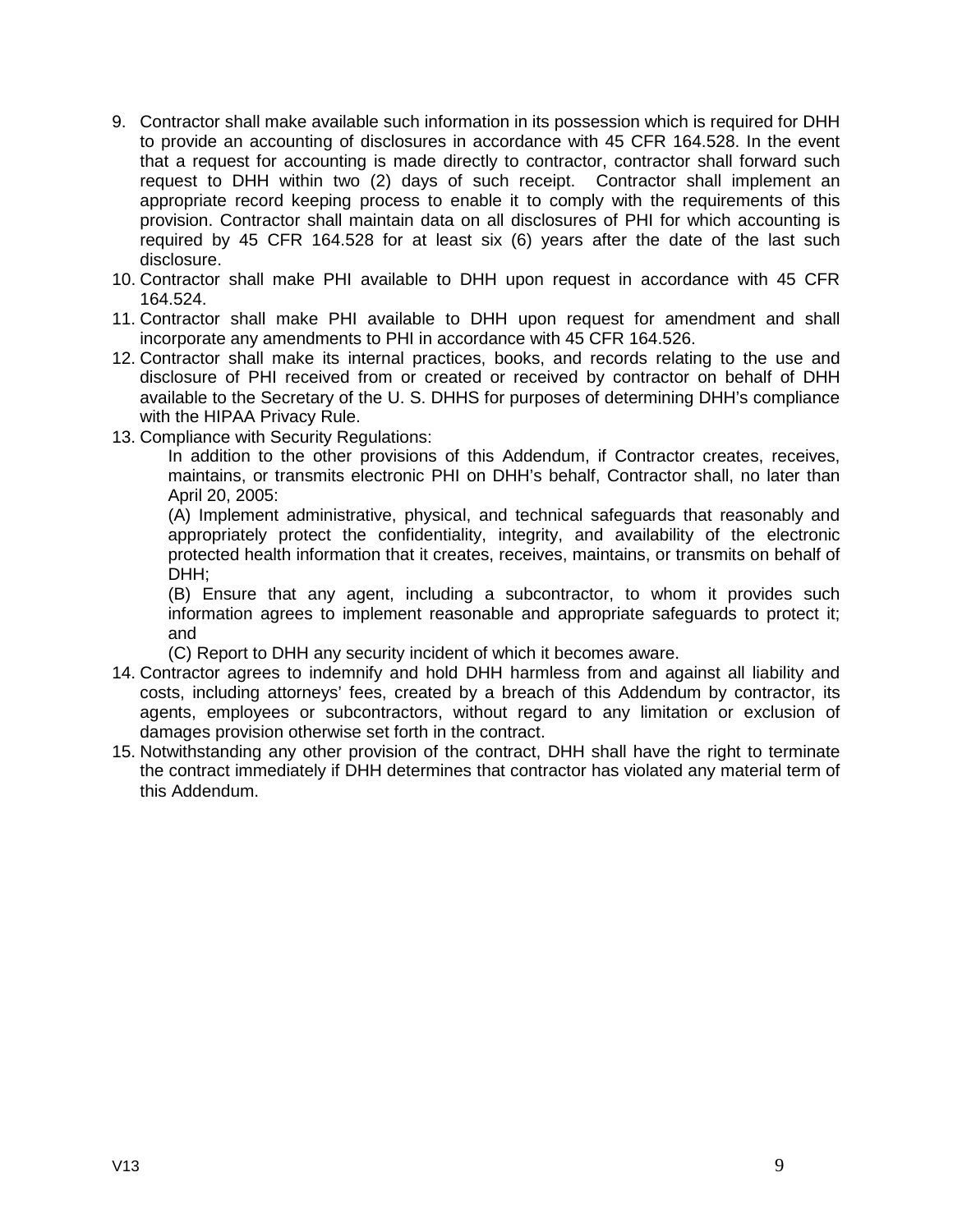Attachment IV

# Cost Template Insert Facility Name Insert Year *(Note: provide for each year of the proposed contract)*

| <b>Cost Breakdown</b>                         |                 |                  |      |              |
|-----------------------------------------------|-----------------|------------------|------|--------------|
| <b>Cost Type</b>                              | # Meals/Snacks, | <b>Estimated</b> | Unit | <b>Total</b> |
|                                               | etc.            | <b>Census</b>    | Cost |              |
| Cost per healthy meal                         |                 |                  |      |              |
| Cost per healthy daily snacks                 |                 |                  |      |              |
| Cost per type and size of enteral product, if |                 |                  |      |              |
| requested, required for service including     |                 |                  |      |              |
| equipment, if needed                          |                 |                  |      |              |
| Cost per type and size of nutritional         |                 |                  |      |              |
| supplement required for facility              |                 |                  |      |              |
| Cost per special service as specified<br>bv   |                 |                  |      |              |
| individual facility                           |                 |                  |      |              |
| Cost per emergency meal                       |                 |                  |      |              |
| TOTAL                                         |                 |                  |      |              |